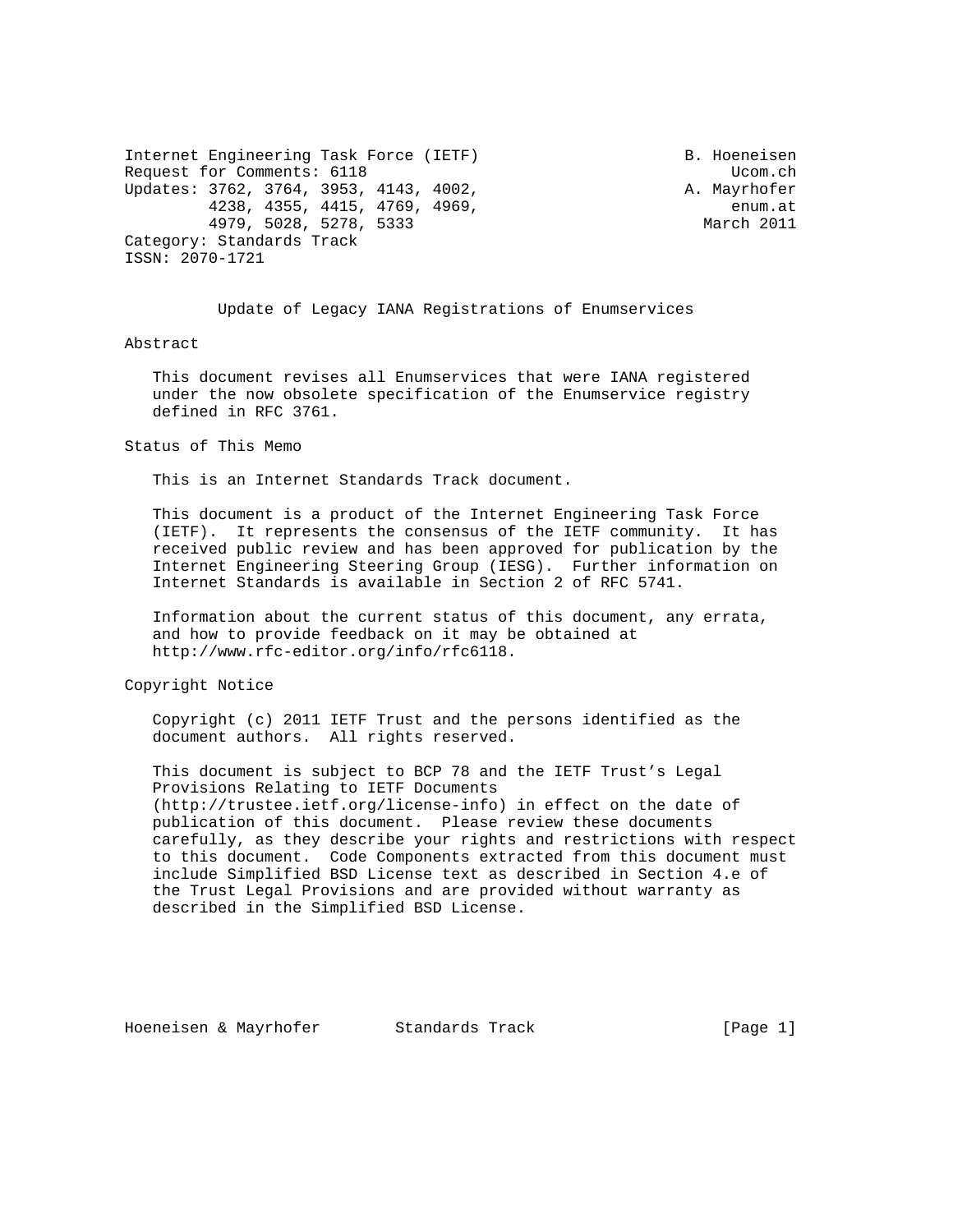This document may contain material from IETF Documents or IETF Contributions published or made publicly available before November 10, 2008. The person(s) controlling the copyright in some of this material may not have granted the IETF Trust the right to allow modifications of such material outside the IETF Standards Process. Without obtaining an adequate license from the person(s) controlling the copyright in such materials, this document may not be modified outside the IETF Standards Process, and derivative works of it may not be created outside the IETF Standards Process, except to format it for publication as an RFC or to translate it into languages other than English.

Table of Contents

| 1.            |      |                                                          |                                                                                                                                                                                                                               |  |  |  |  |  |  |  |  |  |  |  | 4              |
|---------------|------|----------------------------------------------------------|-------------------------------------------------------------------------------------------------------------------------------------------------------------------------------------------------------------------------------|--|--|--|--|--|--|--|--|--|--|--|----------------|
| 2.            |      |                                                          |                                                                                                                                                                                                                               |  |  |  |  |  |  |  |  |  |  |  | $\overline{4}$ |
| $\mathcal{E}$ |      | IESG Action                                              | . The contract of the contract of the contract of the contract of the contract of the contract of the contract of the contract of the contract of the contract of the contract of the contract of the contract of the contrac |  |  |  |  |  |  |  |  |  |  |  | 5              |
| $4$ .         |      | Legacy Enumservice Registrations Converted to XML Chunks |                                                                                                                                                                                                                               |  |  |  |  |  |  |  |  |  |  |  | 5              |
|               | 4.1. |                                                          |                                                                                                                                                                                                                               |  |  |  |  |  |  |  |  |  |  |  | $\overline{6}$ |
|               | 4.2. | $ems: mailto$                                            |                                                                                                                                                                                                                               |  |  |  |  |  |  |  |  |  |  |  | $\overline{7}$ |
|               | 4.3. |                                                          |                                                                                                                                                                                                                               |  |  |  |  |  |  |  |  |  |  |  |                |
|               | 4.4. | fax:tel                                                  |                                                                                                                                                                                                                               |  |  |  |  |  |  |  |  |  |  |  |                |
|               | 4.5. |                                                          |                                                                                                                                                                                                                               |  |  |  |  |  |  |  |  |  |  |  |                |
|               | 4.6. |                                                          |                                                                                                                                                                                                                               |  |  |  |  |  |  |  |  |  |  |  |                |
|               | 4.7. |                                                          |                                                                                                                                                                                                                               |  |  |  |  |  |  |  |  |  |  |  |                |
|               | 4.8. | $ical-access: https 13$                                  |                                                                                                                                                                                                                               |  |  |  |  |  |  |  |  |  |  |  |                |
|               | 4.9. | ical-sched:mailto 14                                     |                                                                                                                                                                                                                               |  |  |  |  |  |  |  |  |  |  |  |                |
|               |      |                                                          |                                                                                                                                                                                                                               |  |  |  |  |  |  |  |  |  |  |  |                |
|               |      |                                                          |                                                                                                                                                                                                                               |  |  |  |  |  |  |  |  |  |  |  |                |
|               |      |                                                          |                                                                                                                                                                                                                               |  |  |  |  |  |  |  |  |  |  |  |                |
|               |      |                                                          |                                                                                                                                                                                                                               |  |  |  |  |  |  |  |  |  |  |  |                |
|               |      |                                                          |                                                                                                                                                                                                                               |  |  |  |  |  |  |  |  |  |  |  |                |
|               |      |                                                          |                                                                                                                                                                                                                               |  |  |  |  |  |  |  |  |  |  |  |                |
|               |      |                                                          |                                                                                                                                                                                                                               |  |  |  |  |  |  |  |  |  |  |  |                |
|               |      |                                                          |                                                                                                                                                                                                                               |  |  |  |  |  |  |  |  |  |  |  |                |
|               |      |                                                          |                                                                                                                                                                                                                               |  |  |  |  |  |  |  |  |  |  |  |                |
|               |      |                                                          |                                                                                                                                                                                                                               |  |  |  |  |  |  |  |  |  |  |  |                |
|               |      |                                                          |                                                                                                                                                                                                                               |  |  |  |  |  |  |  |  |  |  |  |                |
|               |      |                                                          |                                                                                                                                                                                                                               |  |  |  |  |  |  |  |  |  |  |  |                |
|               |      |                                                          |                                                                                                                                                                                                                               |  |  |  |  |  |  |  |  |  |  |  |                |
|               |      |                                                          |                                                                                                                                                                                                                               |  |  |  |  |  |  |  |  |  |  |  |                |
|               |      |                                                          |                                                                                                                                                                                                                               |  |  |  |  |  |  |  |  |  |  |  |                |
|               |      |                                                          |                                                                                                                                                                                                                               |  |  |  |  |  |  |  |  |  |  |  |                |
|               |      |                                                          |                                                                                                                                                                                                                               |  |  |  |  |  |  |  |  |  |  |  |                |
|               |      |                                                          |                                                                                                                                                                                                                               |  |  |  |  |  |  |  |  |  |  |  |                |
|               |      |                                                          |                                                                                                                                                                                                                               |  |  |  |  |  |  |  |  |  |  |  |                |
|               |      |                                                          |                                                                                                                                                                                                                               |  |  |  |  |  |  |  |  |  |  |  |                |
|               |      |                                                          |                                                                                                                                                                                                                               |  |  |  |  |  |  |  |  |  |  |  |                |
|               |      |                                                          |                                                                                                                                                                                                                               |  |  |  |  |  |  |  |  |  |  |  |                |

Hoeneisen & Mayrhofer Standards Track Track [Page 2]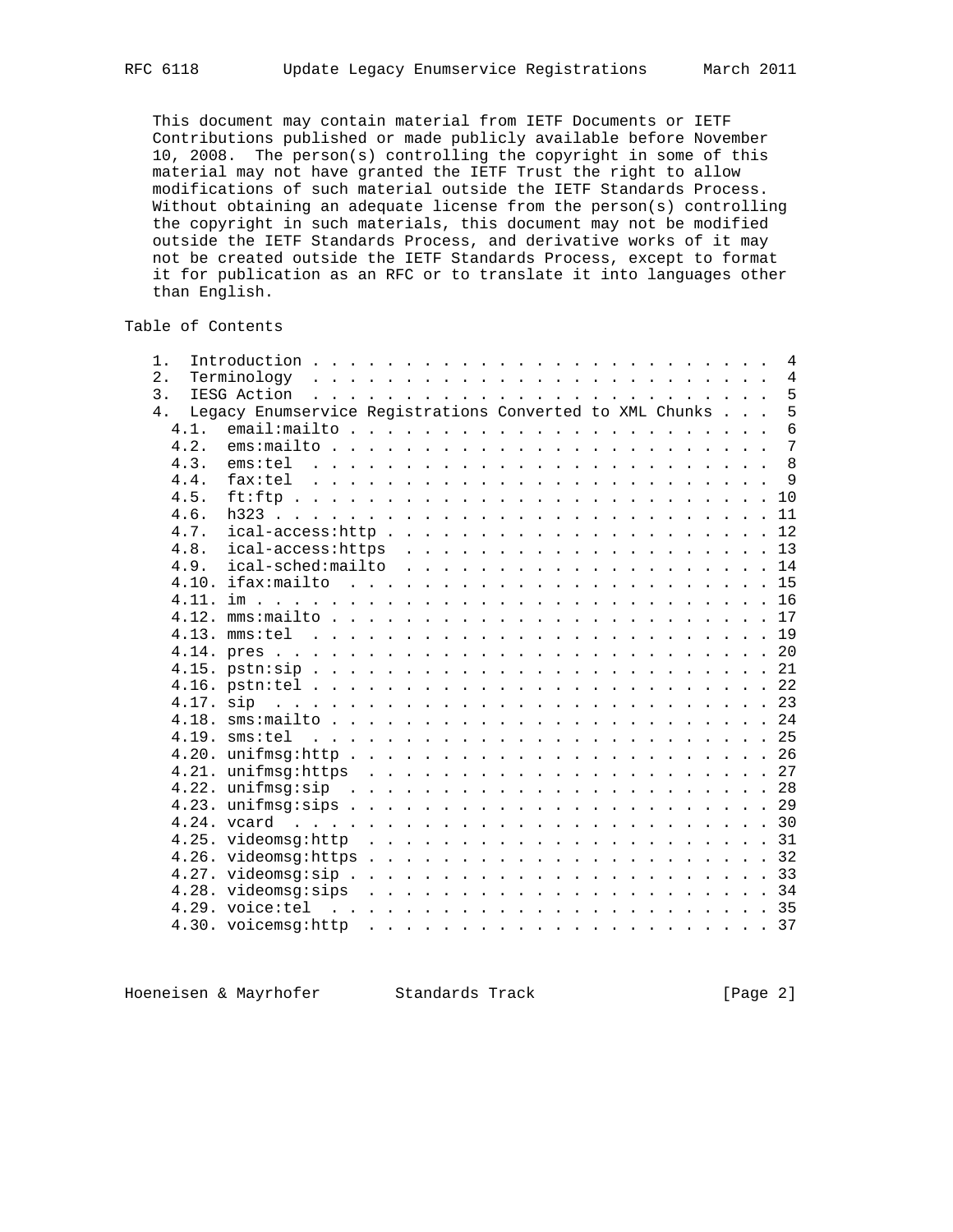| 5 <sub>1</sub>                                       |  |  |  |  |  |
|------------------------------------------------------|--|--|--|--|--|
| რ.<br>Security Considerations 47                     |  |  |  |  |  |
|                                                      |  |  |  |  |  |
| $\mathsf{R}$                                         |  |  |  |  |  |
| 8.1. Normative References 48                         |  |  |  |  |  |
| 8.2. Informative References 49                       |  |  |  |  |  |
| Appendix A. Former Content of the IANA Repository 49 |  |  |  |  |  |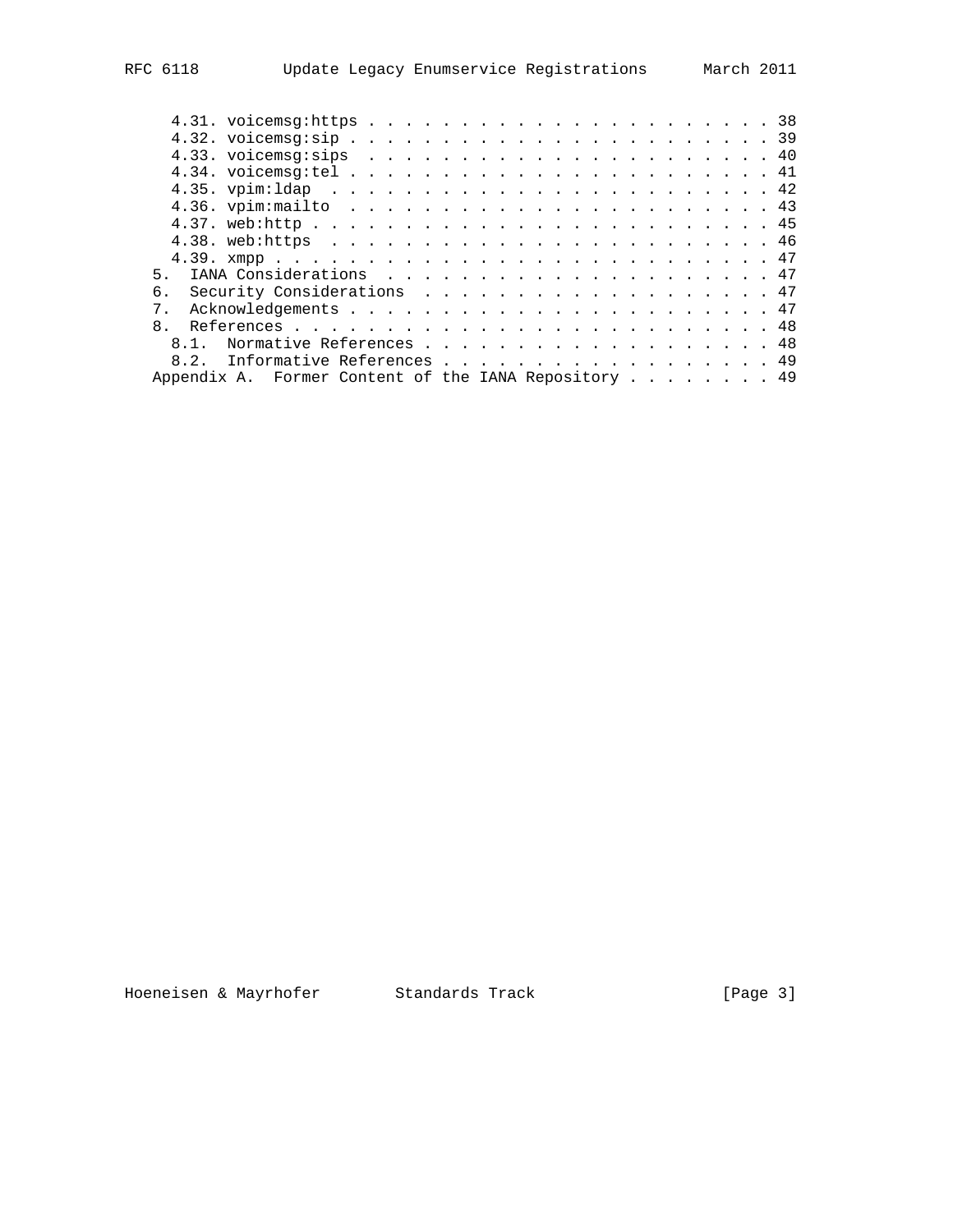### 1. Introduction

 [RFC6117] has obsoleted the IANA registration section of [RFC3761]. Since the IANA Enumservice registry contains various Enumservices registered under the regime of RFC 3761, those registrations do not conform to the new guidelines as specified in [RFC6117]. To ensure consistency among all Enumservice registrations at IANA, this document adds the (nowadays) missing elements to those legacy registrations. Furthermore, all legacy Enumservice registrations are converted to the new XML-chunk format, and, where deemed necessary, minor editorial corrections are applied.

 However, this document only adds the missing elements to the XML chunks as specified in the IANA Considerations section of [RFC6117], but it does not complete the (nowadays) missing sections of the corresponding Enumservice Specifications. In order to conform with the new registration regime as specified in [RFC6117], those Enumservice Specifications still have to be revised.

 It is important to note that this document does not update the functional specification of the concerned Enumservices.

The following RFCs are updated by this document:

- o [RFC3762]
- o [RFC3764]
- o [RFC3953]
- o [RFC4143]
- o [RFC4002]
- o [RFC4238]
- o [RFC4355]
- o [RFC4415]
- o [RFC4769]
- o [RFC4969]
- o [RFC4979]
- o [RFC5028]
- o [RFC5278]
- o [RFC5333]
- 2. Terminology

 The key words "MUST", "MUST NOT", "REQUIRED", "SHALL", "SHALL NOT", "SHOULD", "SHOULD NOT", "RECOMMENDED", "MAY", and "OPTIONAL" in this document are to be interpreted as described in RFC 2119 [RFC2119].

Hoeneisen & Mayrhofer Standards Track Track [Page 4]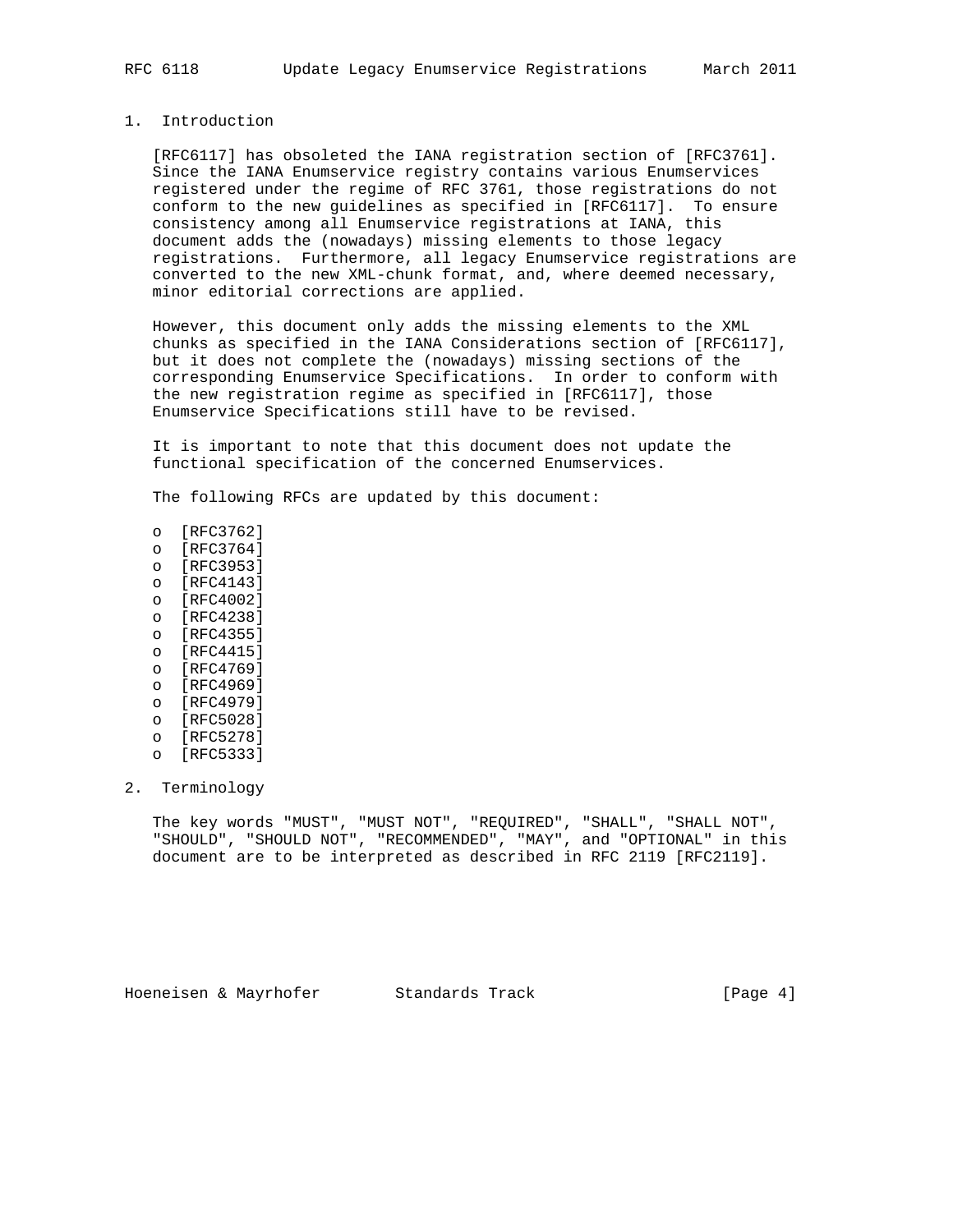3. IESG Action

 According to [RFC3761], any Enumservice registration had to be published as a Standards Track, Experimental, or BCP (Best Current Practice) RFC. [RFC6117] no longer has this requirement, i.e., "Specification Required", which implies the use of a Designated Expert [RFC5226], is sufficient.

 This document changes the approval requirement for updates to Enumservice registrations to Specification Required, whereby the specification and request are reviewed by a Designated Expert as described in [RFC6117].

4. Legacy Enumservice Registrations Converted to XML Chunks

 In the following, the legacy Enumservice Registrations are converted to XML chunks that include the new elements introduced by [RFC6117].

 (Note that references in Sections 4.1 - 4.39 refer to the references section within the respective Enumservice Specification.)

```
4.1. email:mailto
```

```
 <record>
  <!-- email:mailto -->
   <class>Application-Based, Common</class>
   <type>email</type>
  <subtype>mailto</subtype>
  <urischeme>mailto</urischeme>
   <functionalspec>
     <paragraph>
       This Enumservice indicates that the resource can be
       addressed by the associated URI in order to send an
       email.
     </paragraph>
   </functionalspec>
   <security>
     See <xref type="rfc" data="rfc4355"/>, Section 6.
   </security>
   <usage>COMMON</usage>
   <registrationdocs>
     <xref type="rfc" data="rfc4355"/> (updated by RFC 6118)
     <xref type="rfc" data="RFC 6118"/>
   </registrationdocs>
   <requesters>
     <xref type="person" data="Rudolf_Brandner"/>
     <xref type="person" data="Lawrence_Conroy"/>
     <xref type="person" data="Richard_Stastny"/>
```
Hoeneisen & Mayrhofer Standards Track [Page 5]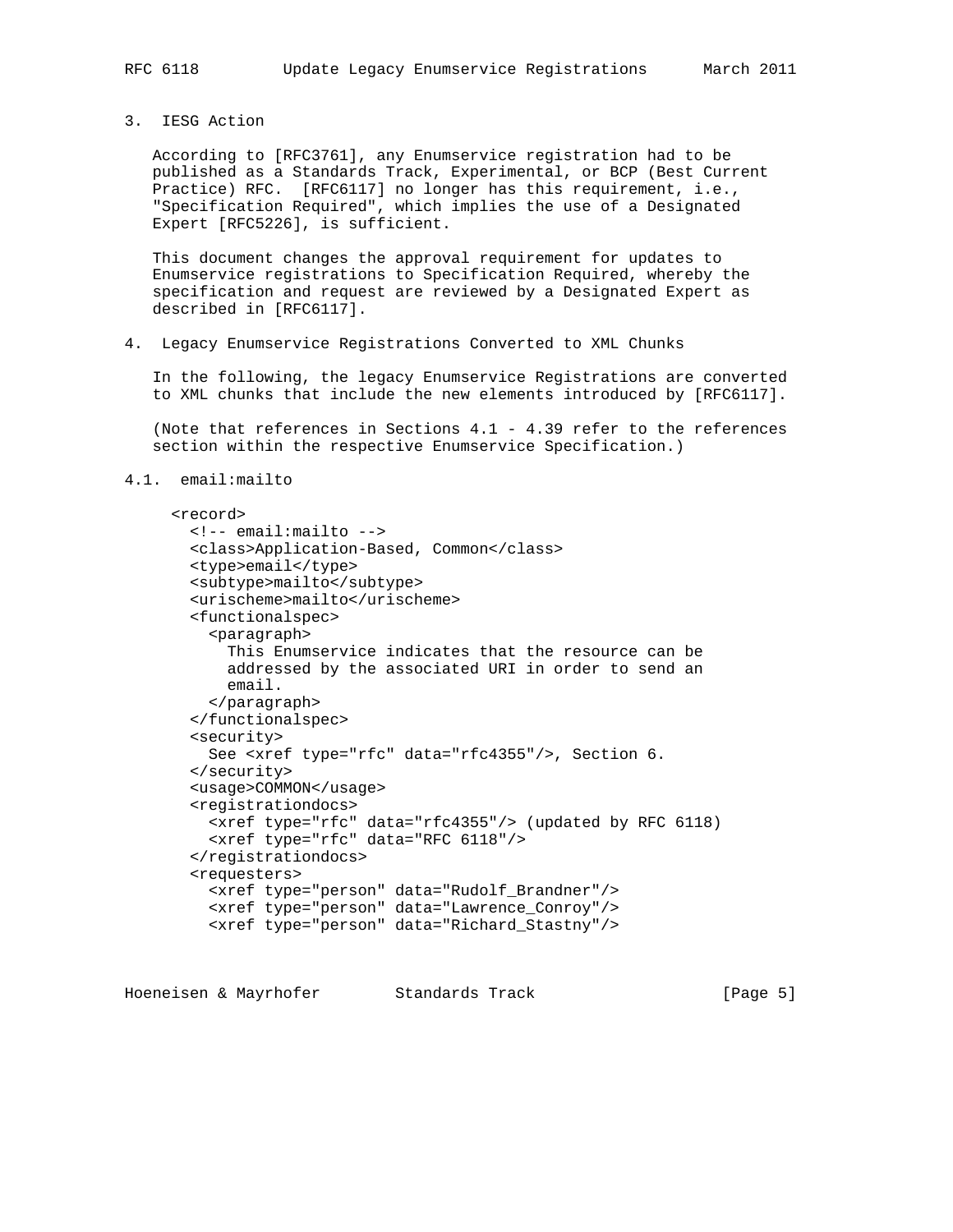```
 </requesters>
      </record>
4.2. ems:mailto
     <record>
       <!-- ems:mailto -->
       <class>Application-Based, Common</class>
       <type>ems</type>
       <subtype>mailto</subtype>
       <urischeme>mailto</urischeme>
       <functionalspec>
         <paragraph>
           This Enumservice indicates that the resource
           identified by the associated URI is capable
           of receiving a message using an email protocol.
         </paragraph>
         <paragraph>
           EMS content is sent over SMTP using the format
           specified by TS 23.140 [15] Section 8.4.4 and TS
           26.140 [16] Section 4, as an MMS message. Within
           such a message, EMS content is carried as either a
           text or application/octet-stream MIME sub-part (see
           TS 26.140 [16], Section 4.1).
         </paragraph>
         <paragraph>
           References are contained in <xref type="rfc" data="rfc4355"/>.
         </paragraph>
       </functionalspec>
       <security>
         <paragraph>
           There are no specific security issues with this
           Enumservice. However, the general considerations of
           Section 6 of <xref type="rfc" data="rfc4355"/> apply.
         </paragraph>
       </security>
       <usage>COMMON</usage>
       <registrationdocs>
         <xref type="rfc" data="rfc4355"/> (updated by RFC 6118)
         <xref type="rfc" data="RFC 6118"/>
       </registrationdocs>
       <requesters>
         <xref type="person" data="Rudolf_Brandner"/>
         <xref type="person" data="Lawrence_Conroy"/>
         <xref type="person" data="Richard_Stastny"/>
       </requesters>
     </record>
```
Hoeneisen & Mayrhofer Standards Track [Page 6]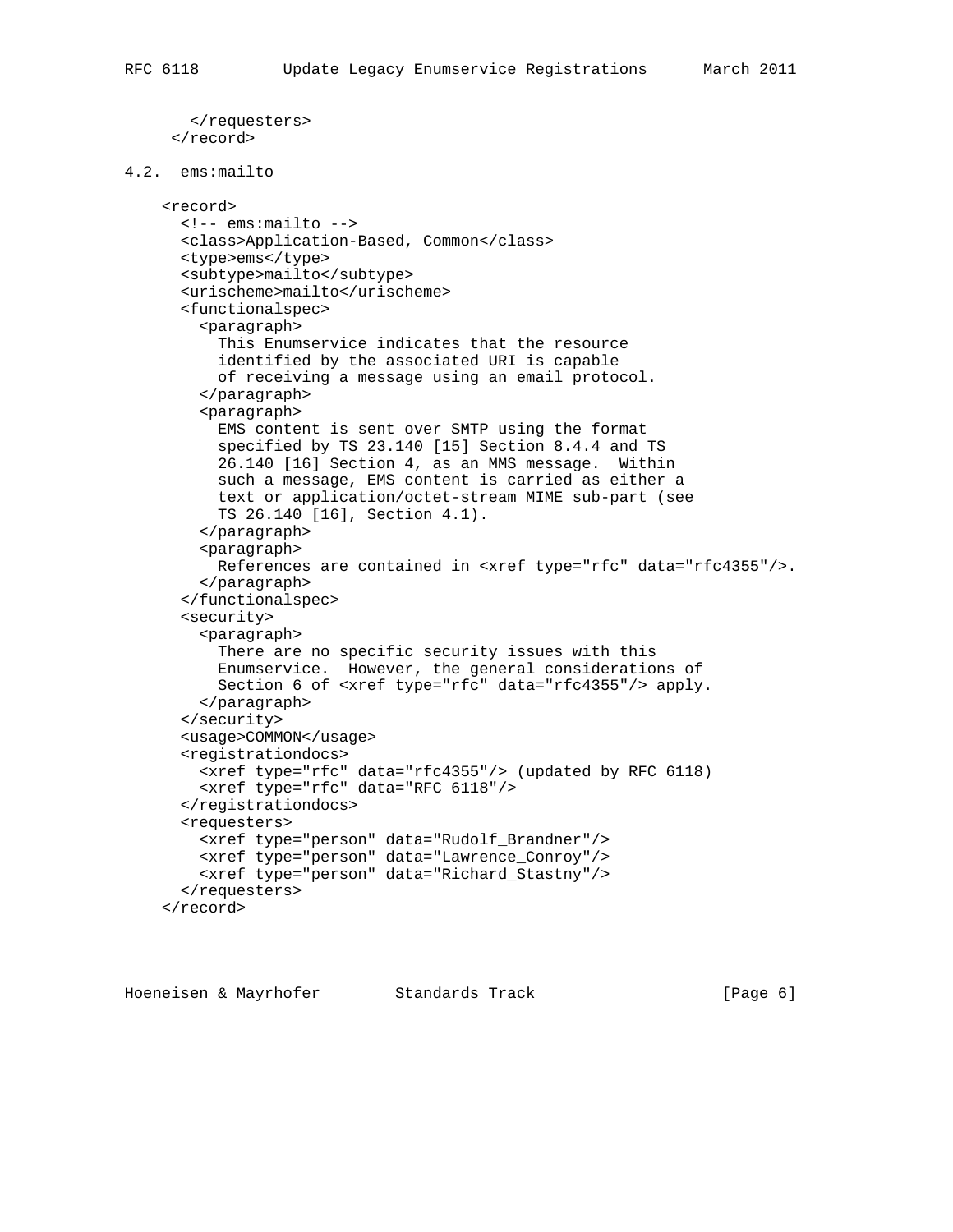```
4.3. ems:tel
     <record>
       <!-- ems:tel -->
       <class>Application-Based, Common</class>
       <type>ems</type>
       <subtype>tel</subtype>
       <urischeme>tel</urischeme>
       <functionalspec>
         <paragraph>
           This Enumservice indicates that the resource
           identified by the associated URI is capable
           of receiving a message using the Enhanced Message
           Service (EMS) [14].
         </paragraph>
         <paragraph>
           References are contained in <xref type="rfc" data="rfc4355"/>.
         </paragraph>
       </functionalspec>
       <security>
         <paragraph>
           There are no specific security issues with this
           Enumservice. However, the general considerations of
           Section 6 of <xref type="rfc" data="rfc4355"/> apply.
         </paragraph>
       </security>
       <usage>COMMON</usage>
       <registrationdocs>
         <xref type="rfc" data="rfc4355"/> (updated by RFC 6118)
         <xref type="rfc" data="RFC 6118"/>
       </registrationdocs>
       <requesters>
         <xref type="person" data="Rudolf_Brandner"/>
         <xref type="person" data="Lawrence_Conroy"/>
         <xref type="person" data="Richard_Stastny"/>
       </requesters>
       <additionalinfo>
         <paragraph>
           Note that an indication of EMS can be taken as
           implying that the recipient is capable of receiving
           SMS messages at this address as well.
         </paragraph>
       </additionalinfo>
     </record>
```
Hoeneisen & Mayrhofer Standards Track [Page 7]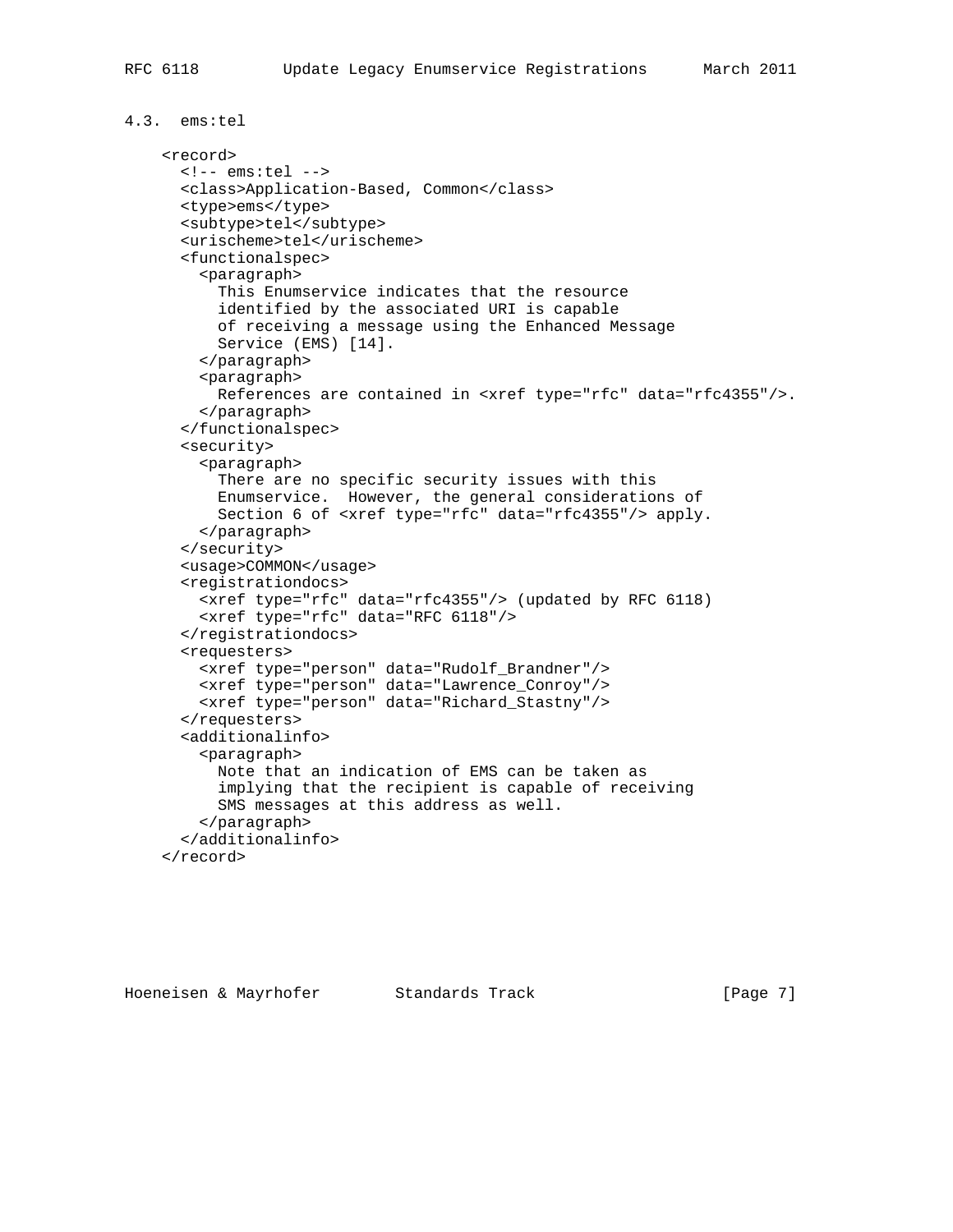```
4.4. fax:tel
     <record>
       <!-- fax:tel -->
       <class>Application-Based, Subset</class>
       <type>fax</type>
       <subtype>tel</subtype>
       <urischeme>tel</urischeme>
       <functionalspec>
         <paragraph>
           This Enumservice indicates that the resource
           identified by the associated URI is capable
           of being contacted to provide a communication
           session during which facsimile documents can be
           sent.
         </paragraph>
         <paragraph>
           A client selecting this NAPTR will have support
           for generating and sending facsimile documents to
           the recipient using the PSTN session and transfer
           protocols specified in [12] and [13] in
           <xref type="rfc" data="rfc4355"/> -
           in short, they will have a fax program with a local
           or shared PSTN access over which they can send
           faxes.
         </paragraph>
         <paragraph>
           References are contained in <xref type="rfc" data="rfc4355"/>.
         </paragraph>
       </functionalspec>
       <security>
         See <xref type="rfc" data="rfc4355"/>, Section 6.
       </security>
       <usage>COMMON</usage>
       <registrationdocs>
         <xref type="rfc" data="rfc4355"/> (updated by RFC 6118)
```
<xref type="rfc" data="RFC 6118"/>

 <xref type="person" data="Rudolf\_Brandner"/> <xref type="person" data="Lawrence\_Conroy"/> <xref type="person" data="Richard\_Stastny"/>

</registrationdocs>

<requesters>

</requesters>

</record>

```
Hoeneisen & Mayrhofer Standards Track Track [Page 8]
```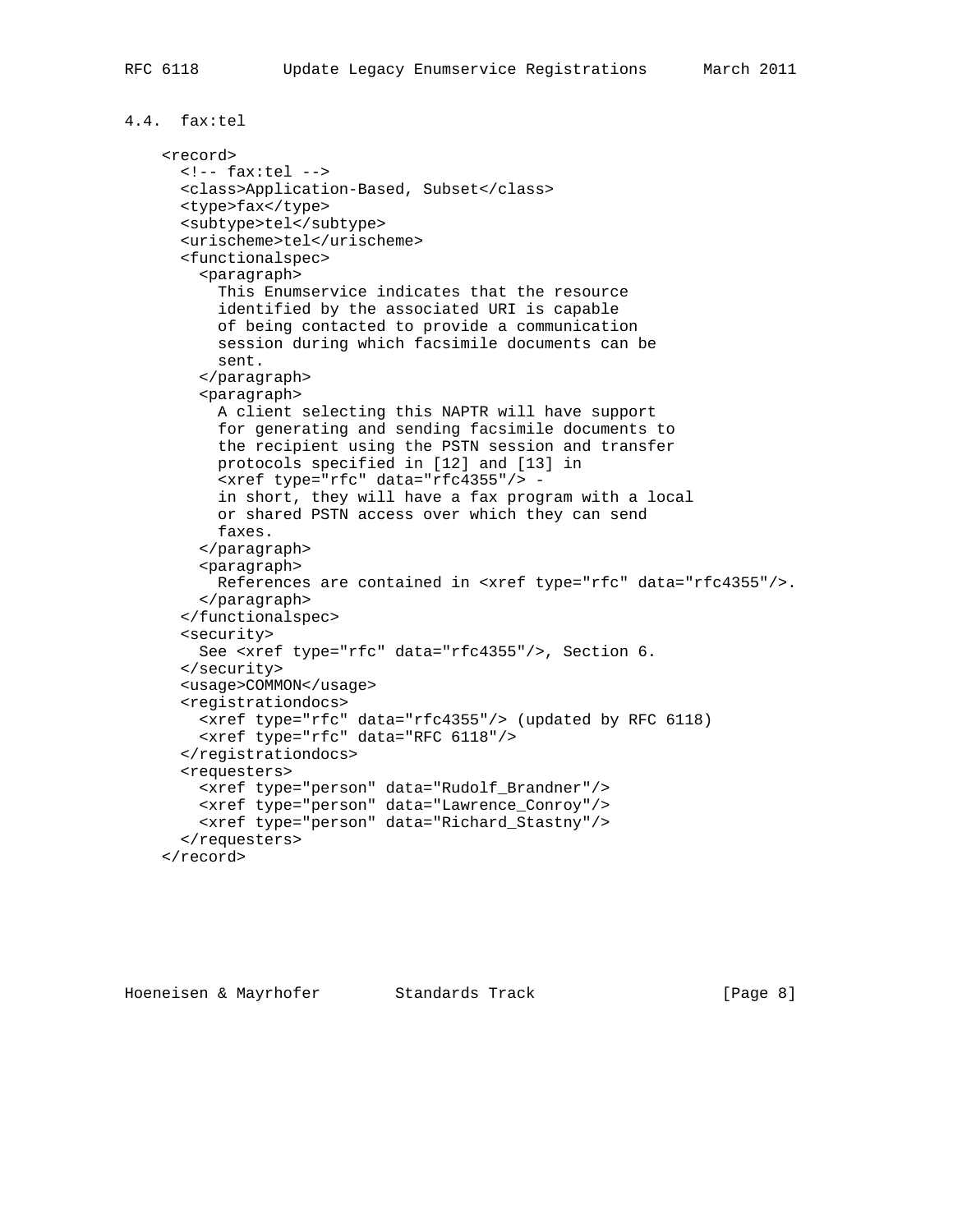## 4.5. ft:ftp

```
 <record>
       <!-- ft:ftp -->
       <class>Application-Based, Subset</class>
       <type>ft</type>
       <subtype>ftp</subtype>
       <urischeme>ftp</urischeme>
       <functionalspec>
         <paragraph>
           This Enumservice indicates that the resource
            identified by the associated URI is a file
           service from which a file or file listing can be
           retrieved.
         </paragraph>
        </functionalspec>
        <security>
         See <xref type="rfc" data="rfc4002"/>, Section 5.
       </security>
       <usage>COMMON</usage>
        <registrationdocs>
         <xref type="rfc" data="rfc4002"/> (updated by RFC 6118)
         <xref type="rfc" data="RFC 6118"/>
        </registrationdocs>
        <requesters>
 <xref type="person" data="Rudolf_Brandner"/>
 <xref type="person" data="Lawrence_Conroy"/>
         <xref type="person" data="Richard_Stastny"/>
        </requesters>
      </record>
```
Hoeneisen & Mayrhofer Standards Track Track [Page 9]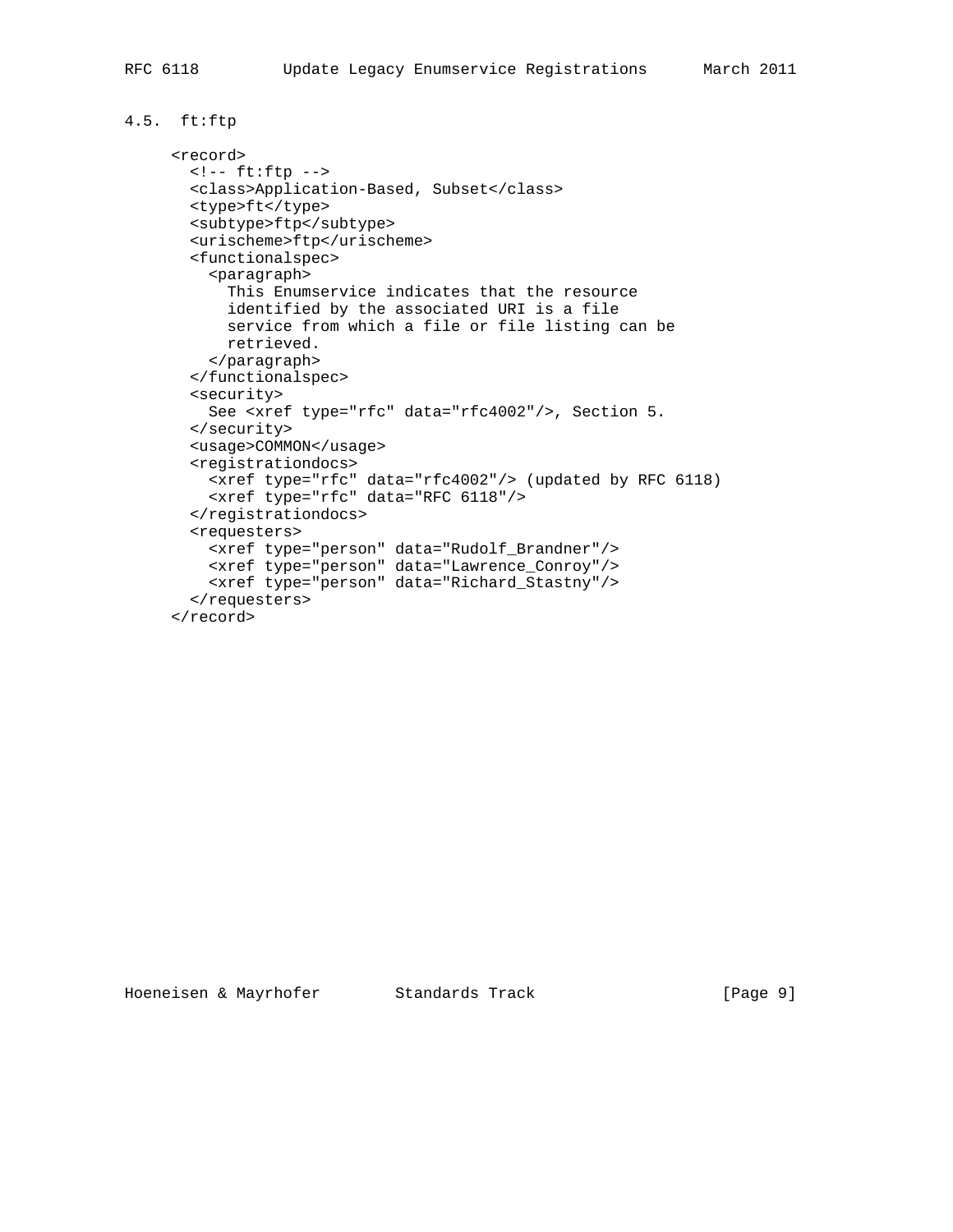## 4.6. h323

```
 <record>
 \leftarrow! -- h323 -->
  <class>Protocol-Based</class>
  <type>h323</type>
  <!-- No subtype -->
  <urischeme>h323</urischeme>
  <functionalspec>
    See <xref type="rfc" data="rfc3762"/>, Section 3.
   </functionalspec>
   <security>
    See <xref type="rfc" data="rfc3762"/>, Section 5.
  </security>
   <usage>COMMON</usage>
   <registrationdocs>
    <xref type="rfc" data="rfc3762"/> (updated by RFC 6118)
    <xref type="rfc" data="RFC 6118"/>
  </registrationdocs>
   <requesters>
    <xref type="person" data="Orit_Levin"/>
   </requesters>
 </record>
```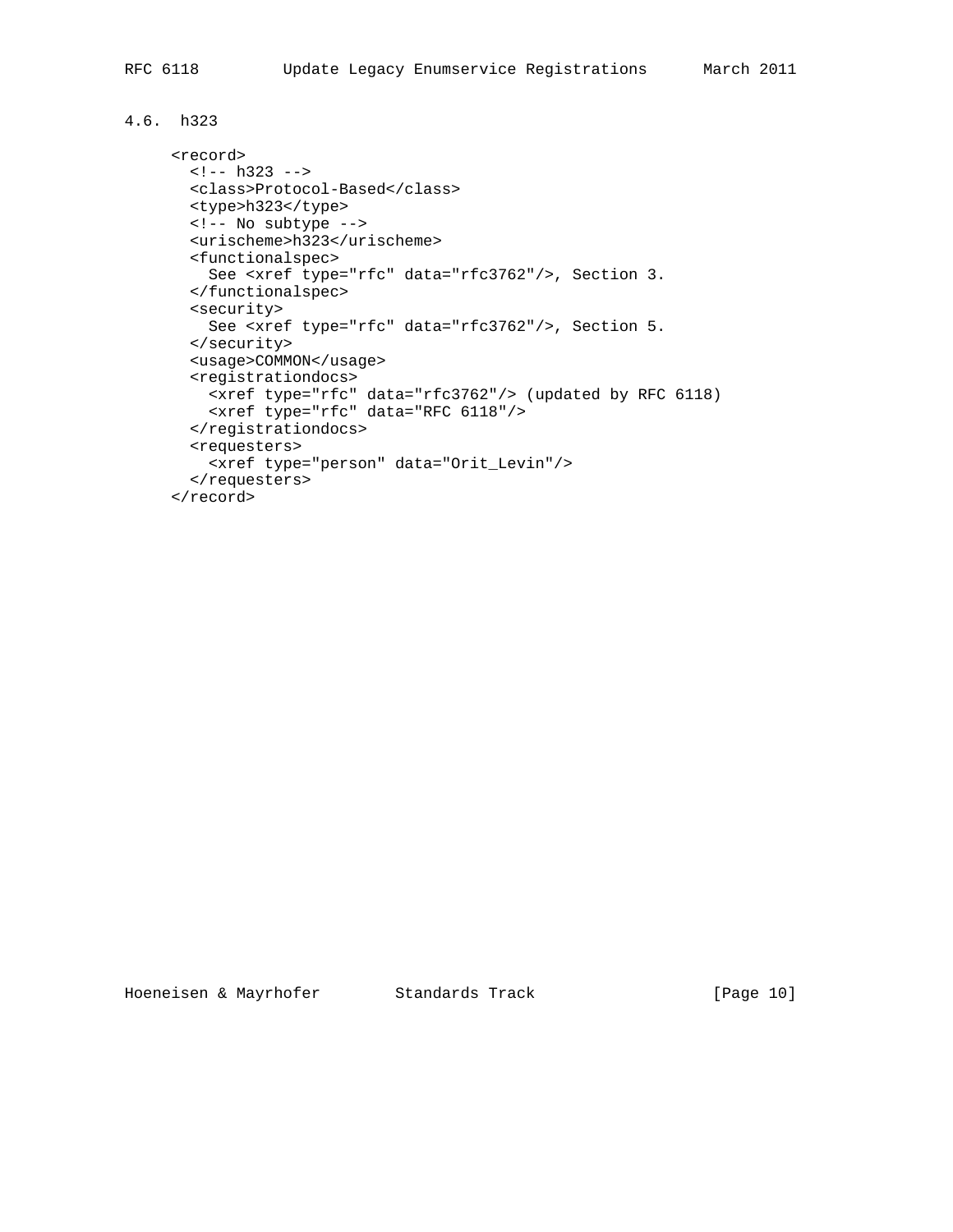```
4.7. ical-access:http
```

```
 <record>
  <!-- ical-access:http -->
   <class>Application-Based, Common</class>
  <type>ical-access</type>
  <subtype>http</subtype>
   <urischeme>http</urischeme>
   <functionalspec>
     <paragraph>
       This Enumservice indicates that the resource identified
       can be addressed by the associated URI in order to access
       a user's calendar (for example free/busy status) using
       the CalDAV [7] protocol for Internet calendaring.
    </paragraph>
    <paragraph>
      References are contained in <xref type="rfc" data="rfc5333"/>.
     </paragraph>
   </functionalspec>
   <security>
    See <xref type="rfc" data="rfc5333"/>, Section 4.
   </security>
   <usage>COMMON</usage>
   <registrationdocs>
    <xref type="rfc" data="rfc5333"/> (updated by RFC 6118)
     <xref type="rfc" data="RFC 6118"/>
   </registrationdocs>
   <requesters>
     <xref type="person" data="Rohan_Mahy"/>
   </requesters>
 </record>
```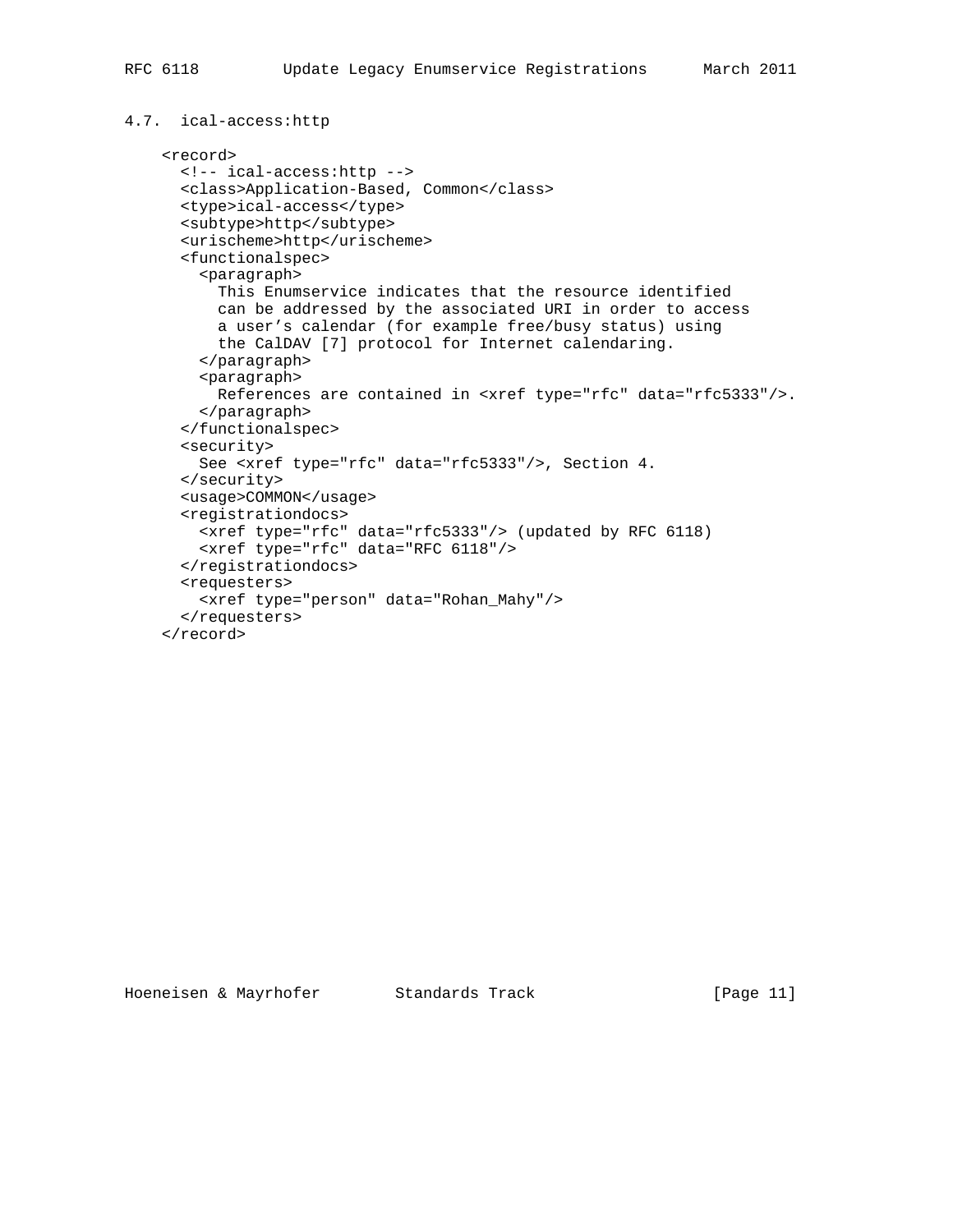#### 4.8. ical-access:https

```
 <record>
  <!-- ical-access:https -->
   <class>Application-Based, Common</class>
  <type>ical-access</type>
  <subtype>https</subtype>
   <urischeme>https</urischeme>
   <functionalspec>
     <paragraph>
       This Enumservice indicates that the resource identified
       can be addressed by the associated URI in order to access
       a user's calendar (for example free/busy status) using
       the CalDAV [7] protocol for Internet calendaring.
     </paragraph>
    <paragraph>
      References are contained in <xref type="rfc" data="rfc5333"/>.
     </paragraph>
   </functionalspec>
   <security>
    See <xref type="rfc" data="rfc5333"/>, Section 4.
   </security>
   <usage>COMMON</usage>
   <registrationdocs>
    <xref type="rfc" data="rfc5333"/> (updated by RFC 6118)
     <xref type="rfc" data="RFC 6118"/>
   </registrationdocs>
   <requesters>
     <xref type="person" data="Rohan_Mahy"/>
   </requesters>
 </record>
```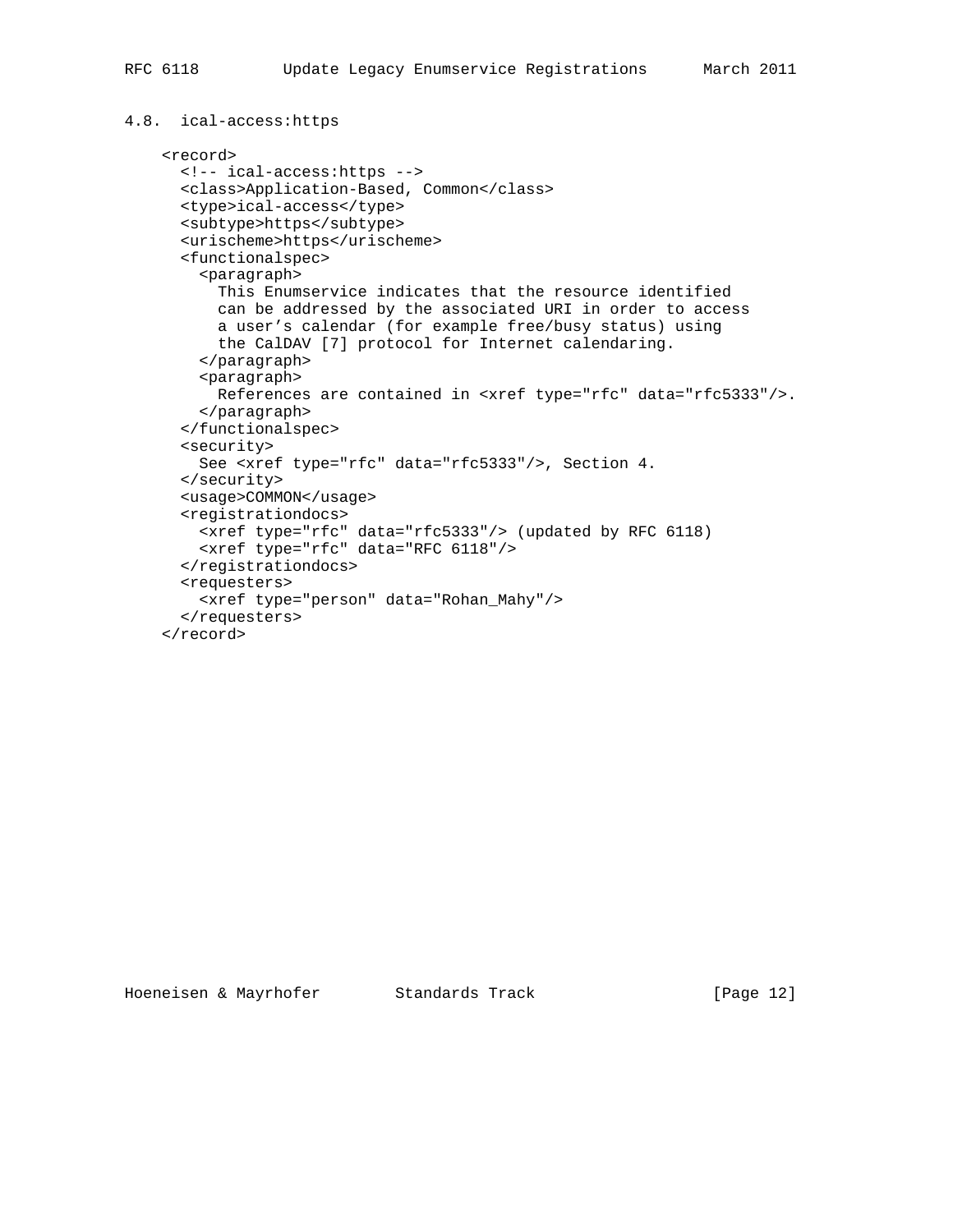```
4.9. ical-sched:mailto
     <record>
       <!-- ical-sched:mailto -->
       <class>Application-Based, Common</class>
       <type>ical-sched</type>
       <subtype>mailto</subtype>
       <urischeme>mailto</urischeme>
       <functionalspec>
         <paragraph>
           This Enumservice indicates that the resource identified
           can be addressed by the associated URI used for
           scheduling using Internet calendaring via Internet mail
           with the iMIP [6] protocol.
         </paragraph>
         <paragraph>
           References are contained in <xref type="rfc" data="rfc5333"/>.
         </paragraph>
       </functionalspec>
       <security>
         See <xref type="rfc" data="rfc5333"/>, Section 4.
       </security>
       <usage>COMMON</usage>
       <registrationdocs>
         <xref type="rfc" data="rfc5333"/> (updated by RFC 6118)
         <xref type="rfc" data="RFC 6118"/>
       </registrationdocs>
       <requesters>
         <xref type="person" data="Rohan_Mahy"/>
       </requesters>
     </record>
```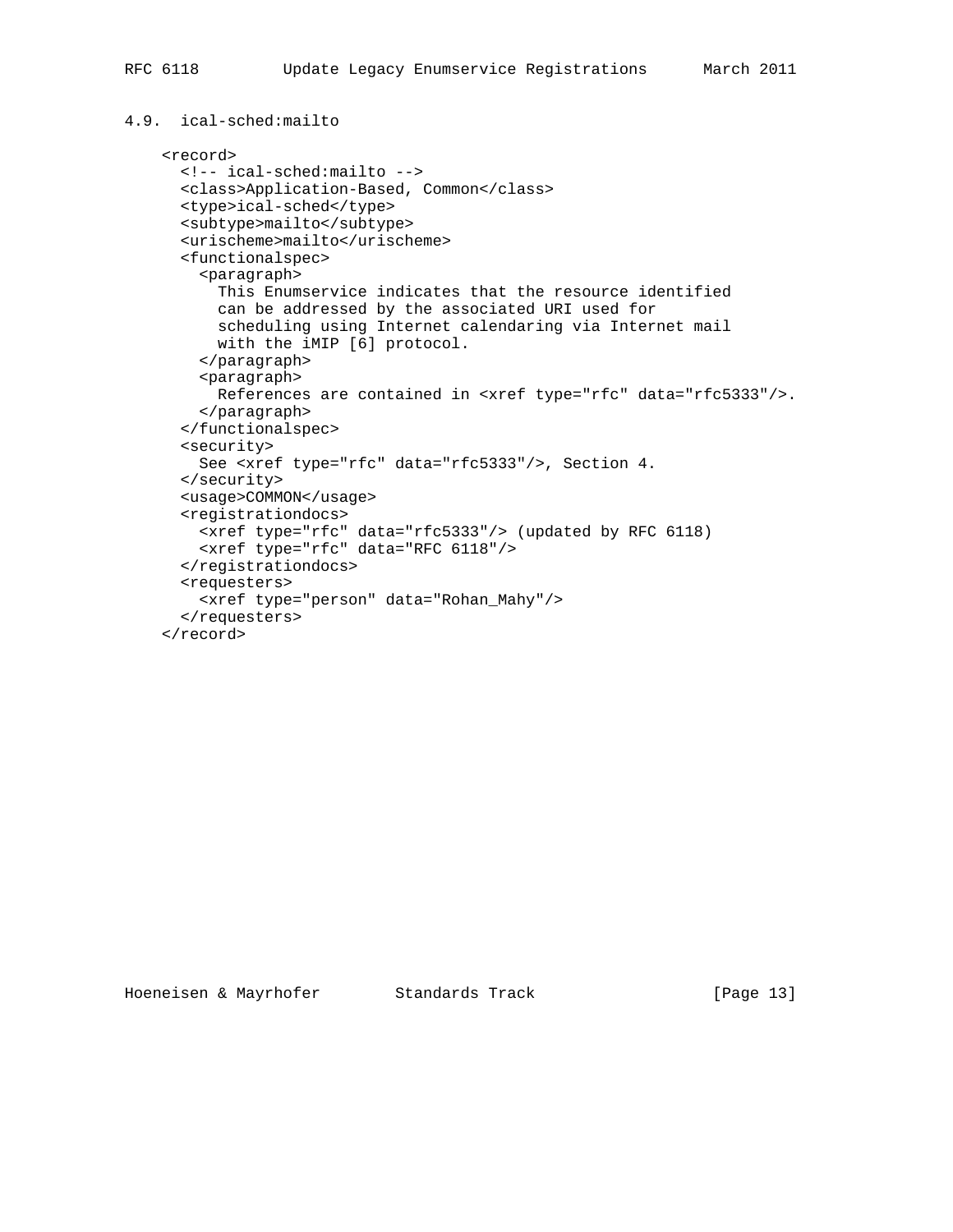```
4.10. ifax:mailto
```

```
 <record>
  <!-- ifax:mailto -->
  <class>Application-Based, Subset</class>
  <type>ifax</type>
  <subtype>mailto</subtype>
  <urischeme>mailto</urischeme>
   <functionalspec>
    See <xref type="rfc" data="rfc4143"/>, Section 1.
   </functionalspec>
   <security>
    See <xref type="rfc" data="rfc4143"/>, Section 3.
  </security>
   <usage>COMMON</usage>
   <registrationdocs>
    <xref type="rfc" data="rfc4143"/> (updated by RFC 6118)
    <xref type="rfc" data="RFC 6118"/>
   </registrationdocs>
   <requesters>
    <xref type="person" data="Kiyoshi_Toyoda"/>
    <xref type="person" data="Dave_Crocker"/>
   </requesters>
   <additionalinfo>
     <paragraph>
       The URI Scheme is 'mailto' because facsimile is a
       profile of standard Internet mail and uses standard
       Internet mail addressing.
     </paragraph>
   </additionalinfo>
 </record>
```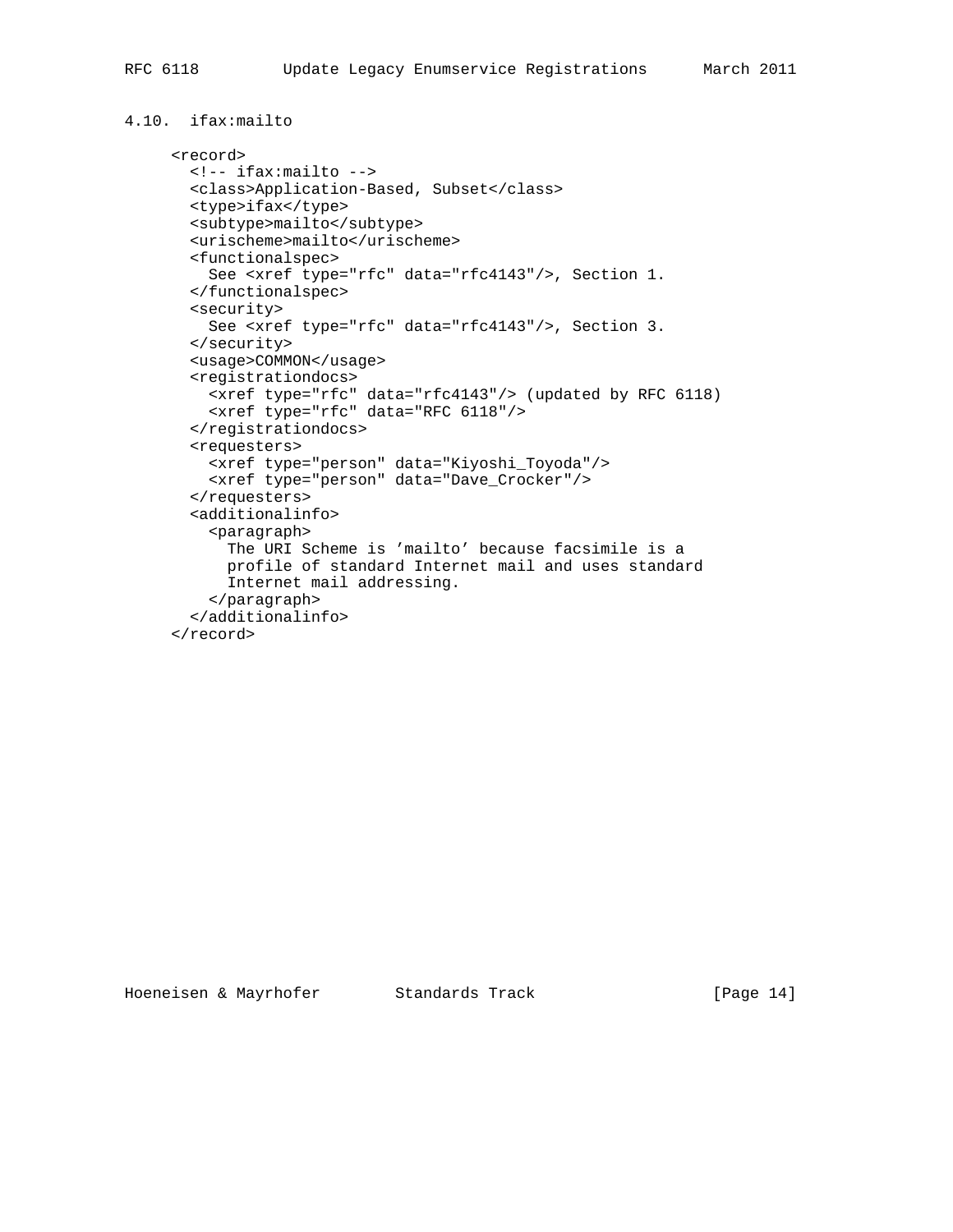```
4.11. im
```

```
 <record>
  \left\langle -1 - i m \right\rangle <class>Application-Based, Common</class>
   <type>im</type>
   <!-- No subtype -->
   <urischeme>im</urischeme>
   <functionalspec>
     <paragraph>
       This Enumservice indicates that the resource
       identified is an 'im:' URI. The 'im:' URI scheme
       does not identify any particular protocol that will
       be used to handle instant messaging receipt or
       delivery, rather the mechanism in RFC 3861 [4] is
       used to discover whether an IM protocol supported by
       the party querying ENUM is also supported by the
       target resource.
     </paragraph>
     <paragraph>
      References are contained in <xref type="rfc" data="rfc5028"/>.
     </paragraph>
   </functionalspec>
   <security>
     See <xref type="rfc" data="rfc5028"/>, Section 3.
   </security>
   <usage>COMMON</usage>
   <registrationdocs>
     <xref type="rfc" data="rfc5028"/> (updated by RFC 6118)
     <xref type="rfc" data="RFC 6118"/>
   </registrationdocs>
   <requesters>
     <xref type="person" data="Rohan_Mahy"/>
   </requesters>
 </record>
```
#### Hoeneisen & Mayrhofer Standards Track [Page 15]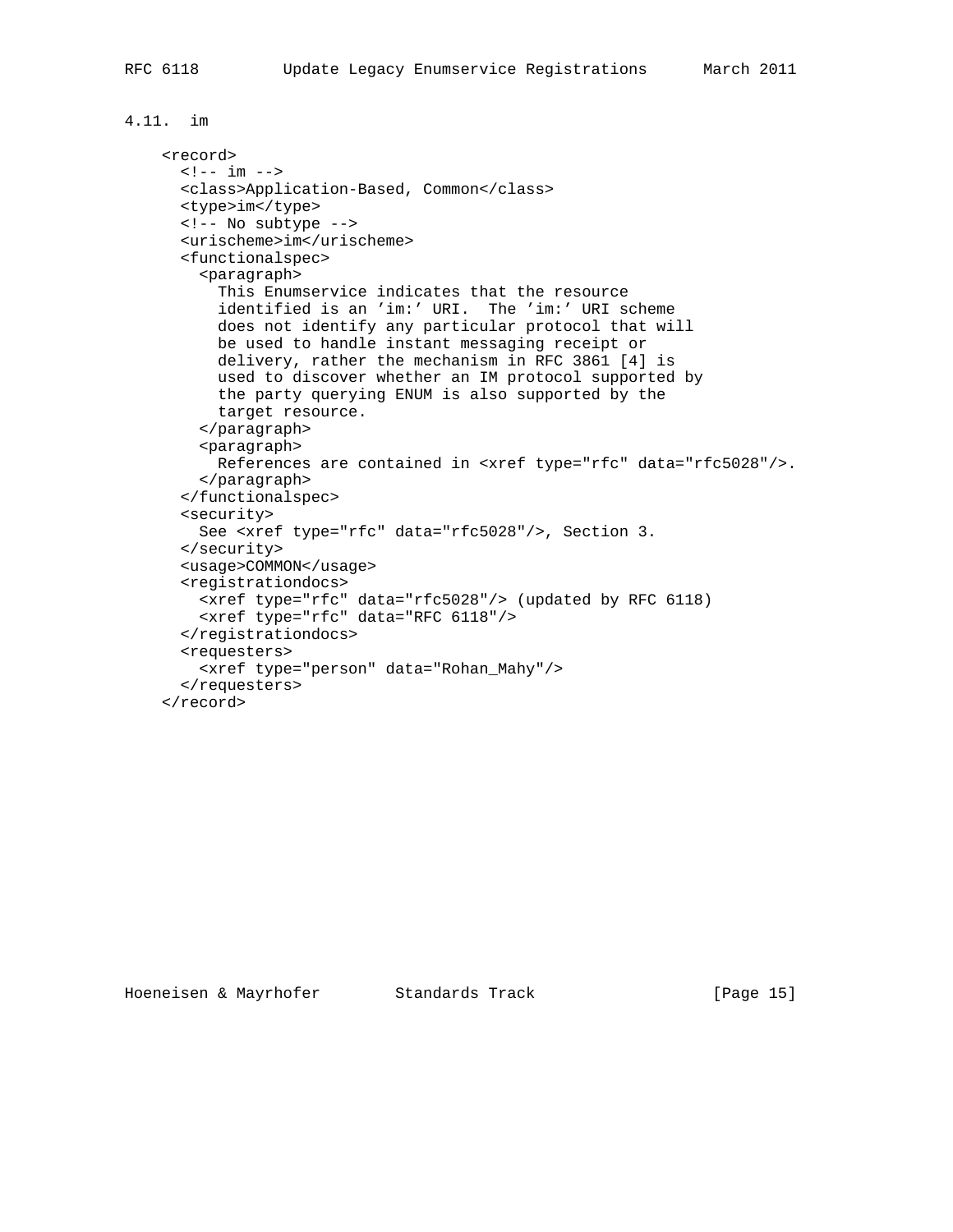```
4.12. mms:mailto
     <record>
       <!-- mms:mailto -->
       <class>Application-Based, Common</class>
       <type>mms</type>
       <subtype>mailto</subtype>
       <urischeme>mailto</urischeme>
       <functionalspec>
         <paragraph>
           This Enumservice indicates that the resource
           identified by the associated URI is capable
           of receiving a message using an email protocol.
         </paragraph>
         <paragraph>
           MMS messages are sent over SMTP using the format
           specified by TS 23.140 [15] Section 8.4.4 and TS
           26.140 [16] Section 4.
         </paragraph>
         <paragraph>
           Within and between MMS Environments (MMSE,
           network infrastructures that support the MultiMedia
           Service), other pieces of state data (for example,
           charging-significant information) are exchanged
           between MMS Relay Servers. Thus, although these
           servers use SMTP as the "bearer" for their
           application exchanges, they map their internal state
           to specialized header fields carried in the SMTP message
           exchanges. The header fields used in such MMSE are
           described in detail in [17].
         </paragraph>
         <paragraph>
           References are contained in <xref type="rfc" data="rfc4355"/>.
         </paragraph>
       </functionalspec>
       <security>
         <paragraph>
           There are no specific security issues with this
           Enumservice. However, the general considerations of
           Section 6 of <xref type="rfc" data="rfc4355"/> apply.
         </paragraph>
       </security>
       <usage>COMMON</usage>
       <registrationdocs>
         <xref type="rfc" data="rfc4355"/> (updated by RFC 6118)
         <xref type="rfc" data="RFC 6118"/>
       </registrationdocs>
       <requesters>
```
Hoeneisen & Mayrhofer Standards Track [Page 16]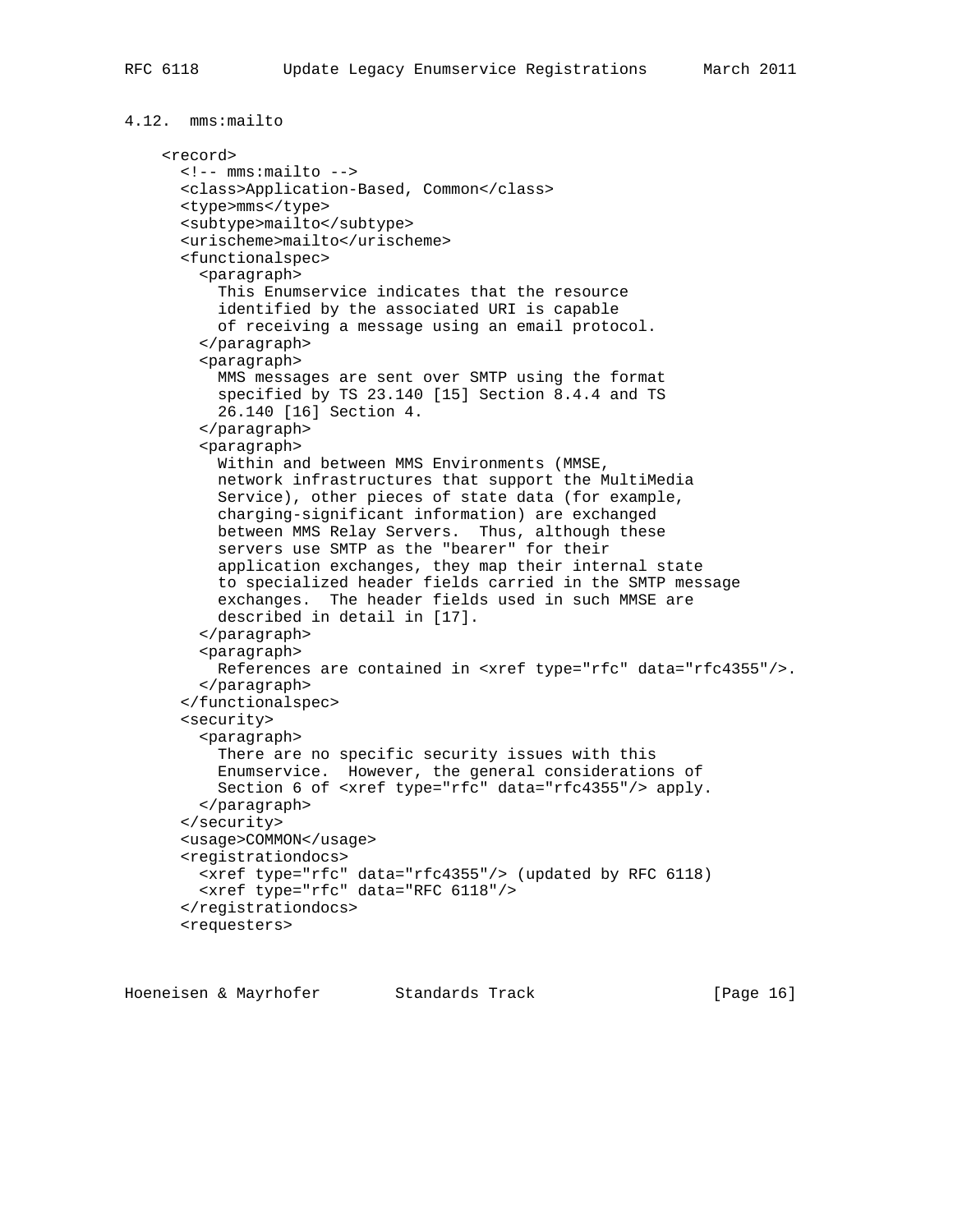```
 <xref type="person" data="Rudolf_Brandner"/>
 <xref type="person" data="Lawrence_Conroy"/>
 <xref type="person" data="Richard_Stastny"/>
       </requesters>
       <additionalinfo>
        <paragraph>
          The MMS Architecture describes an interface
          between the MMSE and "legacy messaging systems"
          (labelled as MM3) that accepts "standard" SMTP
          messages. Thus, although the MMS Relay Server that
          supports this interface appears as a standard SMTP
          server from the perspective of an Internet-based
          mail server, it acts as a gateway and translator,
          adding the internal state data that is used within
          and between the MMS Environments. This mechanism is
          described in [17], which also includes references to
          the specifications agreed by those bodies
          responsible for the design of the MMS.
        </paragraph>
        <paragraph>
          References are contained in <xref type="rfc" data="rfc4355"/>.
        </paragraph>
      </additionalinfo>
    </record>
```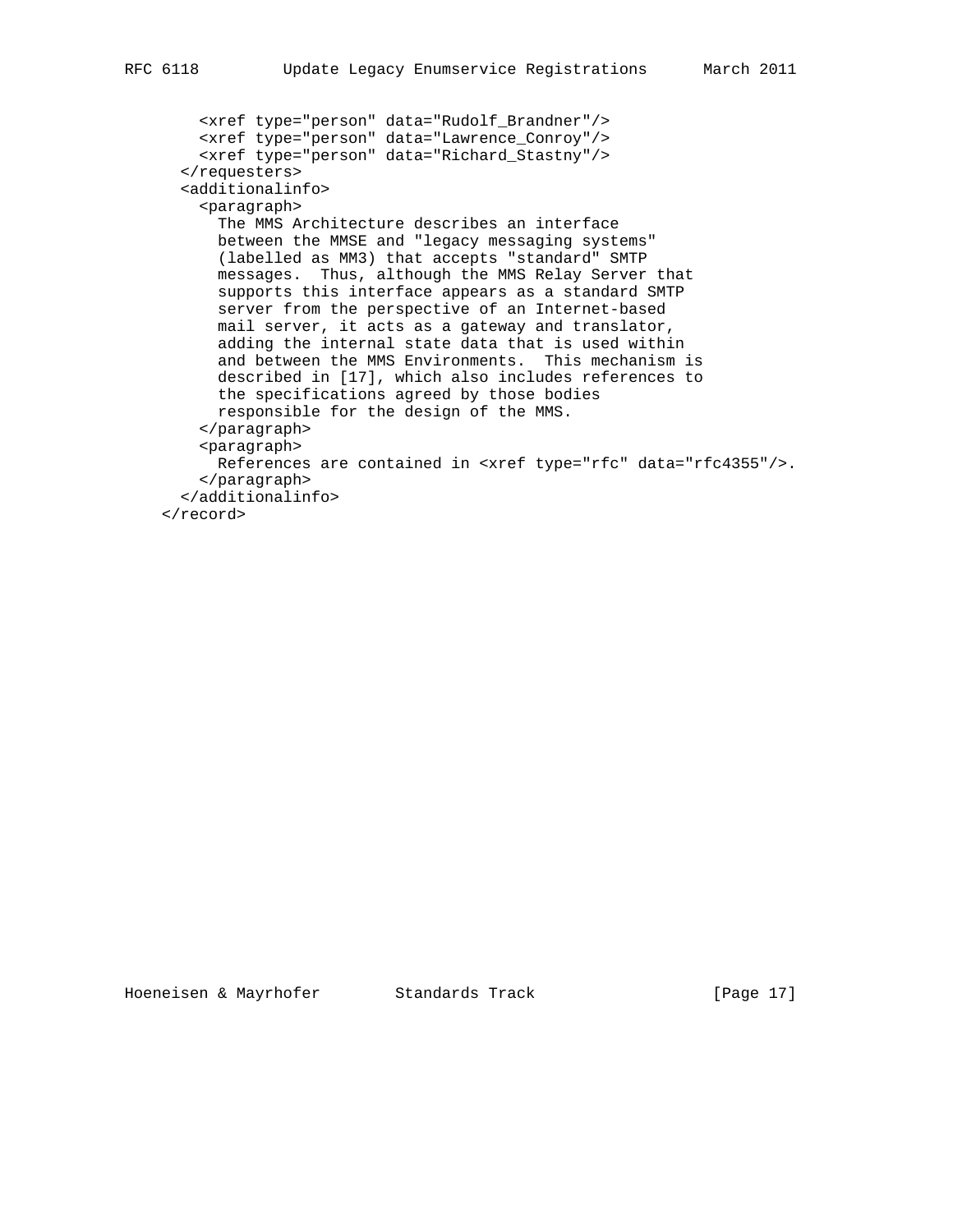```
4.13. mms:tel
     <record>
       <!-- mms:tel -->
       <class>Application-Based, Common</class>
       <type>mms</type>
       <subtype>tel</subtype>
       <urischeme>tel</urischeme>
       <functionalspec>
         <paragraph>
           This Enumservice indicates that the resource
           identified by the associated URI is capable
           of receiving a message using the Multimedia
           Messaging Service (MMS) [15].
         </paragraph>
         <paragraph>
           References are contained in <xref type="rfc" data="rfc4355"/>.
         </paragraph>
       </functionalspec>
       <security>
         <paragraph>
           There are no specific security issues with this
           Enumservice. However, the general considerations of
           Section 6 of <xref type="rfc" data="rfc4355"/> apply.
         </paragraph>
       </security>
       <usage>COMMON</usage>
       <registrationdocs>
         <xref type="rfc" data="rfc4355"/> (updated by RFC 6118)
         <xref type="rfc" data="RFC 6118"/>
       </registrationdocs>
       <requesters>
         <xref type="person" data="Rudolf_Brandner"/>
         <xref type="person" data="Lawrence_Conroy"/>
         <xref type="person" data="Richard_Stastny"/>
       </requesters>
       <additionalinfo>
         <paragraph>
           Note that MMS can be used as an alternative to
           deliver an SMS RP-DATA RPDU if, for example, the
           SMS bearer is not supported. If an entry includes
           this Enumservice, then in effect this can be taken
           as implying that the recipient is capable of
           receiving EMS or SMS messages at this address. Such
           choices on the end system design do have two small
           caveats; whilst in practice all terminals supporting
           MMS today support SMS as well, it might not
           necessarily be the case in the future, and there may
```
Hoeneisen & Mayrhofer Standards Track [Page 18]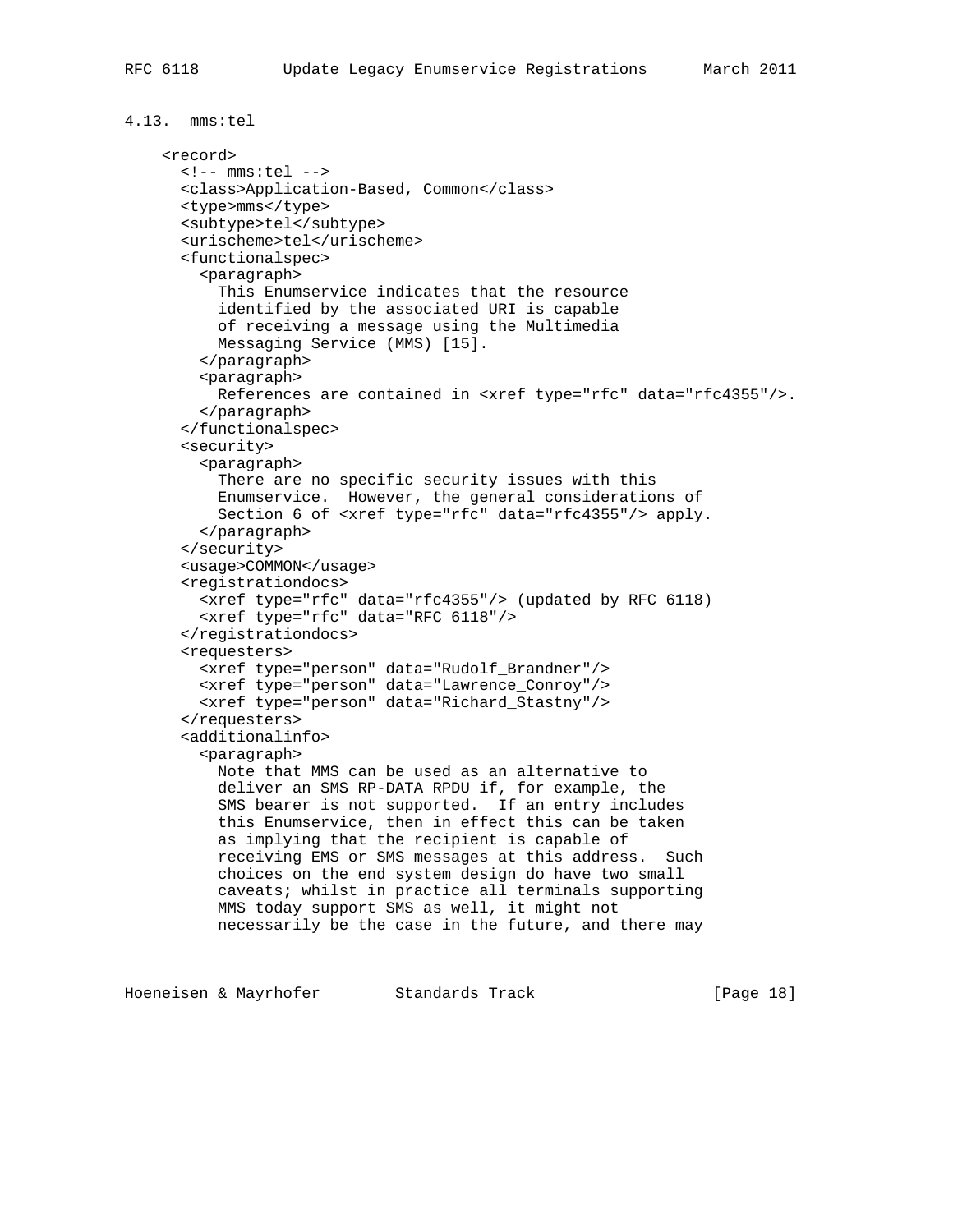```
 be tariff differences in using the MMS rather than
       using the SMS or EMS.
     </paragraph>
   </additionalinfo>
 </record>
```
## 4.14. pres

```
 <record>
  <!-- pres -->
  <class>Application-Based, Common</class>
  <type>pres</type>
  <!-- No subtype -->
  <urischeme>pres</urischeme>
  <functionalspec>
    See <xref type="rfc" data="rfc3953"/>, Section 4.
  </functionalspec>
  <security>
    See <xref type="rfc" data="rfc3953"/>, Section 6.
  </security>
  <usage>COMMON</usage>
  <registrationdocs>
    <xref type="rfc" data="rfc3953"/> (updated by RFC 6118)
    <xref type="rfc" data="RFC 6118"/>
   </registrationdocs>
   <requesters>
     <xref type="person" data="Jon_Peterson"/>
   </requesters>
  <additionalinfo>
     <paragraph>
      See <xref type="rfc" data="rfc3953"/>, Section 3.
     </paragraph>
   </additionalinfo>
 </record>
```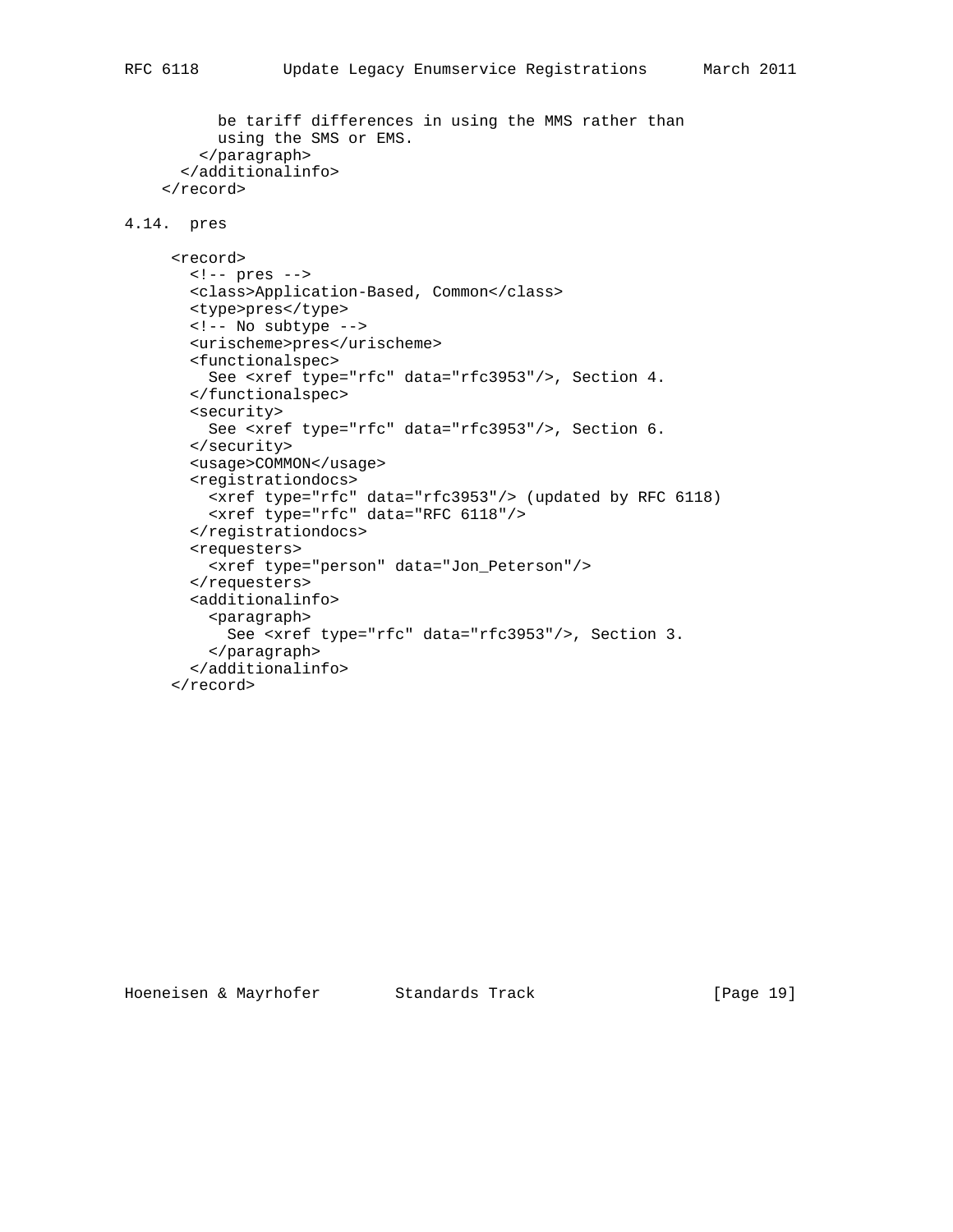```
4.15. pstn:sip
```

```
 <record>
  <!-- pstn:sip -->
  <class>Application-Based, Common</class>
  <type>pstn</type>
  <subtype>sip</subtype>
  <urischeme>sip</urischeme>
  <functionalspec>
    <paragraph>
      These Enumservices indicate that the
      resource identified can be addressed by the
      associated URI in order to initiate a
      telecommunication session, which may include two-way
      voice or other communications, to the PSTN.
    </paragraph>
  </functionalspec>
  <security>
    See <xref type="rfc" data="rfc4769"/>, Section 7.
  </security>
  <usage>COMMON</usage>
  <registrationdocs>
    <xref type="rfc" data="rfc4769"/> (updated by RFC 6118)
    <xref type="rfc" data="RFC 6118"/>
  </registrationdocs>
  <requesters>
    <xref type="person" data="Jason_Livingood"/>
   <xref type="person" data="Richard_Shockey"/>
  </requesters>
  <additionalinfo>
    <paragraph>
      A Number Portability Dip Indicator (npdi) should
      be used in practice
      (see <xref type="rfc" data="rfc4769"/>, Section 4).
    </paragraph>
  </additionalinfo>
 </record>
```
Hoeneisen & Mayrhofer Standards Track [Page 20]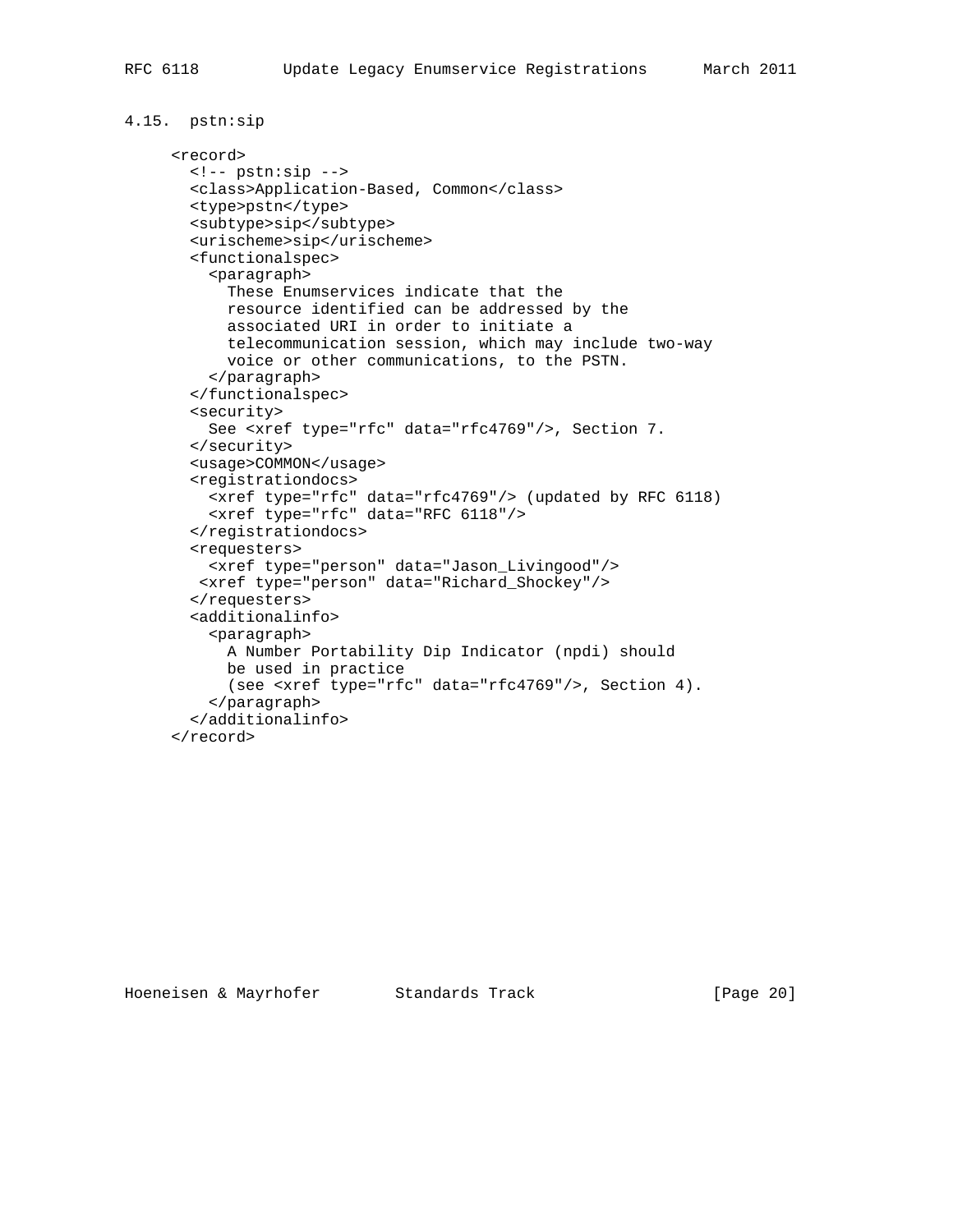```
4.16. pstn:tel
     <record>
       <!-- pstn:tel -->
       <class>Application-Based, Ancillary</class>
       <type>pstn</type>
       <subtype>tel</subtype>
       <urischeme>tel</urischeme>
       <functionalspec>
         <paragraph>
           These Enumservices indicate that the
           resource identified can be addressed by the
           associated URI in order to initiate a
           telecommunication session, which may include two-way
           voice or other communications, to the PSTN. These
           URIs may contain number portability data as
           specified in RFC4694 [10].
         </paragraph>
         <paragraph>
           References are contained in <xref type="rfc" data="rfc4769"/>.
         </paragraph>
       </functionalspec>
       <security>
         See <xref type="rfc" data="rfc4769"/>, Section 7.
       </security>
       <usage>COMMON</usage>
       <registrationdocs>
         <xref type="rfc" data="rfc4769"/> (updated by RFC 6118)
         <xref type="rfc" data="RFC 6118"/>
       </registrationdocs>
       <requesters>
         <xref type="person" data="Jason_Livingood"/>
         <xref type="person" data="Richard_Shockey"/>
       </requesters>
       <additionalinfo>
         <paragraph>
           A Number Portability Dip Indicator (npdi) should
           be used in practice
           (see <xref type="rfc" data="rfc4769"/>, Section 4).
         </paragraph>
       </additionalinfo>
     </record>
```
Hoeneisen & Mayrhofer Standards Track [Page 21]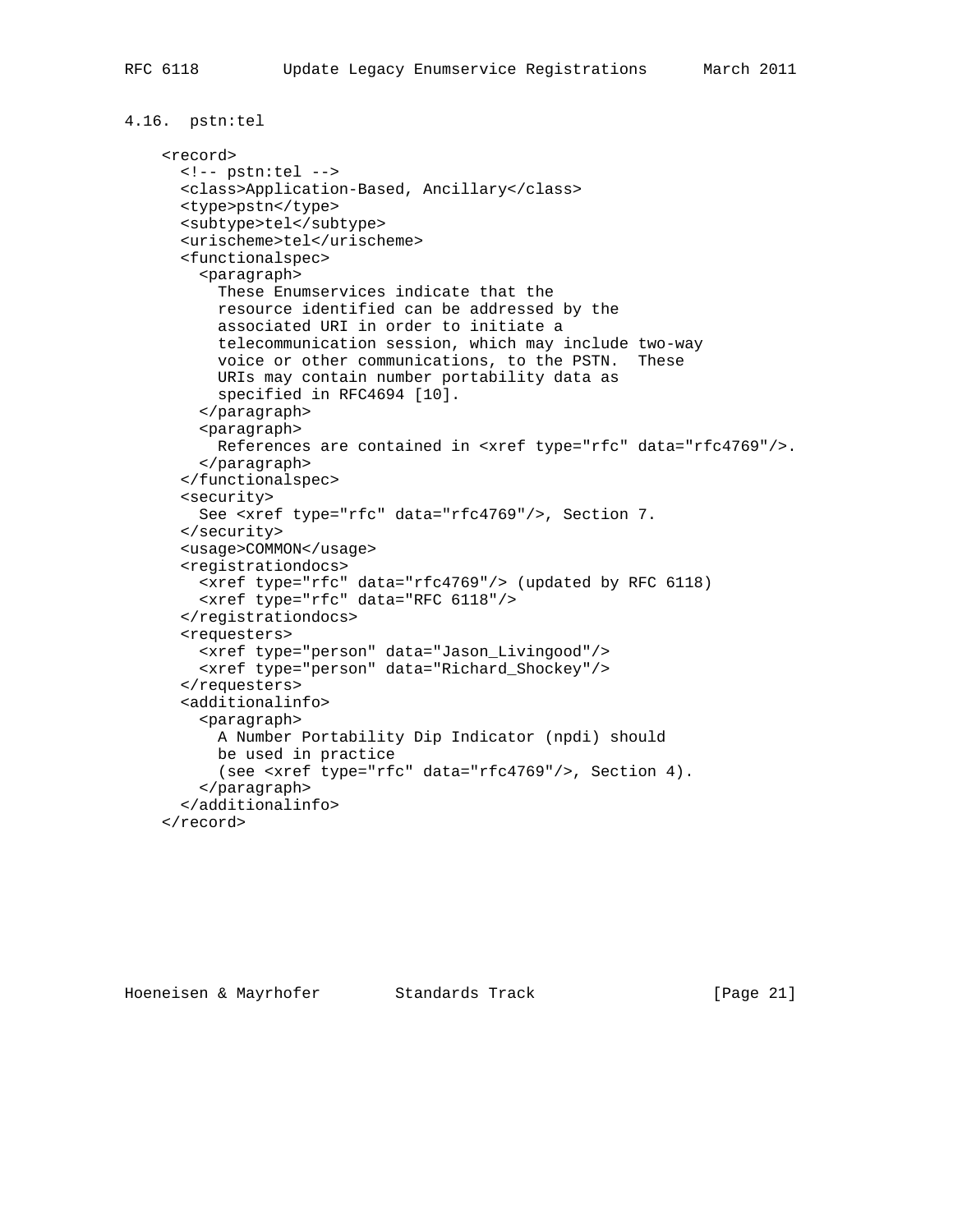## 4.17. sip

```
 <record>
 \leftarrow :-- sip -->
  <class>Protocol-Based</class>
  <type>sip</type>
  <!-- No subtype -->
  <urischeme>sip</urischeme>
  <urischeme>sips</urischeme>
  <functionalspec>
    See <xref type="rfc" data="rfc3764"/>, Section 4.
  </functionalspec>
   <security>
    See <xref type="rfc" data="rfc3764"/>, Section 6.
  </security>
   <usage>COMMON</usage>
   <registrationdocs>
    <xref type="rfc" data="rfc3764"/> (updated by RFC 6118)
    <xref type="rfc" data="RFC 6118"/>
   </registrationdocs>
   <requesters>
     <xref type="person" data="Jon_Peterson"/>
   </requesters>
   <additionalinfo>
    <paragraph>
      See <xref type="rfc" data="rfc3764"/>, Section 3.
     </paragraph>
   </additionalinfo>
 </record>
```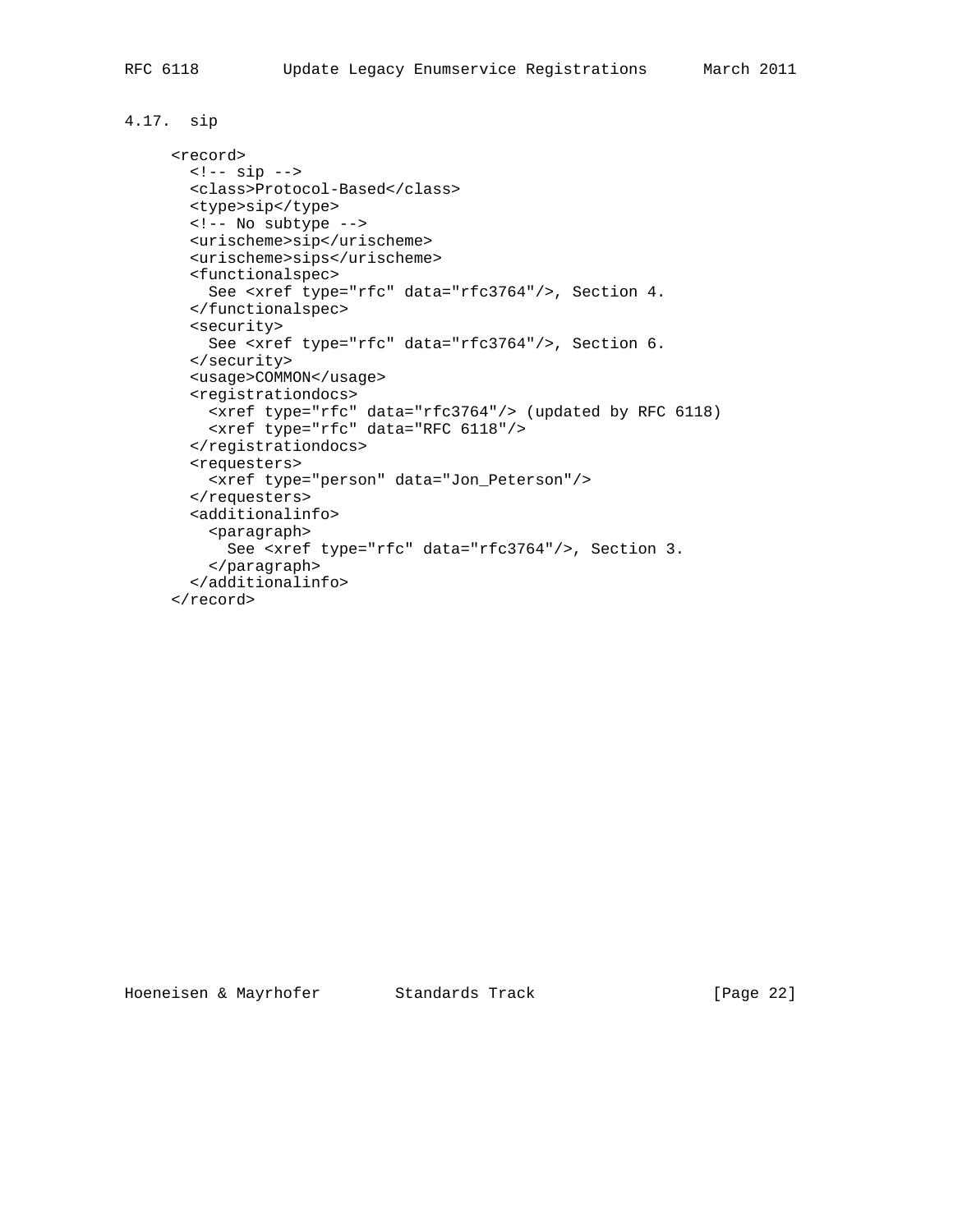```
4.18. sms:mailto
     <record>
       <!-- sms:mailto -->
       <class>Application-Based, Common</class>
       <type>sms</type>
       <subtype>mailto</subtype>
       <urischeme>mailto</urischeme>
       <functionalspec>
         <paragraph>
           This Enumservice indicates that the resource
           identified by the associated URI is capable
           of receiving a message using an email protocol.
         </paragraph>
         <paragraph>
           SMS content is sent over SMTP using the format
           specified by TS 23.140 [15] Section 8.4.4 and TS
           26.140 [16] Section 4, as an MMS message. Within
           such a message, SMS content is carried as either a
           text or application/octet-stream MIME sub-part (see
           TS 26.140 [16], Section 4.1)
         </paragraph>
         <paragraph>
           References are contained in <xref type="rfc" data="rfc4355"/>.
         </paragraph>
       </functionalspec>
       <security>
         <paragraph>
           There are no specific security issues with this
           Enumservice. However, the general considerations of
           Section 6 of <xref type="rfc" data="rfc4355"/> apply.
         </paragraph>
       </security>
       <usage>COMMON</usage>
       <registrationdocs>
         <xref type="rfc" data="rfc4355"/> (updated by RFC 6118)
         <xref type="rfc" data="RFC 6118"/>
       </registrationdocs>
       <requesters>
         <xref type="person" data="Rudolf_Brandner"/>
         <xref type="person" data="Lawrence_Conroy"/>
         <xref type="person" data="Richard_Stastny"/>
       </requesters>
     </record>
```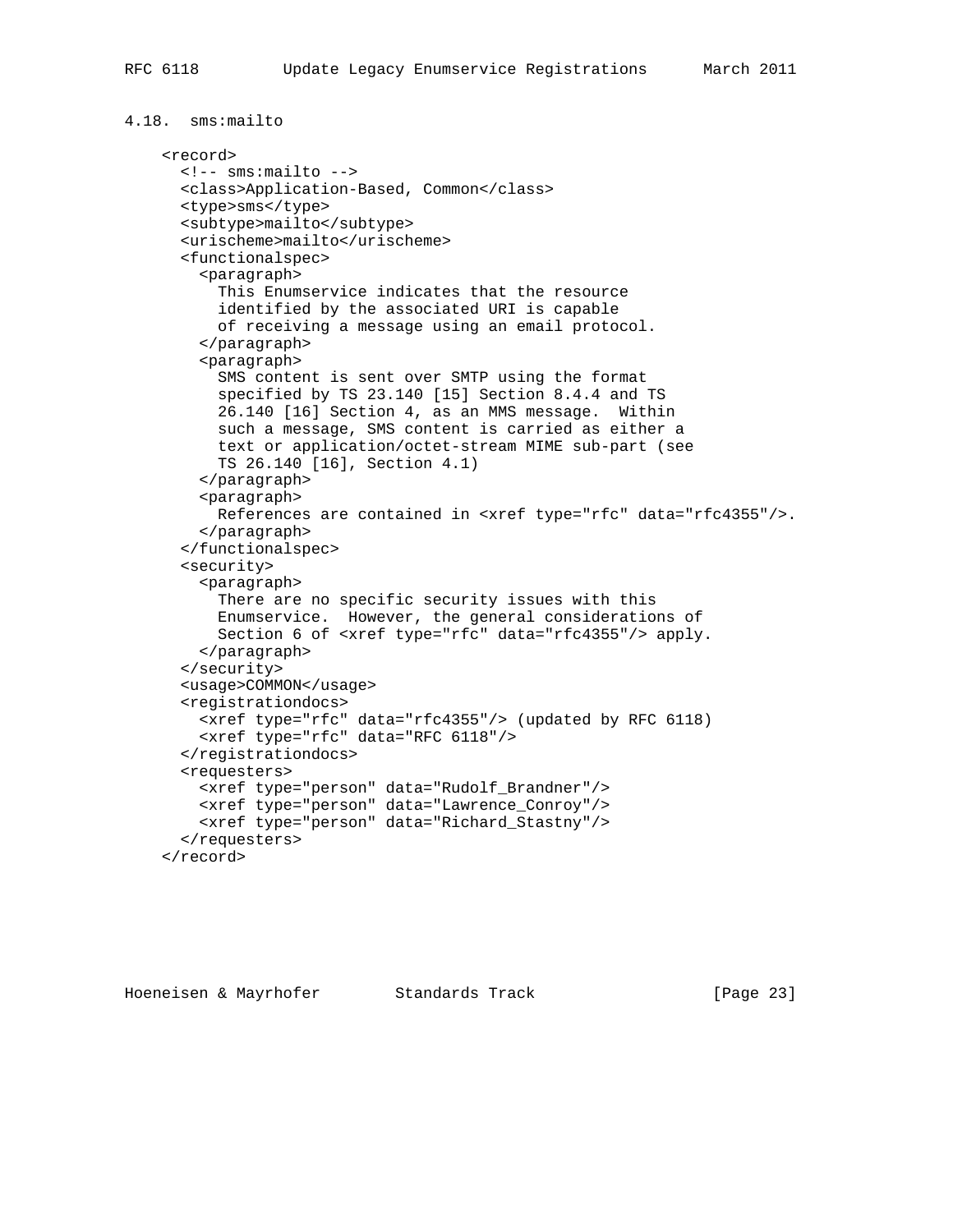```
4.19. sms:tel
     <record>
       <!-- sms:tel -->
       <class>Application-Based, Common</class>
       <type>sms</type>
       <subtype>tel</subtype>
       <urischeme>tel</urischeme>
       <functionalspec>
         <paragraph>
           This Enumservice indicates that the resource
           identified by the associated URI is capable
           of receiving a message using the Short Message
           Service (SMS) [14].
         </paragraph>
         <paragraph>
           References are contained in <xref type="rfc" data="rfc4355"/>.
         </paragraph>
       </functionalspec>
       <security>
         <paragraph>
           There are no specific security issues with this
           Enumservice. However, the general considerations of
           Section 6 of <xref type="rfc" data="rfc4355"/> apply.
         </paragraph>
       </security>
       <usage>COMMON</usage>
       <registrationdocs>
         <xref type="rfc" data="rfc4355"/> (updated by RFC 6118)
         <xref type="rfc" data="RFC 6118"/>
       </registrationdocs>
       <requesters>
         <xref type="person" data="Rudolf_Brandner"/>
         <xref type="person" data="Lawrence_Conroy"/>
         <xref type="person" data="Richard_Stastny"/>
       </requesters>
     </record>
```
Hoeneisen & Mayrhofer Standards Track [Page 24]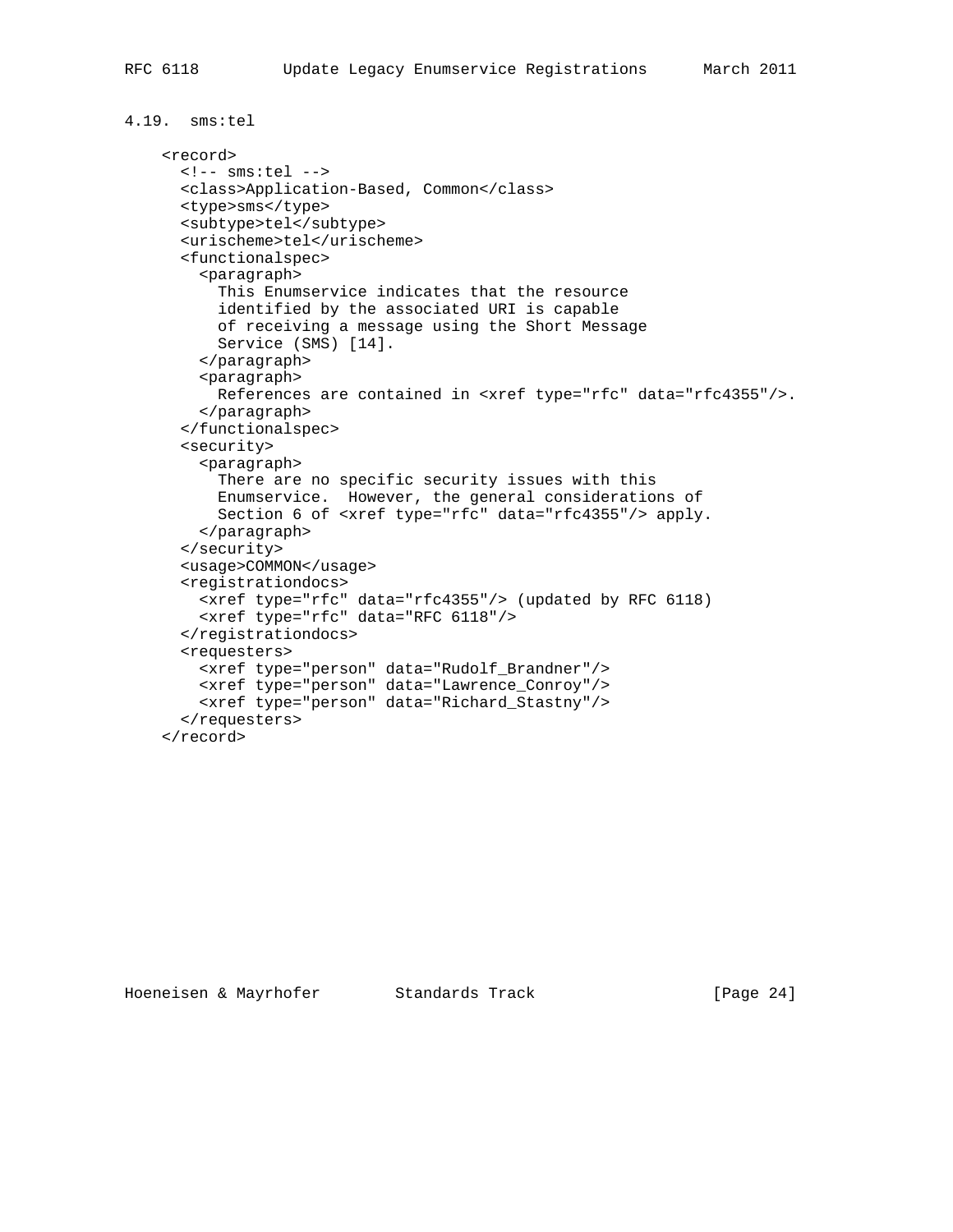```
4.20. unifmsg:http
     <record>
       <!-- unifmsg:http -->
       <class>Application-Based, Common</class>
       <type>unifmsg</type>
       <subtype>http</subtype>
       <urischeme>http</urischeme>
       <functionalspec>
         <paragraph>
           This Enumservice indicates that the resource identified by
           the associated URI scheme is capable of being a source of
           information.
         </paragraph>
         <paragraph>
           Note that the kind of information retrieved can be manifold.
           Usually, contacting a resource by an 'http:' [11] URI
           provides a document. This document can contain references
           that will trigger the download of many different kinds of
           information, such as text, audio, video, executable code, or
           even video message files. Thus, one cannot be more specific
           about the kind of information expected when contacting the
          resource.
         </paragraph>
         <paragraph>
           References are contained in <xref type="rfc" data="rfc5278"/>.
         </paragraph>
       </functionalspec>
       <security>
         See <xref type="rfc" data="rfc5278"/>, Section 3.
       </security>
       <usage>COMMON</usage>
       <registrationdocs>
         <xref type="rfc" data="rfc5278"/> (updated by RFC 6118)
         <xref type="rfc" data="RFC 6118"/>
       </registrationdocs>
       <requesters>
         <xref type="person" data="Jason_Livingood"/>
         <xref type="person" data="Don_Troshynski"/>
       </requesters>
       <additionalinfo>
         <paragraph>
           Implementers should review a non-exclusive list of examples
           in Section 7 of <xref type="rfc" data="rfc5278"/>.
         </paragraph>
       </additionalinfo>
     </record>
```
Hoeneisen & Mayrhofer Standards Track [Page 25]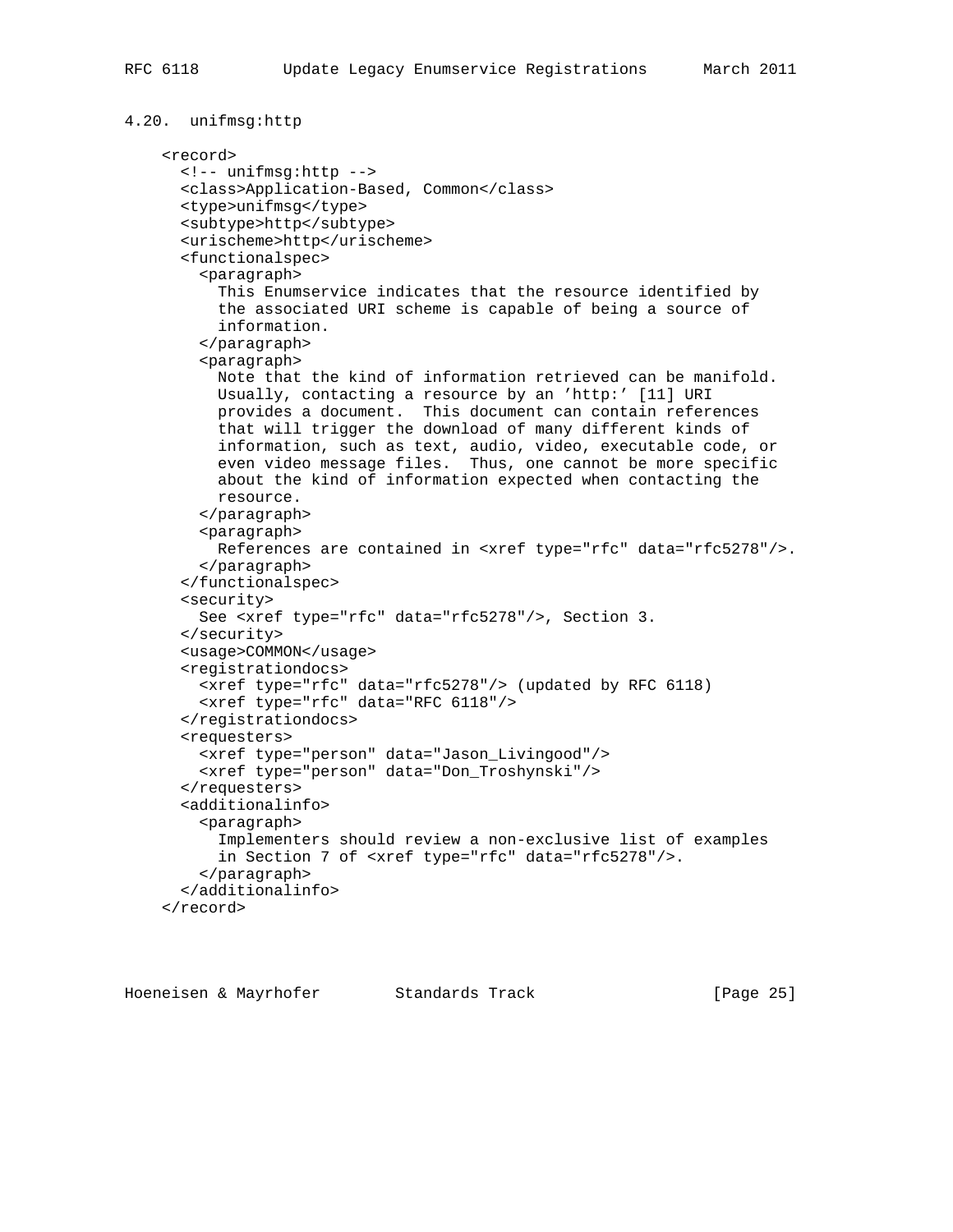```
4.21. unifmsg:https
     <record>
       <!-- unifmsg:https -->
       <class>Application-Based, Common</class>
       <type>unifmsg</type>
       <subtype>https</subtype>
       <urischeme>https</urischeme>
       <functionalspec>
         <paragraph>
           This Enumservice indicates that the resource identified by
           the associated URI scheme is capable of being a source of
           information, which can be contacted using TLS or the Secure
           Socket Layer protocol.
         </paragraph>
         <paragraph>
           Note that the kind of information retrieved can be manifold.
           Usually, contacting a resource by an 'https:' [12] URI
           provides a document. This document can contain references
           that will trigger the download of many different kinds of
           information, such as text, audio, video, executable code, or
           even video message files. Thus, one cannot be more specific
           about the kind of information expected when contacting the
           resource.
         </paragraph>
         <paragraph>
           References are contained in <xref type="rfc" data="rfc5278"/>.
         </paragraph>
       </functionalspec>
       <security>
         See <xref type="rfc" data="rfc5278"/>, Section 3.
       </security>
       <usage>COMMON</usage>
       <registrationdocs>
         <xref type="rfc" data="rfc5278"/> (updated by RFC 6118)
         <xref type="rfc" data="RFC 6118"/>
       </registrationdocs>
       <requesters>
         <xref type="person" data="Jason_Livingood"/>
         <xref type="person" data="Don_Troshynski"/>
       </requesters>
       <additionalinfo>
         <paragraph>
           Implementers should review a non-exclusive list of examples
           in Section 7 of <xref type="rfc" data="rfc5278"/>.
         </paragraph>
       </additionalinfo>
     </record>
```
Hoeneisen & Mayrhofer Standards Track [Page 26]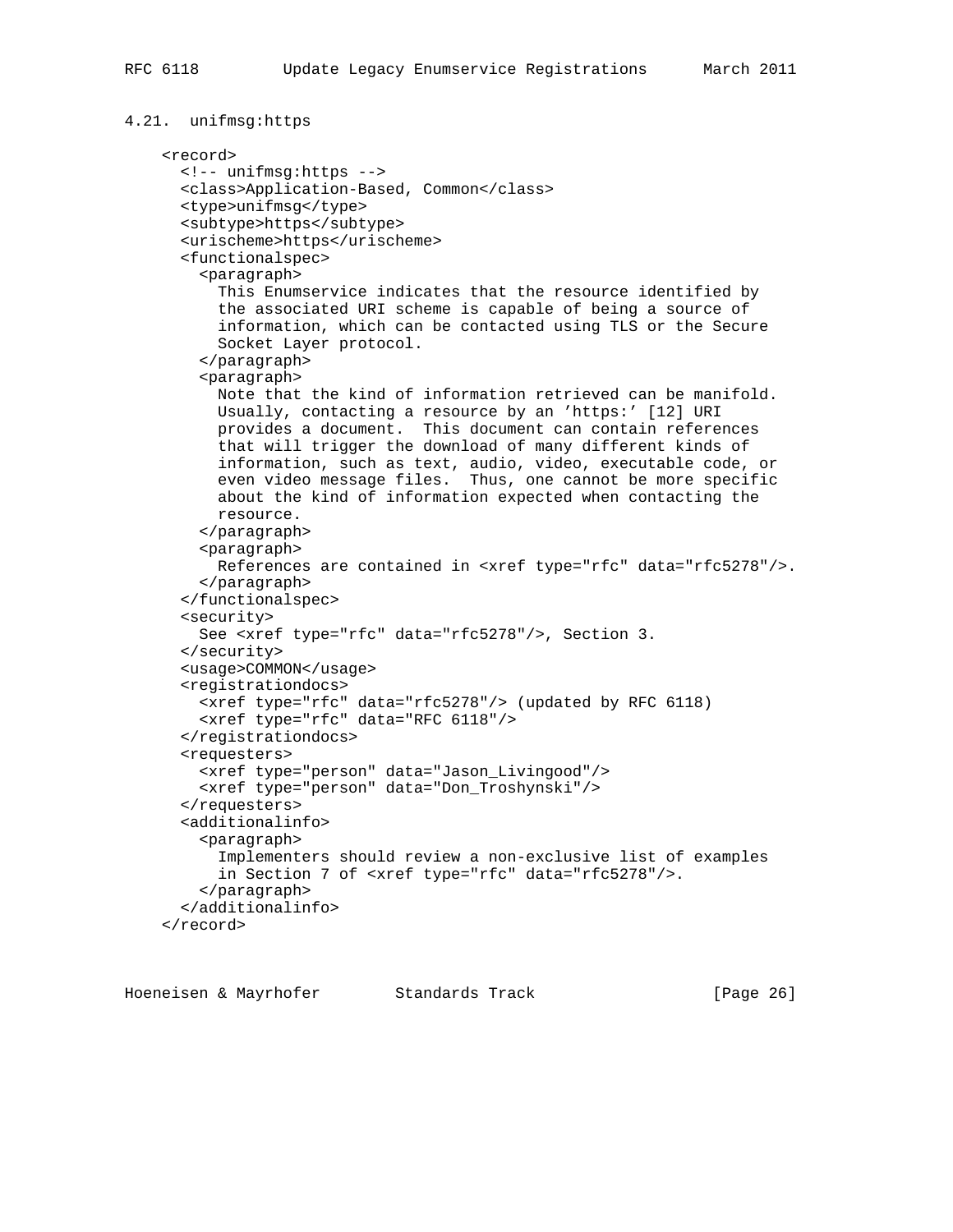```
4.22. unifmsg:sip
```

```
 <record>
  <!-- unifmsg:sip -->
   <class>Application-Based, Common</class>
  <type>unifmsg</type>
  <subtype>sip</subtype>
  <urischeme>sip</urischeme>
   <functionalspec>
     <paragraph>
       This Enumservice indicates that the resource identified can
       be addressed by the associated URI scheme in order to
       initiate a unified communication session to a unified
       messaging system.
     </paragraph>
   </functionalspec>
   <security>
    See <xref type="rfc" data="rfc5278"/>, Section 3.
  </security>
   <usage>COMMON</usage>
   <registrationdocs>
    <xref type="rfc" data="rfc5278"/> (updated by RFC 6118)
    <xref type="rfc" data="RFC 6118"/>
   </registrationdocs>
   <requesters>
     <xref type="person" data="Jason_Livingood"/>
     <xref type="person" data="Don_Troshynski"/>
   </requesters>
   <additionalinfo>
     <paragraph>
       Implementers should review a non-exclusive list of examples
       in Section 7 of <xref type="rfc" data="rfc5278"/>.
     </paragraph>
   </additionalinfo>
 </record>
```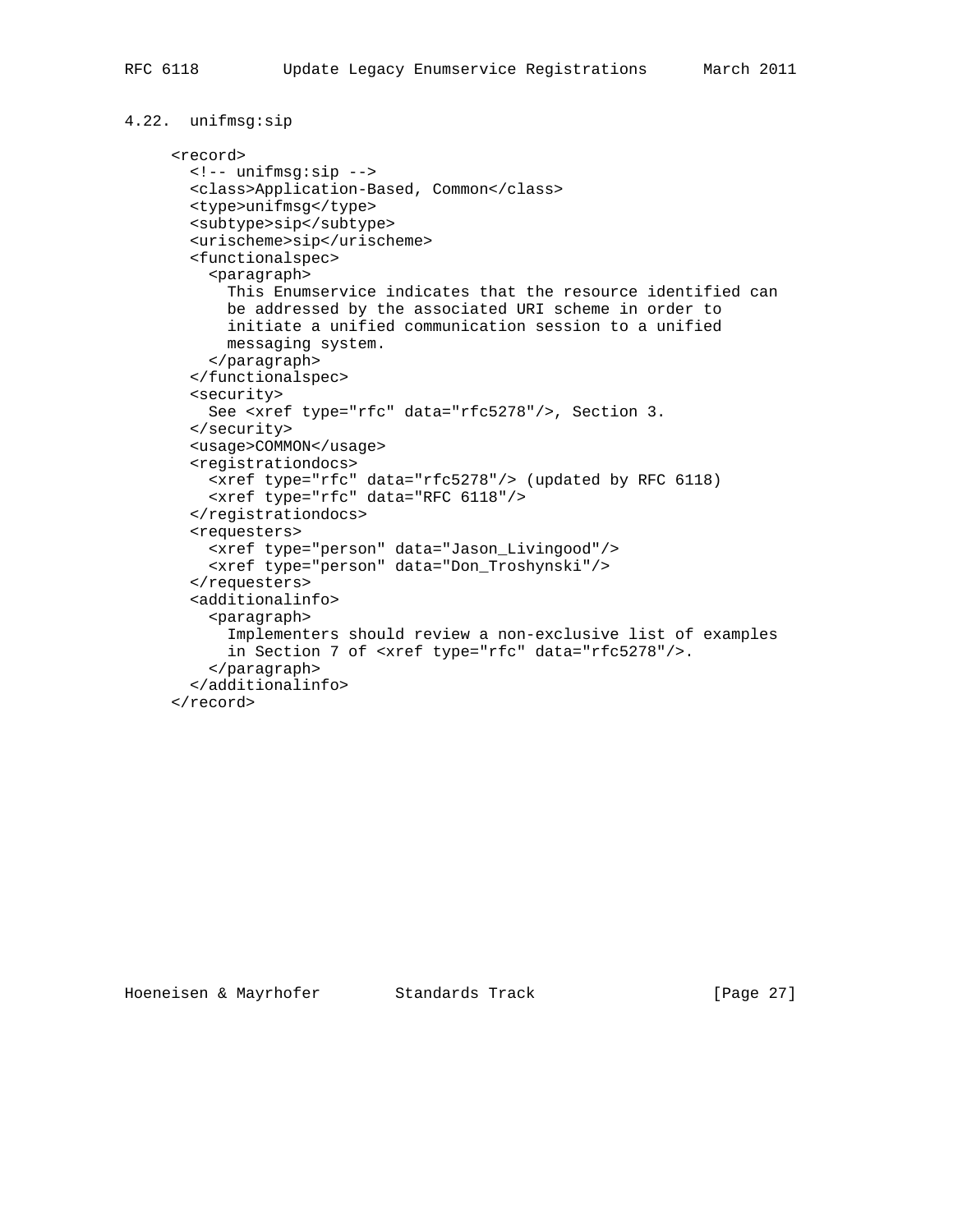```
4.23. unifmsg:sips
```

```
 <record>
  <!-- unifmsg:sips -->
   <class>Application-Based, Common</class>
  <type>unifmsg</type>
  <subtype>sips</subtype>
  <urischeme>sips</urischeme>
   <functionalspec>
     <paragraph>
       This Enumservice indicates that the resource identified can
       be addressed by the associated URI scheme in order to
       initiate a unified communication session to a unified
       messaging system.
     </paragraph>
   </functionalspec>
   <security>
    See <xref type="rfc" data="rfc5278"/>, Section 3.
   </security>
   <usage>COMMON</usage>
   <registrationdocs>
    <xref type="rfc" data="rfc5278"/> (updated by RFC 6118)
    <xref type="rfc" data="RFC 6118"/>
   </registrationdocs>
   <requesters>
     <xref type="person" data="Jason_Livingood"/>
     <xref type="person" data="Don_Troshynski"/>
   </requesters>
   <additionalinfo>
     <paragraph>
       Implementers should review a non-exclusive list of examples
       in Section 7 of <xref type="rfc" data="rfc5278"/>.
     </paragraph>
   </additionalinfo>
 </record>
```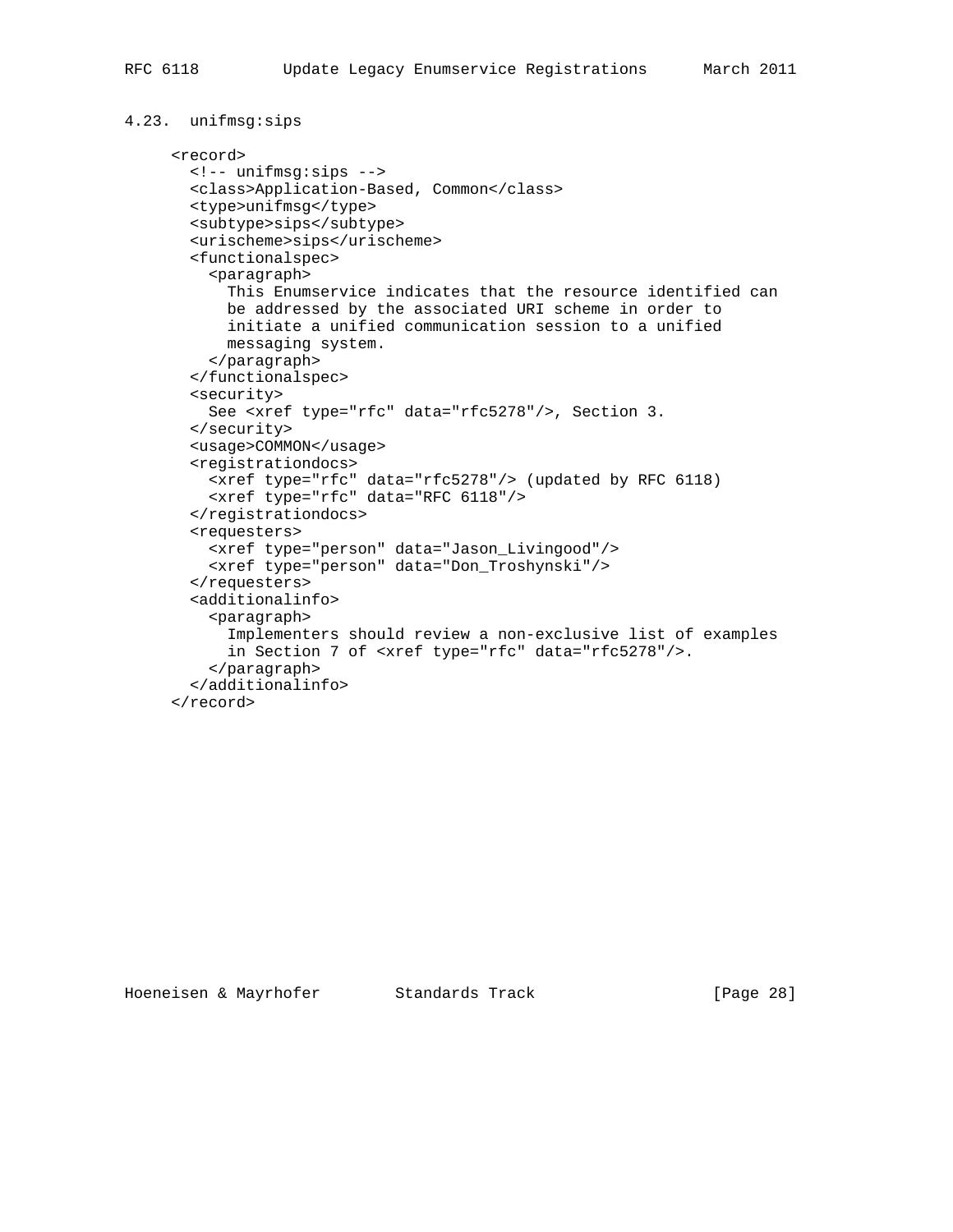# 4.24. vcard

```
 <record>
  \leftarrow :-- \overline{v} vcard -->
   <class>Data Type-Based</class>
   <type>vcard</type>
   <!-- No subtype -->
   <urischeme>http</urischeme>
   <urischeme>https</urischeme>
   <functionalspec>
     <paragraph>
       This Enumservice indicates that the resource
       identified is a plain vCard, according to RFC2426,
      which may be accessed using HTTP / HTTPS [7].
     </paragraph>
     <paragraph>
       Clients fetching the vCard from the resource
       indicated should expect access to be
       restricted. Additionally, the comprehension of the
       data provided may vary depending on the client's
       identity.
     </paragraph>
     <paragraph>
       References are contained in <xref type="rfc" data="rfc4969"/>.
     </paragraph>
   </functionalspec>
   <security>
     See <xref type="rfc" data="rfc4969"/>, Section 5.
   </security>
   <usage>COMMON</usage>
   <registrationdocs>
     <xref type="rfc" data="rfc4969"/> (updated by RFC 6118)
     <xref type="rfc" data="RFC 6118"/>
   </registrationdocs>
   <requesters>
     <xref type="person" data="Alexander_Mayrhofer"/>
   </requesters>
 </record>
```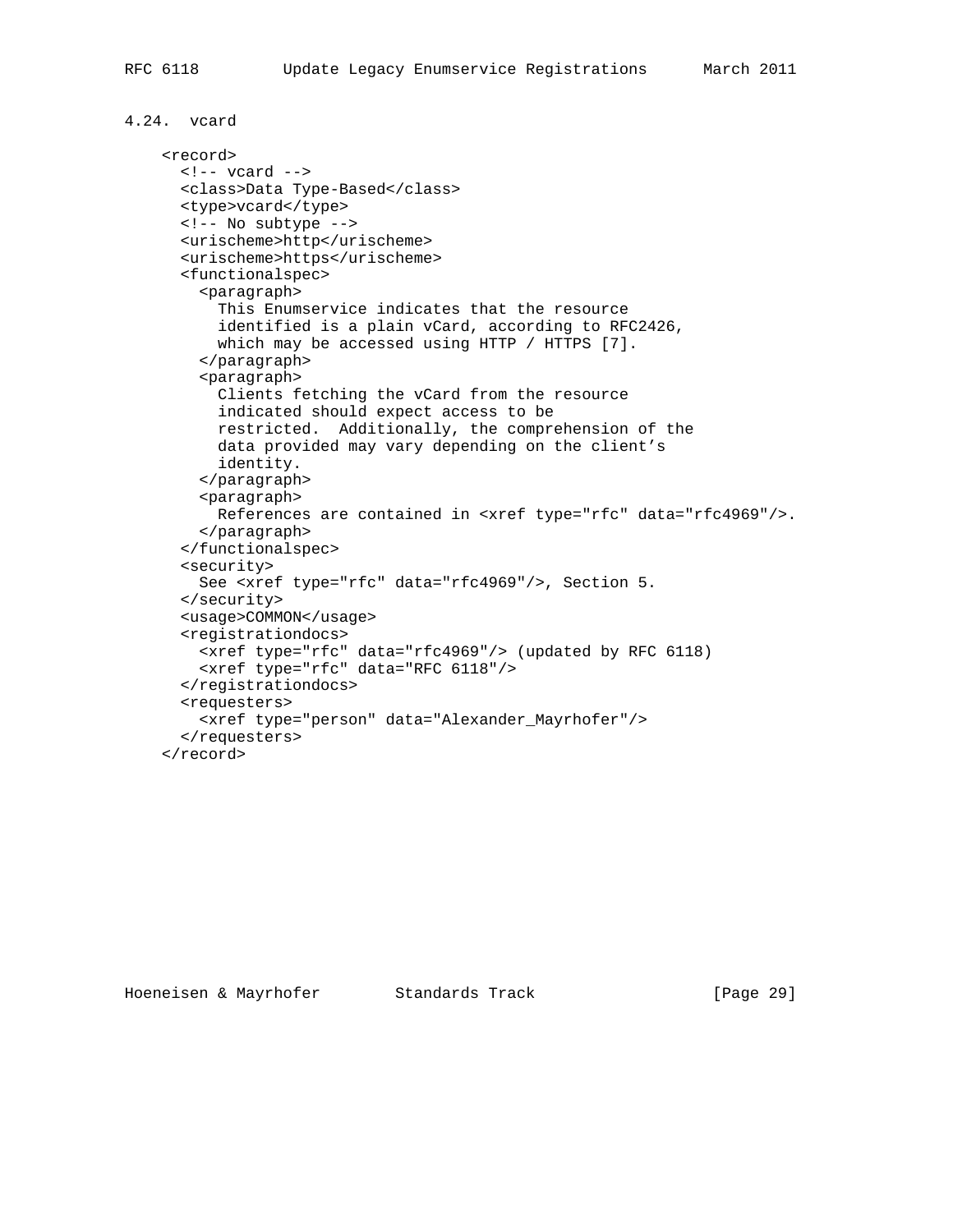```
4.25. videomsg:http
     <record>
       <!-- videomsg:http -->
       <class>Application-Based, Common</class>
       <type>videomsg</type>
       <subtype>http</subtype>
       <urischeme>http</urischeme>
       <functionalspec>
         <paragraph>
           This Enumservice indicates that the resource identified by
           the associated URI scheme is capable of being a source of
           information.
         </paragraph>
         <paragraph>
           Note that the kind of information retrieved can be manifold.
           Usually, contacting a resource by an 'http:' [11] URI
           provides a document. This document can contain references
           that will trigger the download of many different kinds of
           information, such as text, audio, video, executable code, or
           even video message files. Thus, one cannot be more specific
           about the kind of information expected when contacting the
           resource.
         </paragraph>
         <paragraph>
           References are contained in <xref type="rfc" data="rfc5278"/>.
         </paragraph>
       </functionalspec>
       <security>
         See <xref type="rfc" data="rfc5278"/>, Section 3.
       </security>
       <usage>COMMON</usage>
       <registrationdocs>
         <xref type="rfc" data="rfc5278"/> (updated by RFC 6118)
         <xref type="rfc" data="RFC 6118"/>
       </registrationdocs>
       <requesters>
         <xref type="person" data="Jason_Livingood"/>
         <xref type="person" data="Don_Troshynski"/>
       </requesters>
       <additionalinfo>
         <paragraph>
           Implementers should review a non-exclusive list of examples
           in Section 7 of <xref type="rfc" data="rfc5278"/>.
         </paragraph>
       </additionalinfo>
     </record>
```
Hoeneisen & Mayrhofer Standards Track [Page 30]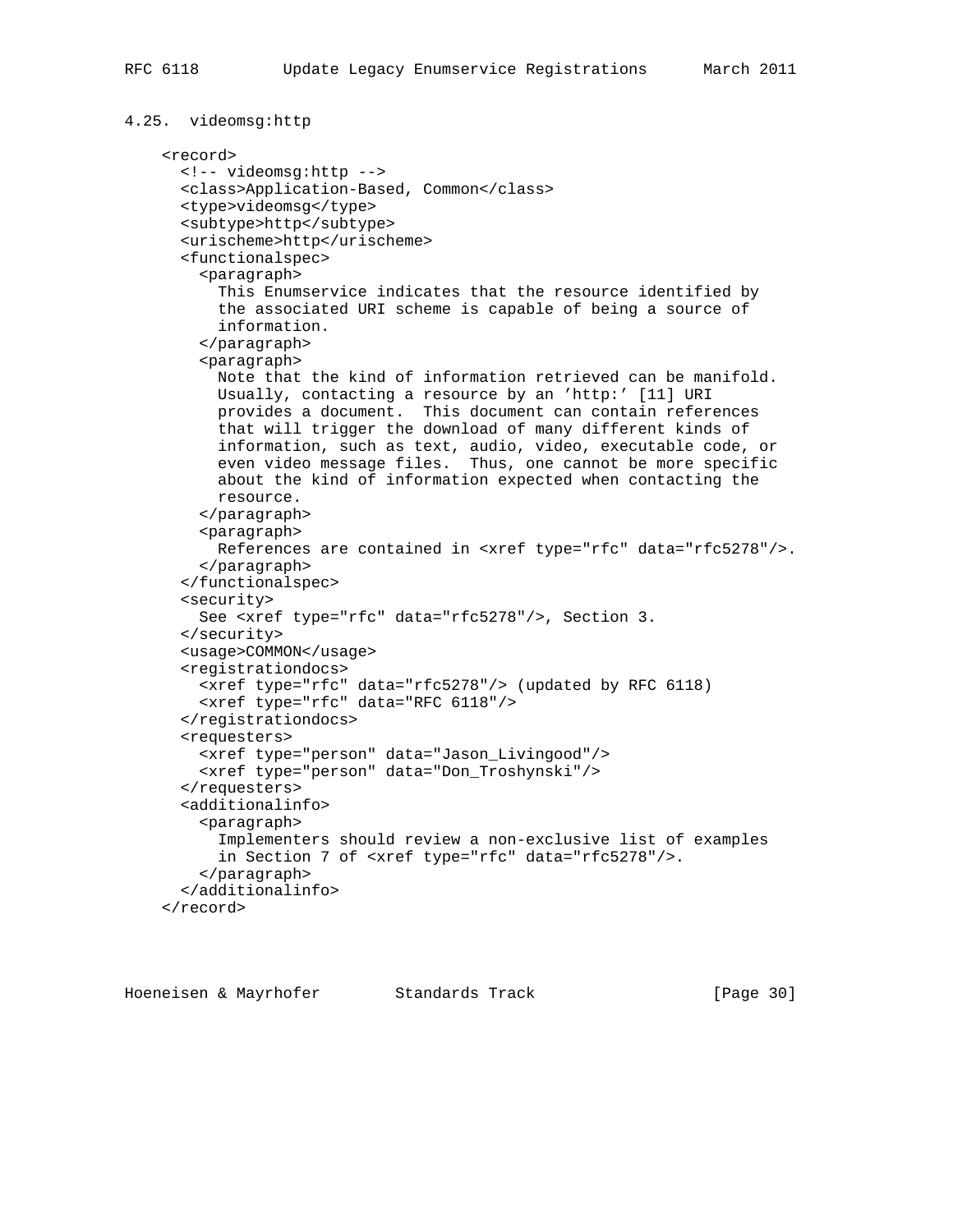```
4.26. videomsg:https
     <record>
       <!-- videomsg:https -->
       <class>Application-Based, Common</class>
       <type>videomsg</type>
       <subtype>https</subtype>
       <urischeme>https</urischeme>
       <functionalspec>
         <paragraph>
           This Enumservice indicates that the resource identified by
           the associated URI scheme is capable of being a source of
           information, which can be contacted using TLS or the Secure
           Socket Layer protocol.
         </paragraph>
         <paragraph>
           Note that the kind of information retrieved can be manifold.
           Usually, contacting a resource by an 'https:' [12] URI
           provides a document. This document can contain references
           that will trigger the download of many different kinds of
           information, such as text, audio, video, executable code, or
           even video message files. Thus, one cannot be more specific
           about the kind of information expected when contacting the
           resource.
         </paragraph>
         <paragraph>
           References are contained in <xref type="rfc" data="rfc5278"/>.
         </paragraph>
       </functionalspec>
       <security>
         See <xref type="rfc" data="rfc5278"/>, Section 3.
       </security>
       <usage>COMMON</usage>
       <registrationdocs>
         <xref type="rfc" data="rfc5278"/> (updated by RFC 6118)
         <xref type="rfc" data="RFC 6118"/>
       </registrationdocs>
       <requesters>
         <xref type="person" data="Jason_Livingood"/>
         <xref type="person" data="Don_Troshynski"/>
       </requesters>
       <additionalinfo>
         <paragraph>
           Implementers should review a non-exclusive list of examples
           in Section 7 of <xref type="rfc" data="rfc5278"/>.
         </paragraph>
       </additionalinfo>
     </record>
```
Hoeneisen & Mayrhofer Standards Track [Page 31]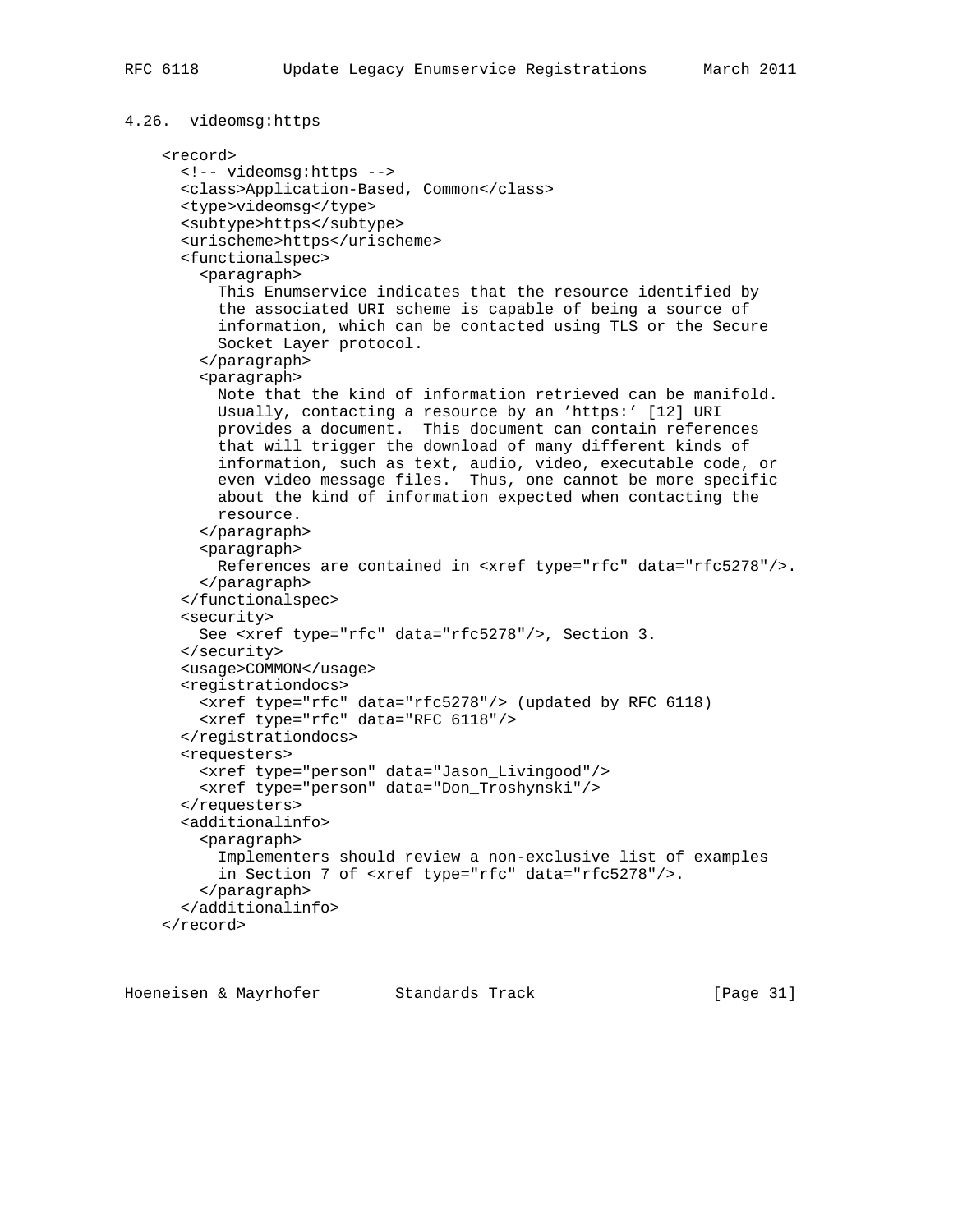```
4.27. videomsg:sip
```

```
 <record>
  <!-- videomsg:sip -->
  <class>Application-Based, Common</class>
  <type>videomsg</type>
  <subtype>sip</subtype>
  <urischeme>sip</urischeme>
  <functionalspec>
     <paragraph>
      This Enumservice indicates that the resource identified can
      be addressed by the associated URI scheme in order to
      initiate a video communication session to a video messaging
      system.
    </paragraph>
  </functionalspec>
  <security>
    See <xref type="rfc" data="rfc5278"/>, Section 3.
  </security>
  <usage>COMMON</usage>
  <registrationdocs>
    <xref type="rfc" data="rfc5278"/> (updated by RFC 6118)
    <xref type="rfc" data="RFC 6118"/>
  </registrationdocs>
  <requesters>
     <xref type="person" data="Jason_Livingood"/>
    <xref type="person" data="Don_Troshynski"/>
  </requesters>
  <additionalinfo>
     <paragraph>
       Implementers should review a non-exclusive list of examples
       in Section 7 of <xref type="rfc" data="rfc5278"/>.
     </paragraph>
  </additionalinfo>
 </record>
```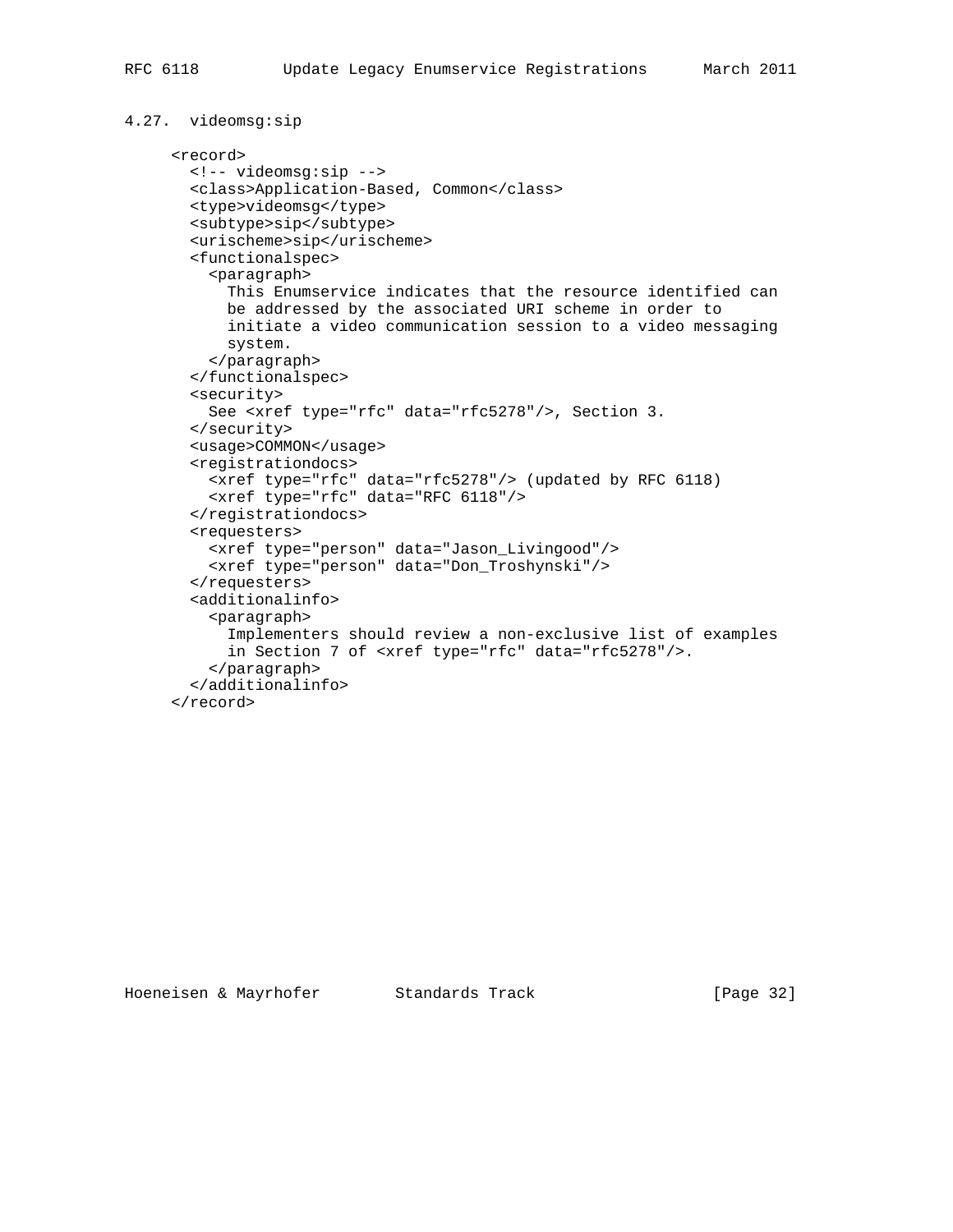```
4.28. videomsg:sips
      <record>
        <!-- videomsg:sips -->
        <class>Application-Based, Common</class>
        <type>videomsg</type>
        <subtype>sips</subtype>
        <urischeme>sips</urischeme>
        <functionalspec>
          <paragraph>
            This Enumservice indicates that the resource identified can
            be addressed by the associated URI scheme in order to
            initiate a video communication session to a video messaging
            system.
          </paragraph>
        </functionalspec>
        <security>
          See <xref type="rfc" data="rfc5278"/>, Section 3.
        </security>
        <usage>COMMON</usage>
        <registrationdocs>
          <xref type="rfc" data="rfc5278"/> (updated by RFC 6118)
          <xref type="rfc" data="RFC 6118"/>
        </registrationdocs>
        <requesters>
          <xref type="person" data="Jason_Livingood"/>
          <xref type="person" data="Don_Troshynski"/>
        </requesters>
        <additionalinfo>
          <paragraph>
            Implementers should review a non-exclusive list of examples
            in Section 7 of <xref type="rfc" data="rfc5278"/>.
          </paragraph>
        </additionalinfo>
```

```
 </record>
```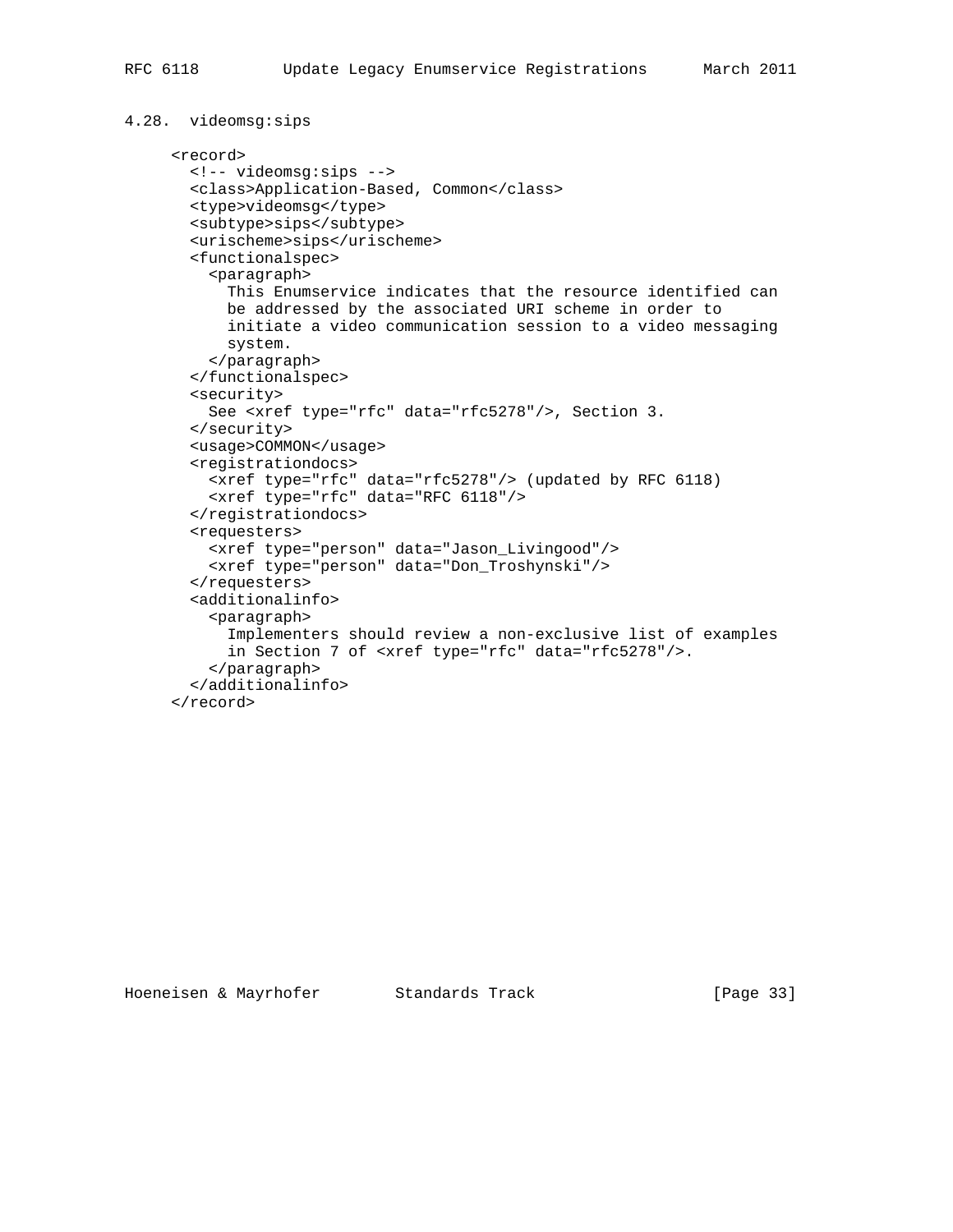```
4.29. voice:tel
     <record>
       <!-- voice:tel -->
       <class>Application-Based, Common</class>
       <type>voice</type>
       <subtype>tel</subtype>
       <urischeme>tel</urischeme>
       <functionalspec>
         <paragraph>
           The kind of communication indicated by this
           Enumservice is "Interactive Voice". From a protocol
           perspective, this communication is expected to
           involve bidirectional media streams carrying audio
           data.
         </paragraph>
         <paragraph>
           A client may imply that the person controlling
           population of a NAPTR holding this Enumservice
           indicates their capability to engage in an
           interactive voice session when contacted using the
           URI generated by this NAPTR.
         </paragraph>
       </functionalspec>
       <security>
         See <xref type="rfc" data="rfc4415"/>, Section 5.
       </security>
       <usage>COMMON</usage>
       <registrationdocs>
         <xref type="rfc" data="rfc4415"/> (updated by RFC 6118)
         <xref type="rfc" data="RFC 6118"/>
       </registrationdocs>
       <requesters>
         <xref type="person" data="Rudolf_Brandner"/>
         <xref type="person" data="Lawrence_Conroy"/>
         <xref type="person" data="Richard_Stastny"/>
       </requesters>
       <additionalinfo>
         <paragraph>
           This Enumservice indicates that the person
           responsible for the NAPTR is accessible via the PSTN
           (Public Switched Telephone Network) or PLMN (Public
           Land Mobile Network) using the value of the
           generated URI.
         </paragraph>
         <paragraph>The kind of subsystem required to initiate a
           Voice Enumservice with this Subtype is a "Dialler".
           This is a subsystem that either provides a local
```
Hoeneisen & Mayrhofer Standards Track [Page 34]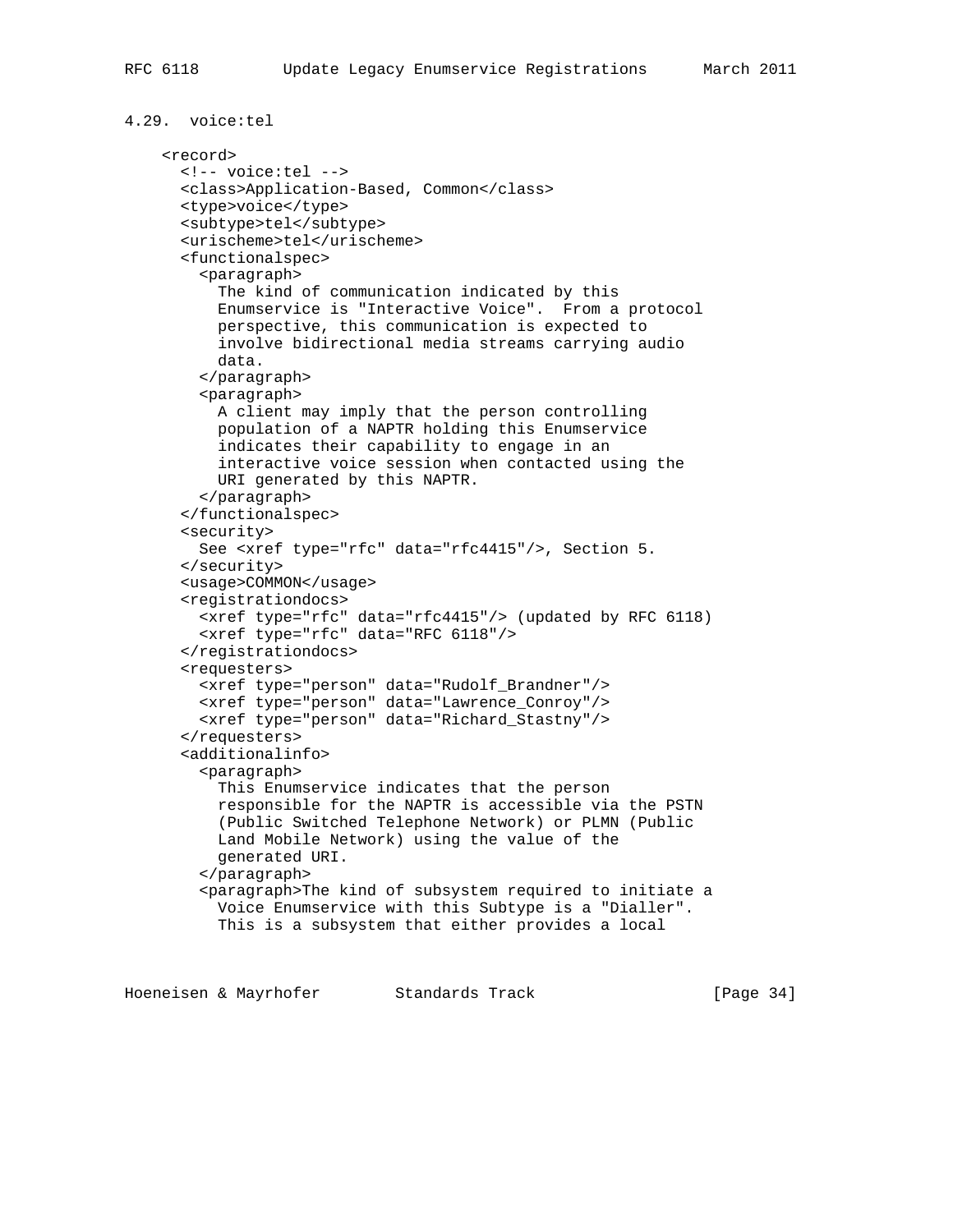```
 connection to the PSTN or PLMN, or that provides an
      indirect connection to those networks. The
      subsystem will use the telephone number held in the
      generated URI to place a voice call. The voice call
      is placed to a network that uses E.164 numbers to
      route calls to an appropriate destination.
     </paragraph>
     <paragraph>
      Note that the PSTN/PLMN connection may be
      indirect. The end user receiving this NAPTR may
      have a relationship with a Communications Service
      Provider that accepts call initiation requests from
      that subsystem using an IP-based protocol such as
      SIP or H.323, and places the call to the PSTN using
      a remote gateway service. In this case, the Provider
      may either accept requests using "tel:" URIs or has
      a defined mechanism to convert "tel:" URI values
      into a "protocol-native" form.
     </paragraph>
     <paragraph>
      The "tel:" URI value SHOULD be fully qualified
      (using the "global phone number" form of RFC 3966
      [10]). A "local phone number" as defined in that
      document SHOULD NOT be used unless the controller of
      the zone in which the NAPTR appears is sure that it
      can be distinguished unambiguously by all clients
      that can access the resource record and that a call
      from their network access points can be routed to
      that destination.
     </paragraph>
    <paragraph>
      References are contained in <xref type="rfc" data="rfc4415"/>.
     </paragraph>
   </additionalinfo>
 </record>
```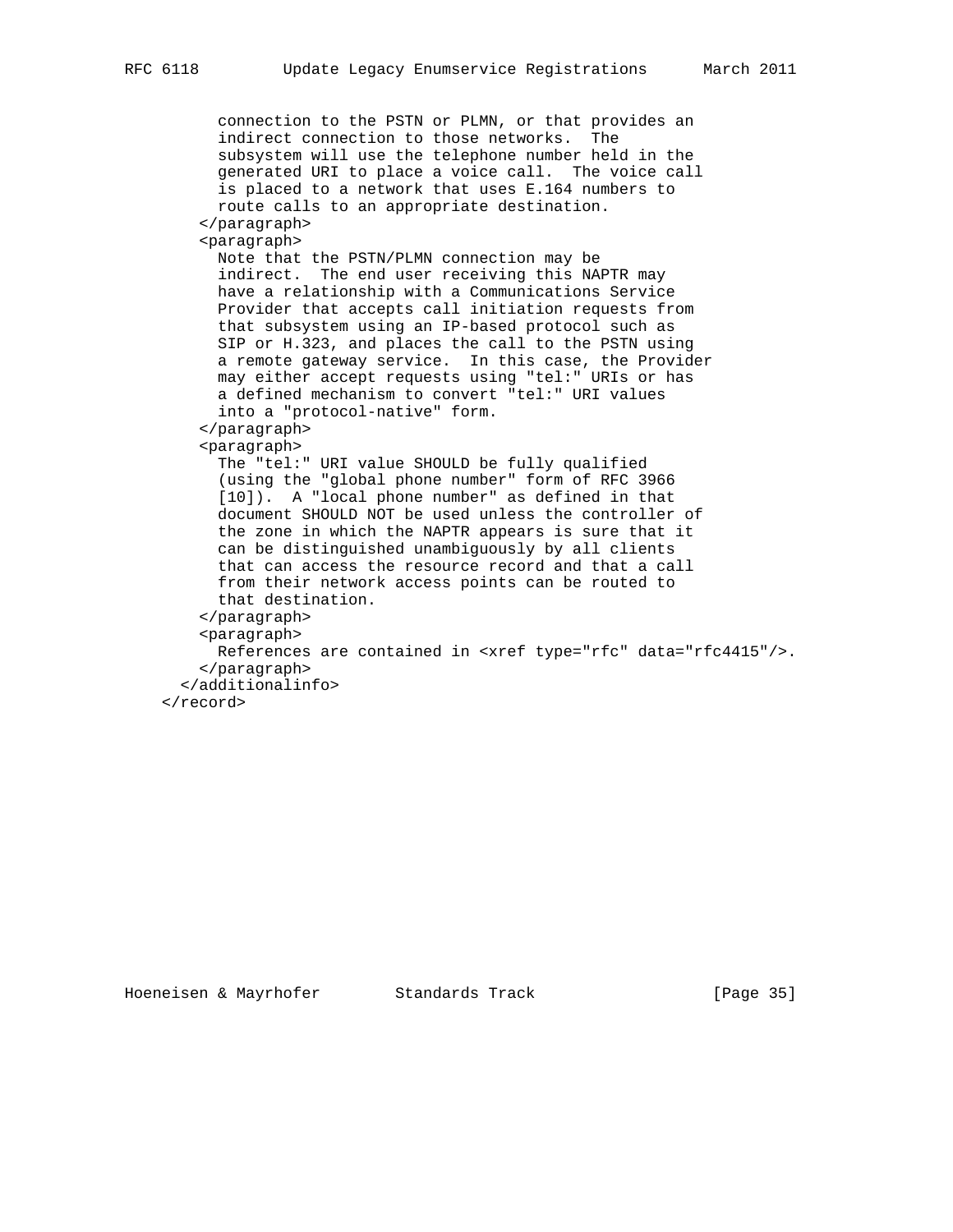```
4.30. voicemsg:http
     <record>
       <!-- voicemsg:http -->
       <class>Application-Based, Common</class>
       <type>voicemsg</type>
       <subtype>http</subtype>
       <urischeme>http</urischeme>
       <functionalspec>
         <paragraph>
           This Enumservice indicates that the resource identified by
           the associated URI scheme is capable of being a source of
           information.
         </paragraph>
         <paragraph>
           Note that the kind of information retrieved can be manifold.
           Usually, contacting a resource by an 'http:' [11] URI
           provides a document. This document can contain references
           that will trigger the download of many different kinds of
           information, such as text, audio, video, executable code, or
           even voice message files. Thus, one cannot be more specific
           about the kind of information expected when contacting the
          resource.
         </paragraph>
         <paragraph>
           References are contained in <xref type="rfc" data="rfc5278"/>.
         </paragraph>
       </functionalspec>
       <security>
         See <xref type="rfc" data="rfc5278"/>, Section 3.
       </security>
       <usage>COMMON</usage>
       <registrationdocs>
         <xref type="rfc" data="rfc5278"/> (updated by RFC 6118)
         <xref type="rfc" data="RFC 6118"/>
       </registrationdocs>
       <requesters>
         <xref type="person" data="Jason_Livingood"/>
         <xref type="person" data="Don_Troshynski"/>
       </requesters>
       <additionalinfo>
         <paragraph>
           Implementers should review a non-exclusive list of examples
           in Section 7 of <xref type="rfc" data="rfc5278"/>.
         </paragraph>
       </additionalinfo>
     </record>
```
Hoeneisen & Mayrhofer Standards Track [Page 36]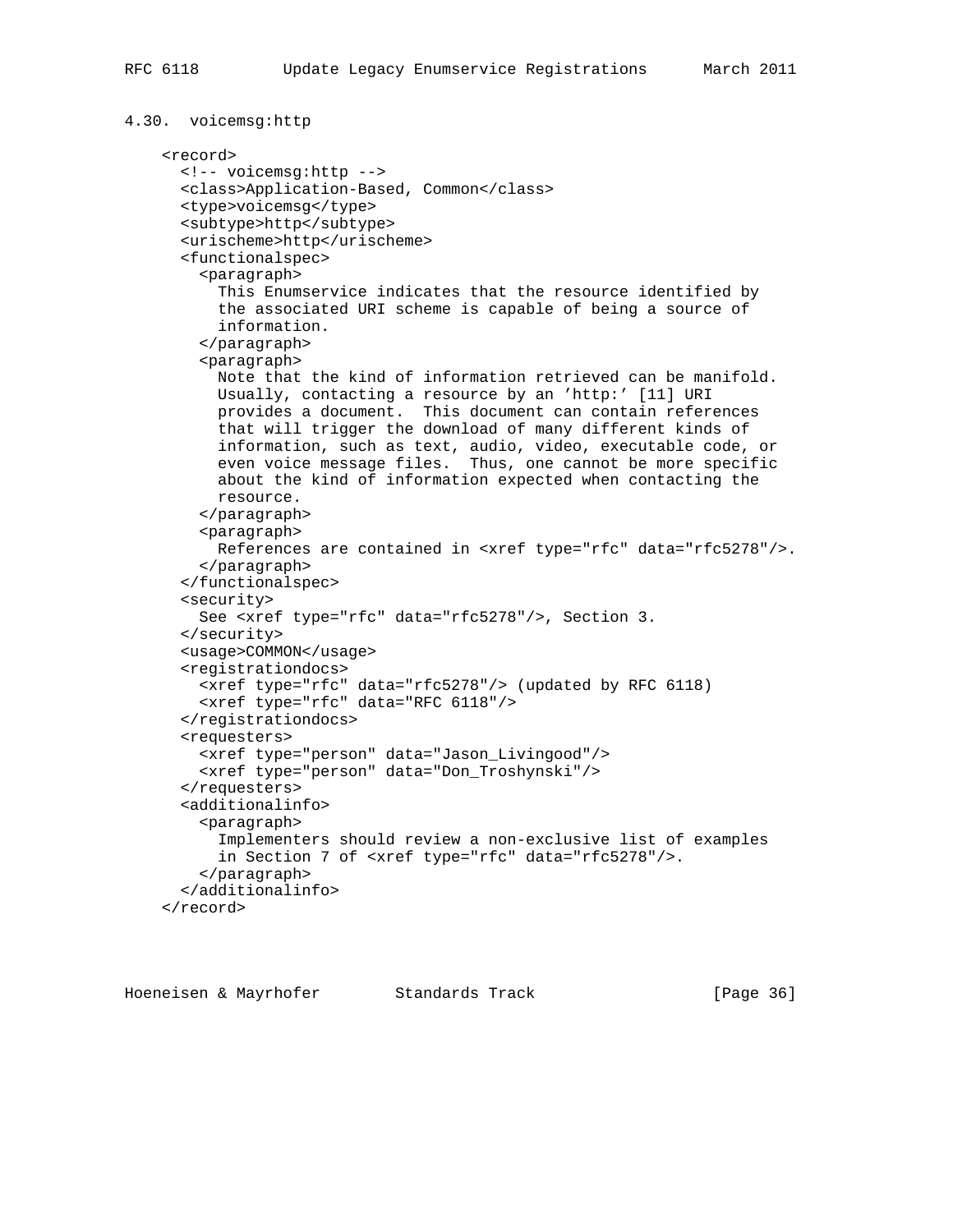```
4.31. voicemsg:https
     <record>
       <!-- voicemsg:https -->
       <class>Application-Based, Common</class>
       <type>voicemsg</type>
       <subtype>https</subtype>
       <urischeme>https</urischeme>
       <functionalspec>
         <paragraph>
           This Enumservice indicates that the resource identified by
           the associated URI scheme is capable of being a source of
           information, which can be contacted using TLS or the Secure
           Socket Layer protocol.
         </paragraph>
         <paragraph>
           Note that the kind of information retrieved can be manifold.
           Usually, contacting a resource by an 'https:' [12] URI
           provides a document. This document can contain references
           that will trigger the download of many different kinds of
           information, such as text, audio, video, executable code, or
           even voice message files. Thus, one cannot be more specific
           about the kind of information expected when contacting the
           resource.
         </paragraph>
         <paragraph>
           References are contained in <xref type="rfc" data="rfc5278"/>.
         </paragraph>
       </functionalspec>
       <security>
         See <xref type="rfc" data="rfc5278"/>, Section 3.
       </security>
       <usage>COMMON</usage>
       <registrationdocs>
         <xref type="rfc" data="rfc5278"/> (updated by RFC 6118)
         <xref type="rfc" data="RFC 6118"/>
       </registrationdocs>
       <requesters>
         <xref type="person" data="Jason_Livingood"/>
         <xref type="person" data="Don_Troshynski"/>
       </requesters>
       <additionalinfo>
         <paragraph>
           Implementers should review a non-exclusive list of examples
           in Section 7 of <xref type="rfc" data="rfc5278"/>.
         </paragraph>
       </additionalinfo>
     </record>
```
Hoeneisen & Mayrhofer Standards Track [Page 37]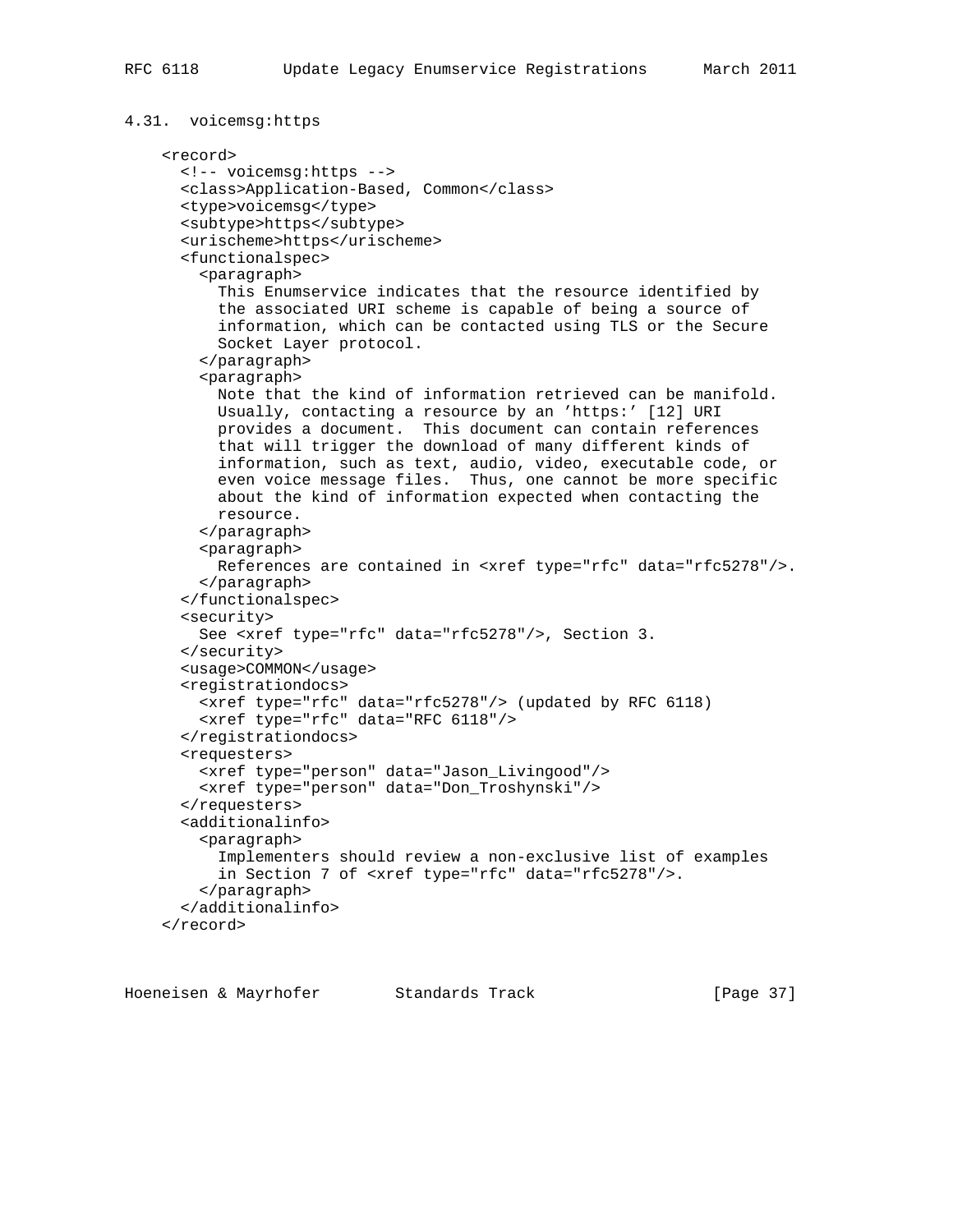</record>

```
4.32. voicemsg:sip
      <record>
        <!-- voicemsg:sip -->
        <class>Application-Based, Common</class>
        <type>voicemsg</type>
        <subtype>sip</subtype>
        <urischeme>sip</urischeme>
        <functionalspec>
          <paragraph>
            This Enumservice indicates that the resource identified can
            be addressed by the associated URI scheme in order to
            initiate a voice communication session to a voice messaging
            system.
          </paragraph>
        </functionalspec>
        <security>
          See <xref type="rfc" data="rfc5278"/>, Section 3.
        </security>
        <usage>COMMON</usage>
        <registrationdocs>
          <xref type="rfc" data="rfc5278"/> (updated by RFC 6118)
          <xref type="rfc" data="RFC 6118"/>
        </registrationdocs>
        <requesters>
          <xref type="person" data="Jason_Livingood"/>
          <xref type="person" data="Don_Troshynski"/>
        </requesters>
        <additionalinfo>
          <paragraph>
            Implementers should review a non-exclusive list of examples
            in Section 7 of <xref type="rfc" data="rfc5278"/>.
          </paragraph>
        </additionalinfo>
```
Hoeneisen & Mayrhofer Standards Track [Page 38]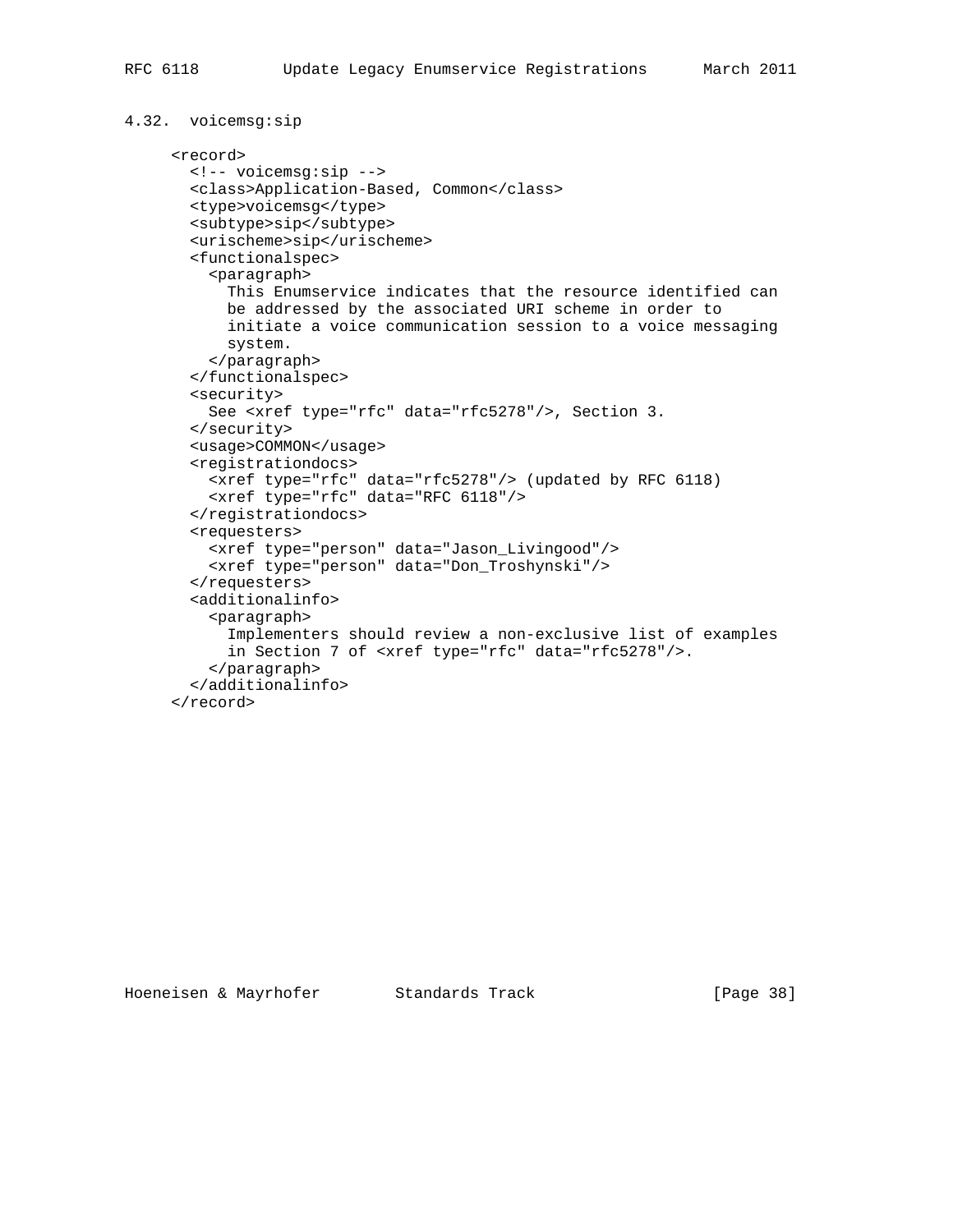```
4.33. voicemsg:sips
      <record>
        <!-- voicemsg:sips -->
        <class>Application-Based, Common</class>
        <type>voicemsg</type>
        <subtype>sips</subtype>
        <urischeme>sips</urischeme>
        <functionalspec>
          <paragraph>
            This Enumservice indicates that the resource identified can
            be addressed by the associated URI scheme in order to
            initiate a voice communication session to a voice messaging
            system.
          </paragraph>
        </functionalspec>
        <security>
          See <xref type="rfc" data="rfc5278"/>, Section 3.
        </security>
        <usage>COMMON</usage>
        <registrationdocs>
          <xref type="rfc" data="rfc5278"/> (updated by RFC 6118)
          <xref type="rfc" data="RFC 6118"/>
        </registrationdocs>
        <requesters>
          <xref type="person" data="Jason_Livingood"/>
          <xref type="person" data="Don_Troshynski"/>
        </requesters>
        <additionalinfo>
          <paragraph>
            Implementers should review a non-exclusive list of examples
            in Section 7 of <xref type="rfc" data="rfc5278"/>.
          </paragraph>
        </additionalinfo>
      </record>
```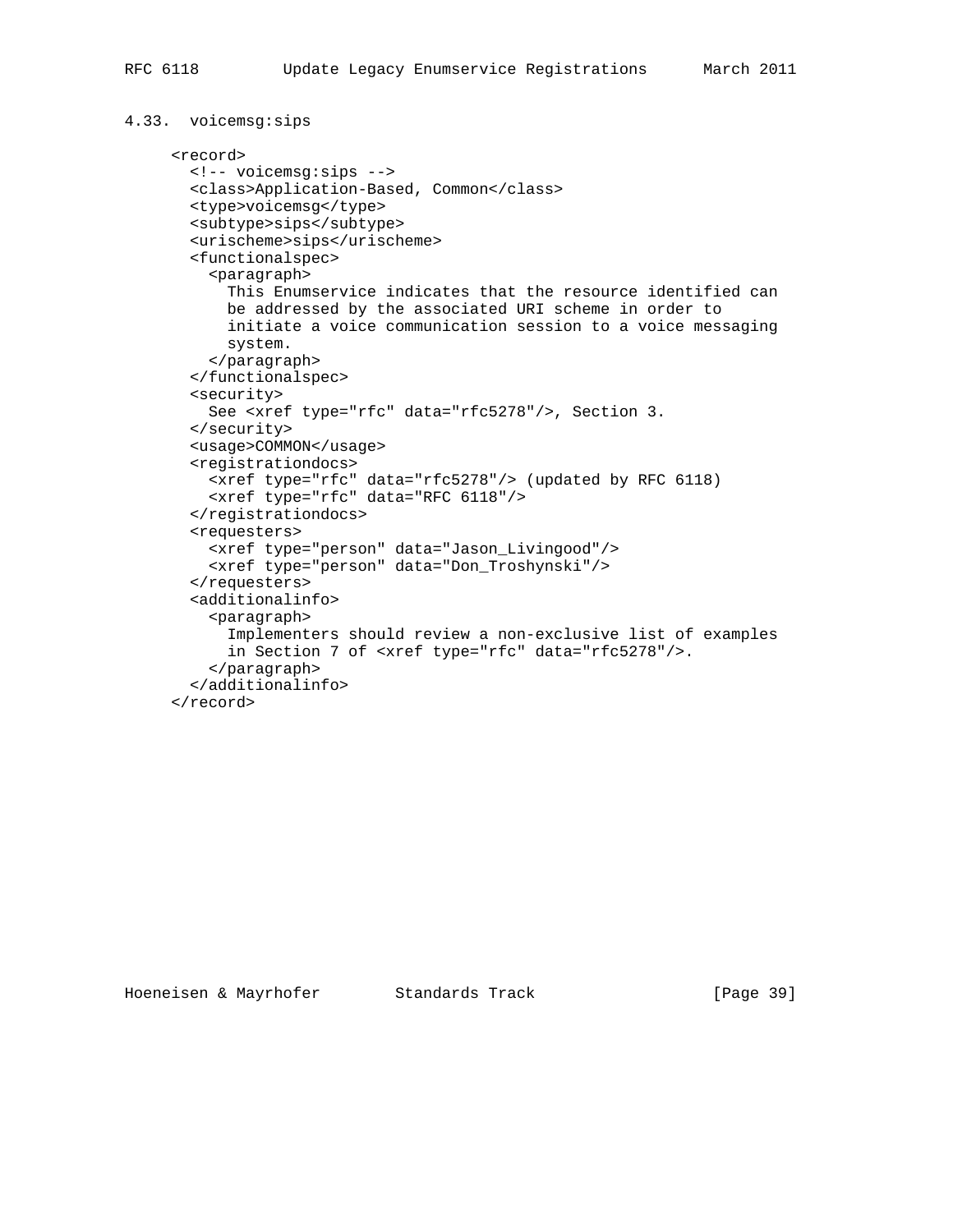```
4.34. voicemsg:tel
      <record>
        <!-- voicemsg:tel -->
        <class>Application-Based, Common</class>
        <type>voicemsg</type>
        <subtype>tel</subtype>
        <urischeme>tel</urischeme>
        <functionalspec>
          <paragraph>
            This Enumservice indicates that the resource identified can
            be addressed by the associated URI scheme in order to
            initiate a voice communication session to a voice messaging
            system.
          </paragraph>
        </functionalspec>
        <security>
          See <xref type="rfc" data="rfc5278"/>, Section 3.
        </security>
        <usage>COMMON</usage>
        <registrationdocs>
          <xref type="rfc" data="rfc5278"/> (updated by RFC 6118)
          <xref type="rfc" data="RFC 6118"/>
        </registrationdocs>
        <requesters>
          <xref type="person" data="Jason_Livingood"/>
          <xref type="person" data="Don_Troshynski"/>
        </requesters>
        <additionalinfo>
          <paragraph>
            Implementers should review a non-exclusive list of examples
            in Section 7 of <xref type="rfc" data="rfc5278"/>.
          </paragraph>
        </additionalinfo>
      </record>
```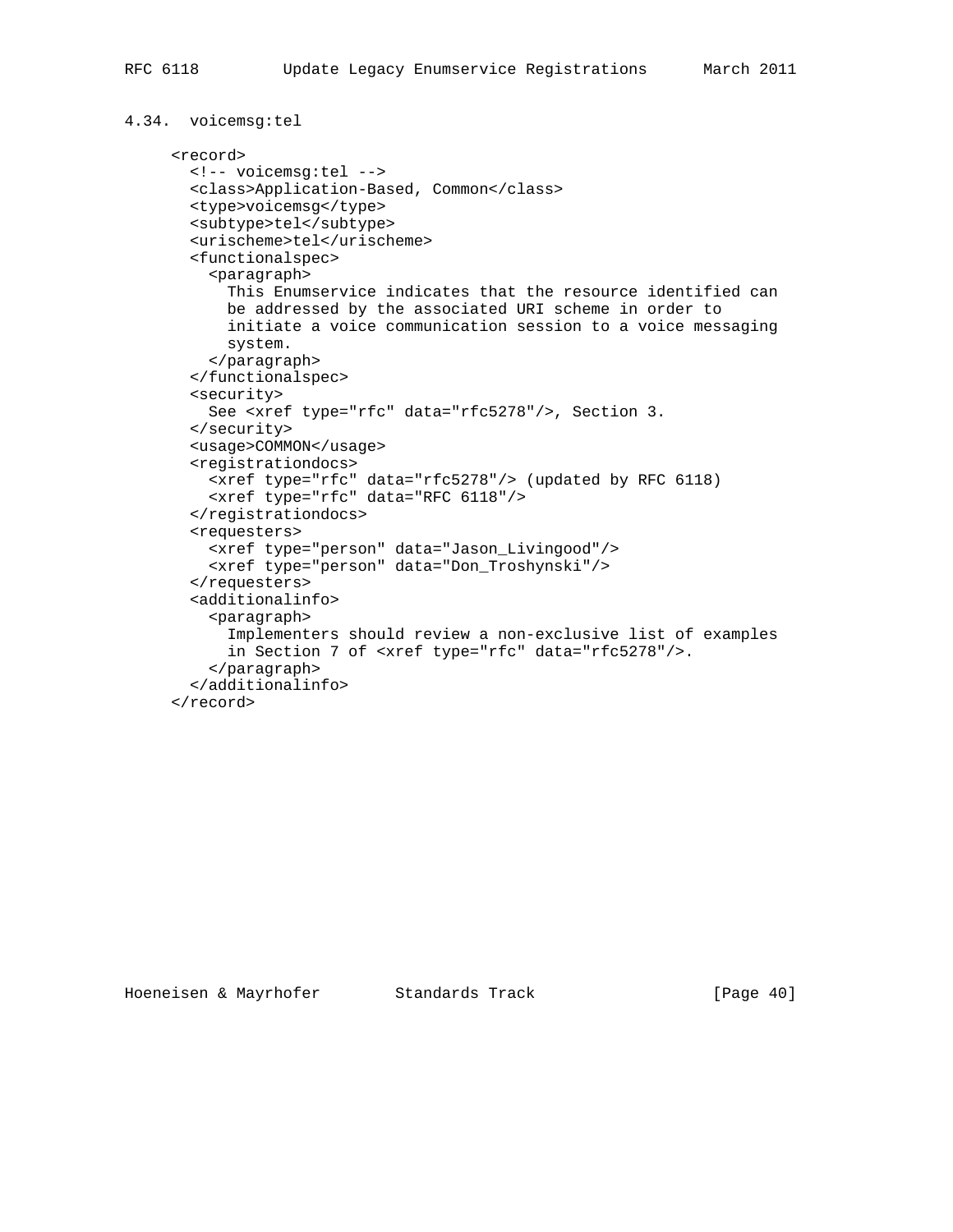```
4.35. vpim:ldap
```

```
 <record>
  <!-- vpim:ldap -->
  <class>Data Type-Based</class>
  <type>vpim</type>
  <subtype>ldap</subtype>
  <urischeme>ldap</urischeme>
  <functionalspec>
    See <xref type="rfc" data="rfc4238"/>, Section 3.2 - 3.3.
  </functionalspec>
  <security>
    <paragraph>
      Malicious Redirection:
       One of the fundamental dangers related to any
       service such as this is that a malicious entry in a
       resolver's database will cause clients to resolve
      the E.164 into the wrong LDAP URI. The possible
      intent may be to cause the client to connect to a
      rogue LDAP server and retrieve (or fail to retrieve)
      a resource containing fraudulent or damaging
      information.
     </paragraph>
     <paragraph>
      Denial of Service:
      By removing the URI to which the E.164 maps, a
      malicious intruder may remove the client's ability
      to access the LDAP directory server.
    </paragraph>
  </security>
  <usage>COMMON</usage>
  <registrationdocs>
    <xref type="rfc" data="rfc4238"/> (updated by RFC 6118)
    <xref type="rfc" data="RFC 6118"/>
  </registrationdocs>
  <requesters>
     <xref type="person" data="Greg_Vaudreuil"/>
  </requesters>
 </record>
```
Hoeneisen & Mayrhofer Standards Track [Page 41]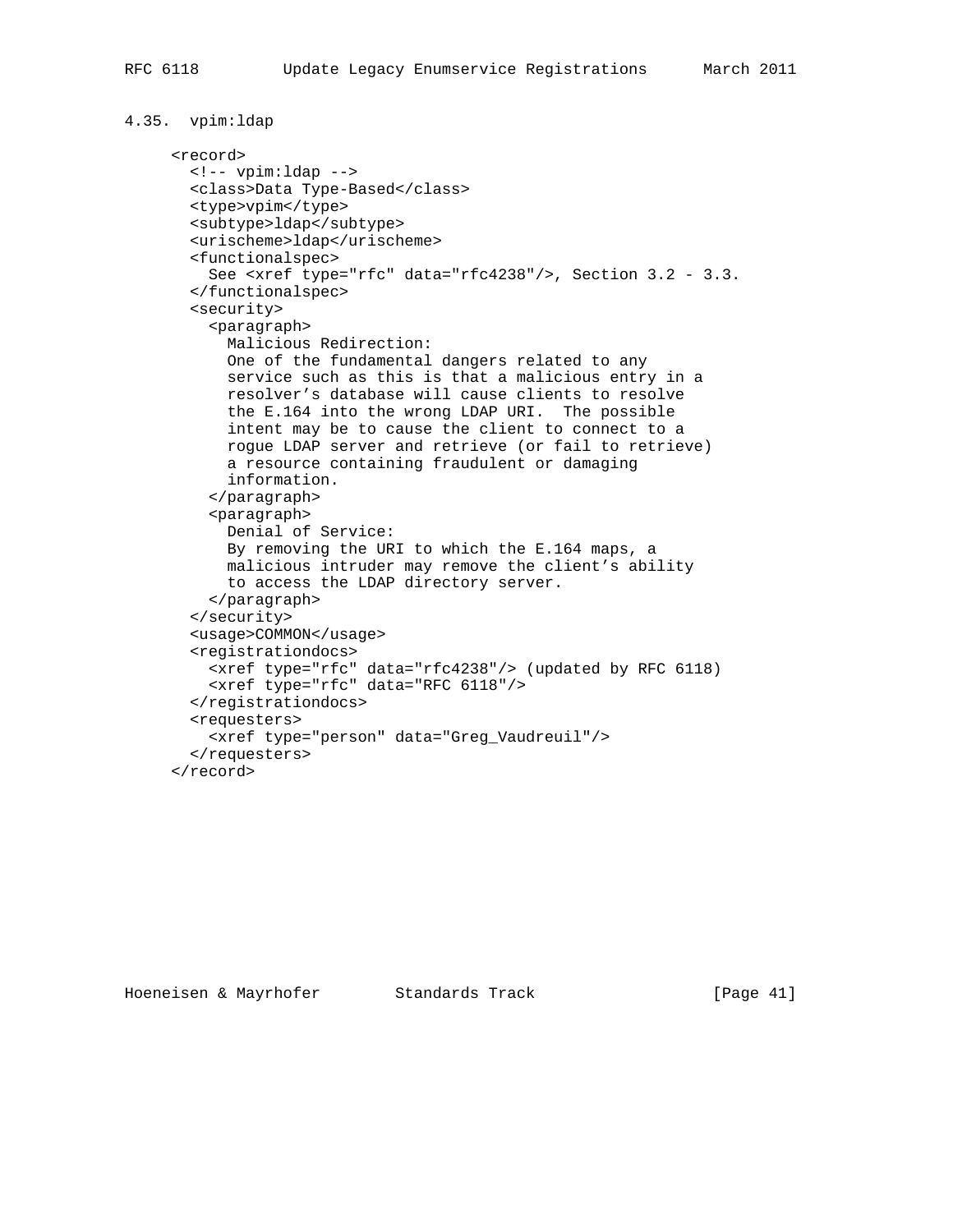```
4.36. vpim:mailto
      <record>
        <!-- vpim:mailto -->
        <class>Data Type-Based</class>
        <type>vpim</type>
        <subtype>mailto</subtype>
        <urischeme>mailto</urischeme>
        <functionalspec>
          See <xref type="rfc" data="rfc4238"/>, Section 4.2 - 4.4.
        </functionalspec>
        <security>
          <paragraph>
            Malicious Redirection:
            One of the fundamental dangers related to any
            service such as this is that a malicious entry in a
            resolver's database will cause clients to resolve
            the E.164 into the wrong email URI. The possible
            intent may be to cause the client to send the
            information to an incorrect destination.
          </paragraph>
          <paragraph>
            Denial of Service:
            By removing the URI to which the E.164 maps, a
            malicious intruder may remove the client's ability
            to access the resource.
          </paragraph>
          <paragraph>
            Unsolicited Bulk Email:
            The exposure of email addresses through the ENUM
            service provides a bulk mailer access to large
            numbers of email addresses where only the telephone
            number was previously known.
          </paragraph>
        </security>
        <usage>COMMON</usage>
        <registrationdocs>
          <xref type="rfc" data="rfc4238"/> (updated by RFC 6118)
          <xref type="rfc" data="RFC 6118"/>
        </registrationdocs>
        <requesters>
          <xref type="person" data="Greg_Vaudreuil"/>
        </requesters>
        <additionalinfo>
          <paragraph>
            Error Conditions:
          </paragraph>
          <paragraph>
```
Hoeneisen & Mayrhofer Standards Track [Page 42]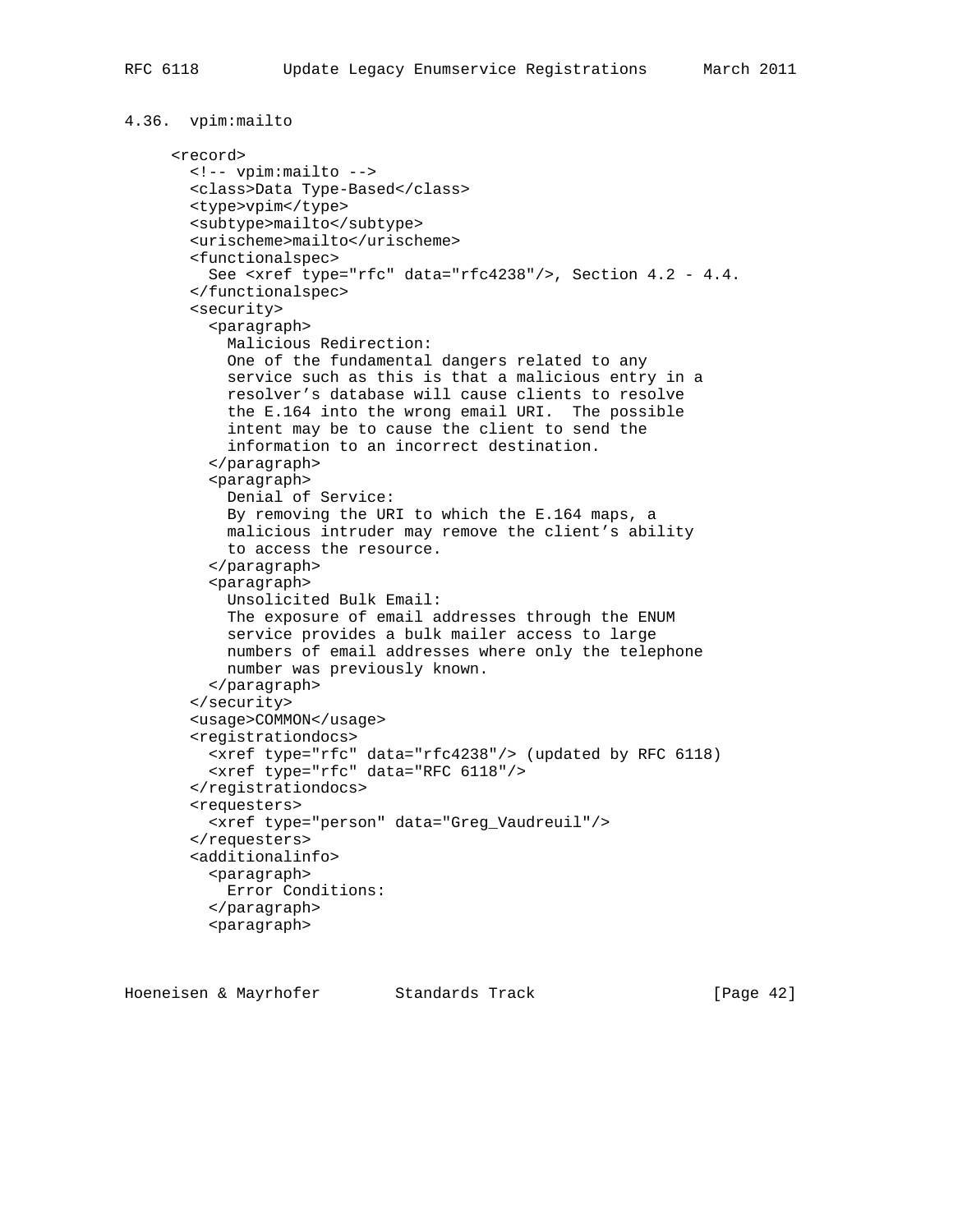```
 E.164 number not in the numbering plan
     </paragraph>
     <paragraph>
       E.164 number in the numbering plan, but no
       URIs exist for that number
     </paragraph>
     <paragraph>
       E2U+vpim:mailto Service unavailable of email
       addresses where only the telephone number was
      previously known.
     </paragraph>
   </additionalinfo>
 </record>
```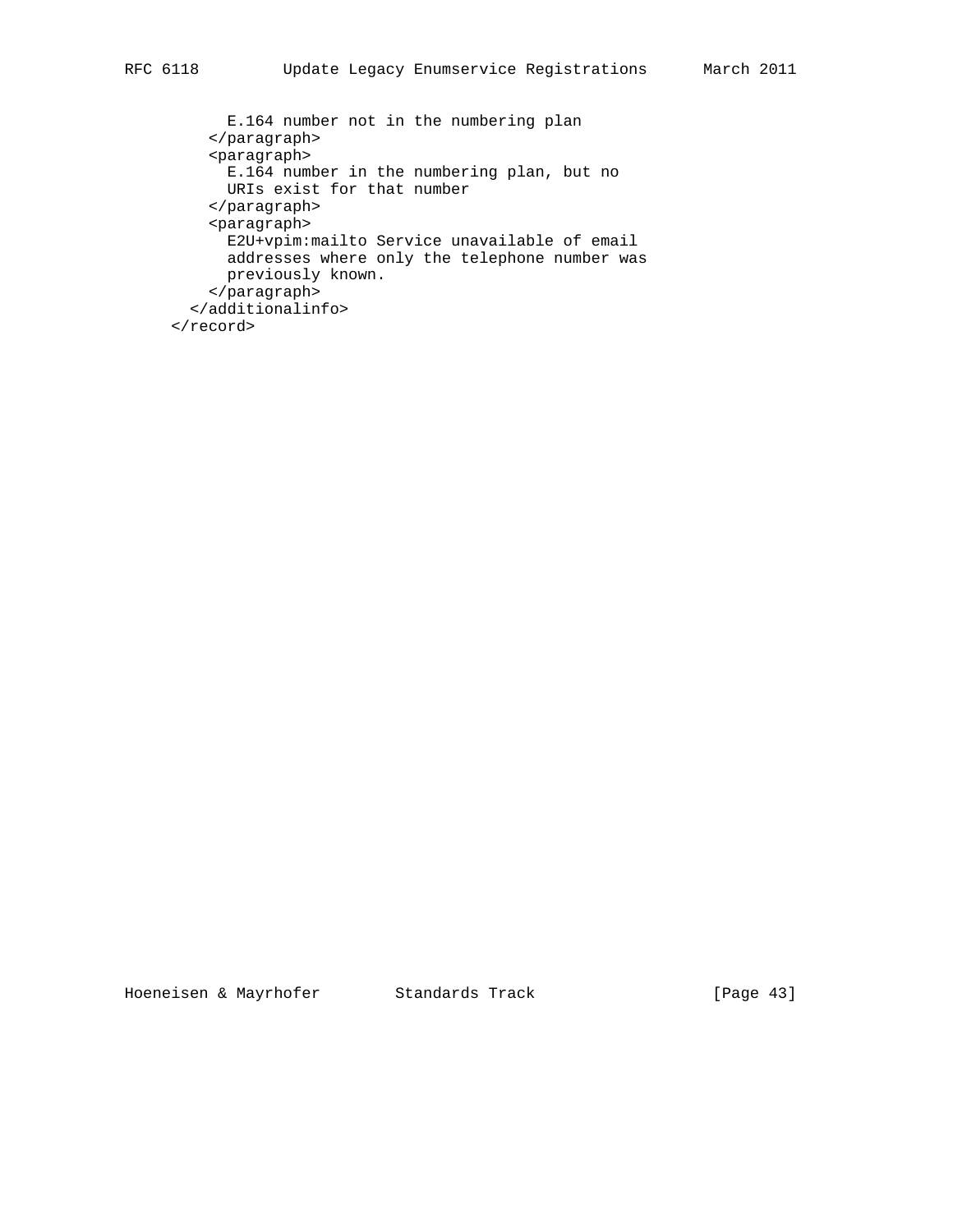```
4.37. web:http
```

```
 <record>
  <!-- web:http -->
  <class>Application-Based, Common</class>
  <type>web</type>
  <subtype>http</subtype>
  <urischeme>http</urischeme>
  <functionalspec>
     <paragraph>
       This Enumservice indicates that the resource
       identified by the associated URI is capable
       of being a source of information. It has to be
       noted that the kind of information retrieved can be
       manifold. Usually, contacting a resource by an
       "http:" URI provides a document. This document can
       contain references that will trigger download of
      many different kinds of information, like audio or
      video or executable code. Thus, one cannot be more
       specific about the kind of information that can be
      expected when contacting the resource.
     </paragraph>
  </functionalspec>
  <security>
    See <xref type="rfc" data="rfc4002"/>, Section 5.
  </security>
  <usage>COMMON</usage>
  <registrationdocs>
    <xref type="rfc" data="rfc4002"/> (updated by RFC 6118)
    <xref type="rfc" data="RFC 6118"/>
  </registrationdocs>
  <requesters>
    <xref type="person" data="Rudolf_Brandner"/>
    <xref type="person" data="Lawrence_Conroy"/>
    <xref type="person" data="Richard_Stastny"/>
  </requesters>
 </record>
```
Hoeneisen & Mayrhofer Standards Track [Page 44]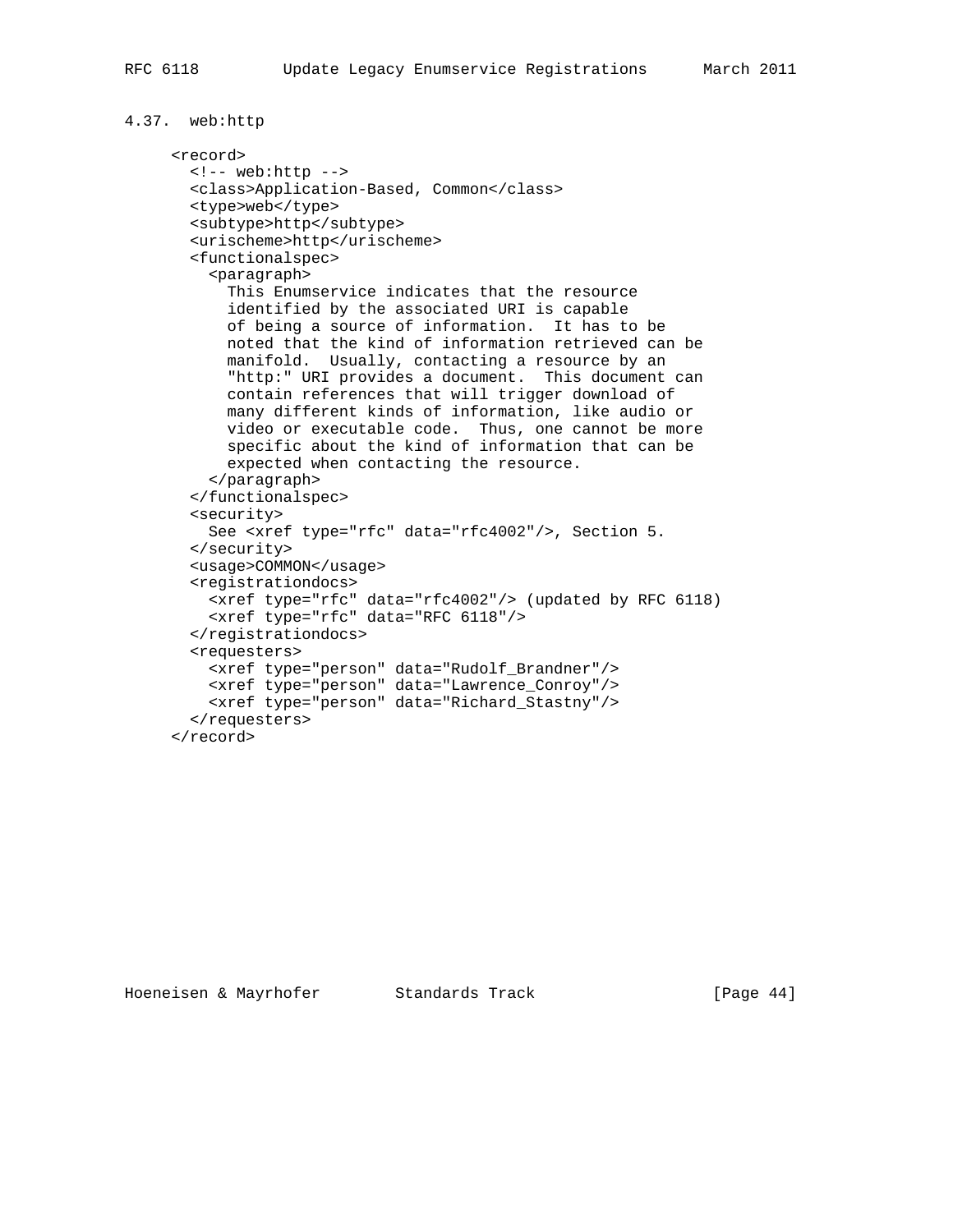### 4.38. web:https

```
 <record>
  <!-- web:https -->
  <class>Application-Based, Common</class>
  <type>web</type>
  <subtype>https</subtype>
  <urischeme>https</urischeme>
  <functionalspec>
     <paragraph>
       This Enumservice indicates that the resource
       identified by the associated URI is capable
       of being a source of information, which can be
       contacted by using TLS or the Secure Socket Layer
       protocol. It has to be noted that the kind of
       information retrieved can be manifold. Usually,
       contacting a resource by an "https:" URI provides a
       document. This document can contain all different
      kinds of information, like audio or video or
       executable code. Thus, one cannot be more specific
      what information to expect when contacting the
      resource.
     </paragraph>
  </functionalspec>
  <security>
    See <xref type="rfc" data="rfc4002"/>, Section 5.
  </security>
  <usage>COMMON</usage>
  <registrationdocs>
    <xref type="rfc" data="rfc4002"/> (updated by RFC 6118)
    <xref type="rfc" data="RFC 6118"/>
  </registrationdocs>
  <requesters>
    <xref type="person" data="Rudolf_Brandner"/>
    <xref type="person" data="Lawrence_Conroy"/>
    <xref type="person" data="Richard_Stastny"/>
  </requesters>
 </record>
```
Hoeneisen & Mayrhofer Standards Track [Page 45]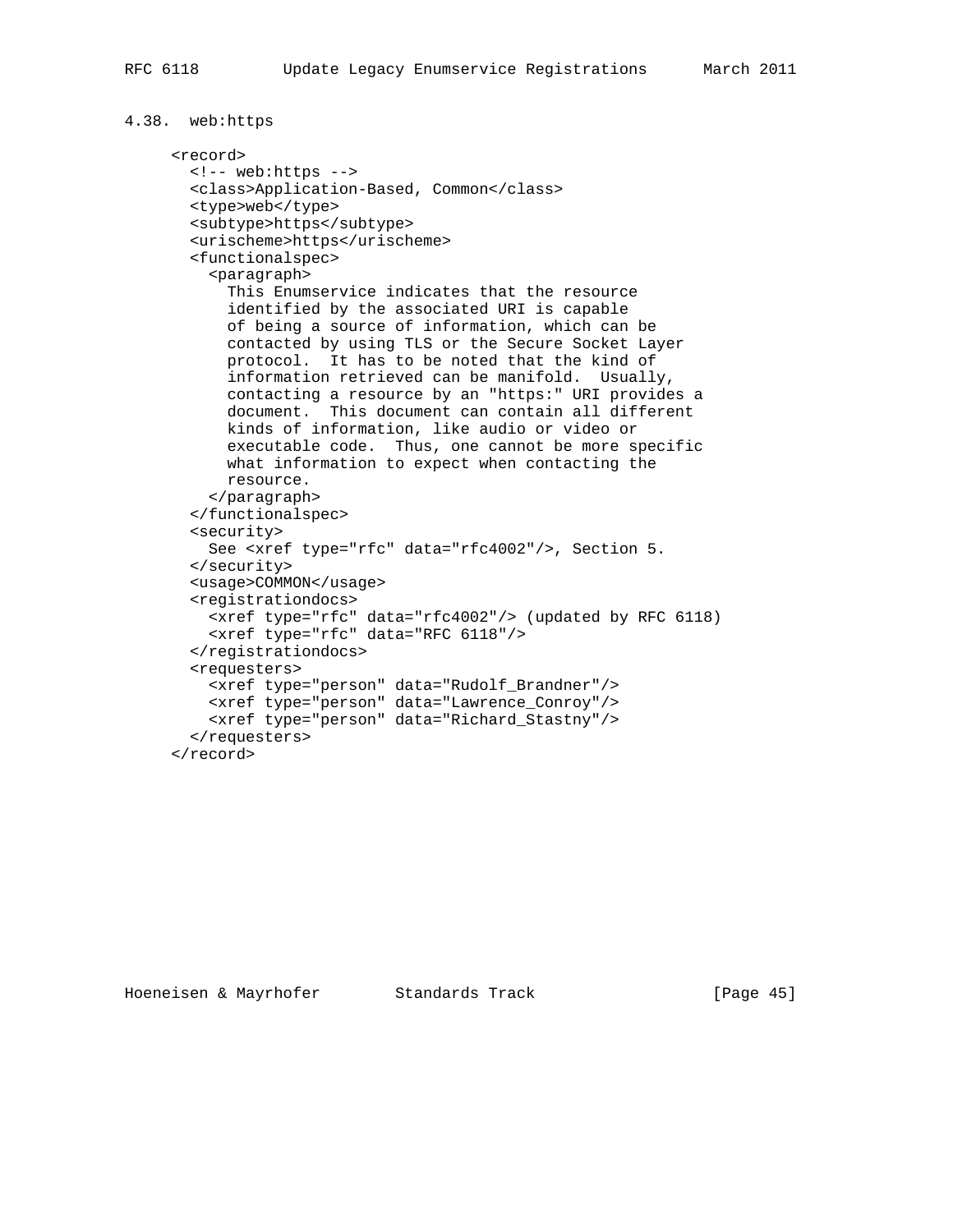#### 4.39. xmpp

```
 <record>
 \langle !-- \langle xmpp - -\rangle <class>Protocol-Based</class>
  <type>xmpp</type>
  <!-- No subtype -->
  <urischeme>xmpp</urischeme>
  <functionalspec>
     <paragraph>
       This Enumservice indicates that the resource
       identified is an XMPP entity.
     </paragraph>
   </functionalspec>
   <security>
    See <xref type="rfc" data="rfc4979"/>, Section 6.
  </security>
  <usage>COMMON</usage>
   <registrationdocs>
     <xref type="rfc" data="rfc4979"/> (updated by RFC 6118)
     <xref type="rfc" data="RFC 6118"/>
   </registrationdocs>
   <requesters>
     <xref type="person" data="Alexander_Mayrhofer"/>
   </requesters>
 </record>
```
5. IANA Considerations

IANA replaced all legacy Enumservice Registrations as per Section 4.

6. Security Considerations

 Since this document does not introduce any technology or protocol, there are no security issues to be considered for this document itself.

7. Acknowledgements

 The authors would like to thank the following people who have provided feedback or significant contributions to the development of this document: Jari Arkko, Scott Bradner, Gonzalo Camarillo, Alfred Hoenes, Ari Keranen, and Alexey Melnikov.

Hoeneisen & Mayrhofer Standards Track [Page 46]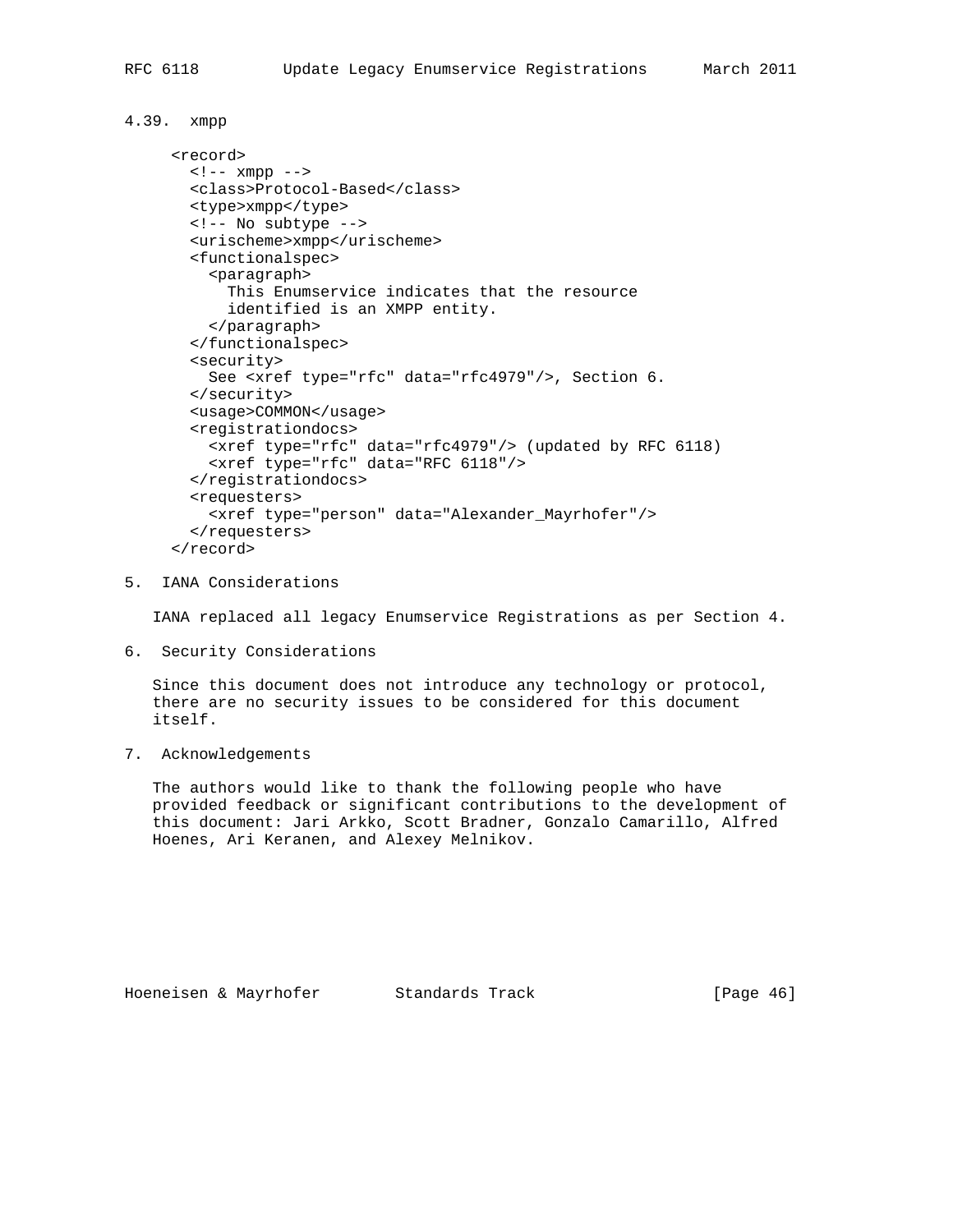### 8. References

- 8.1. Normative References
	- [RFC2026] Bradner, S., "The Internet Standards Process -- Revision 3", BCP 9, RFC 2026, October 1996.
	- [RFC2119] Bradner, S., "Key words for use in RFCs to Indicate Requirement Levels", BCP 14, RFC 2119, March 1997.
	- [RFC3761] Faltstrom, P. and M. Mealling, "The E.164 to Uniform Resource Identifiers (URI) Dynamic Delegation Discovery System (DDDS) Application (ENUM)", RFC 3761, April 2004.
	- [RFC3762] Levin, O., "Telephone Number Mapping (ENUM) Service Registration for H.323", RFC 3762, April 2004.
	- [RFC3764] Peterson, J., "enumservice registration for Session Initiation Protocol (SIP) Addresses-of-Record", RFC 3764, April 2004.
	- [RFC3953] Peterson, J., "Telephone Number Mapping (ENUM) Service Registration for Presence Services", RFC 3953, January 2005.
	- [RFC4002] Brandner, R., Conroy, L., and R. Stastny, "IANA Registration for Enumservice 'web' and 'ft'", RFC 4002, February 2005.
	- [RFC4143] Toyoda, K. and D. Crocker, "Facsimile Using Internet Mail (IFAX) Service of ENUM", RFC 4143, November 2005.
	- [RFC4238] Vaudreuil, G., "Voice Message Routing Service", RFC 4238, October 2005.
	- [RFC4355] Brandner, R., Conroy, L., and R. Stastny, "IANA Registration for Enumservices email, fax, mms, ems, and sms", RFC 4355, January 2006.
	- [RFC4415] Brandner, R., Conroy, L., and R. Stastny, "IANA Registration for Enumservice Voice", RFC 4415, February 2006.
	- [RFC4769] Livingood, J. and R. Shockey, "IANA Registration for an Enumservice Containing Public Switched Telephone Network (PSTN) Signaling Information", RFC 4769, November 2006.

Hoeneisen & Mayrhofer Standards Track [Page 47]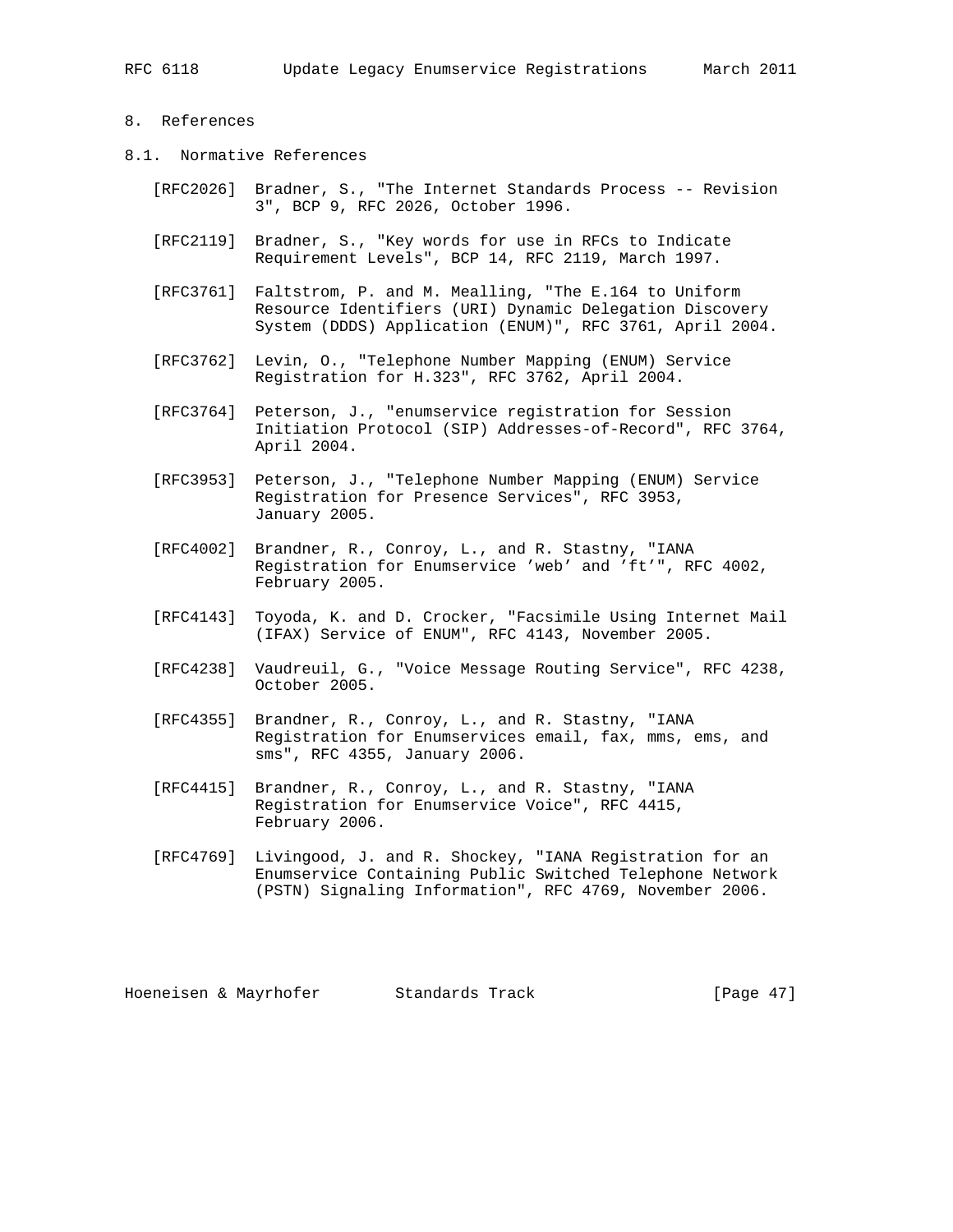- [RFC4969] Mayrhofer, A., "IANA Registration for vCard Enumservice", RFC 4969, August 2007.
- [RFC4979] Mayrhofer, A., "IANA Registration for Enumservice 'XMPP'", RFC 4979, August 2007.
- [RFC5028] Mahy, R., "A Telephone Number Mapping (ENUM) Service Registration for Instant Messaging (IM) Services", RFC 5028, October 2007.
- [RFC5278] Livingood, J. and D. Troshynski, "IANA Registration of Enumservices for Voice and Video Messaging", RFC 5278, July 2008.
- [RFC5333] Mahy, R. and B. Hoeneisen, "IANA Registration of Enumservices for Internet Calendaring", RFC 5333, October 2009.
- [RFC6117] Hoeneisen, B., Mayrhofer, A., and J. Livingood, "IANA Registration of Enumservices: Guide, Template, and IANA Considerations", RFC 6117, March 2011.

8.2. Informative References

 [RFC5226] Narten, T. and H. Alvestrand, "Guidelines for Writing an IANA Considerations Section in RFCs", BCP 26, RFC 5226, May 2008.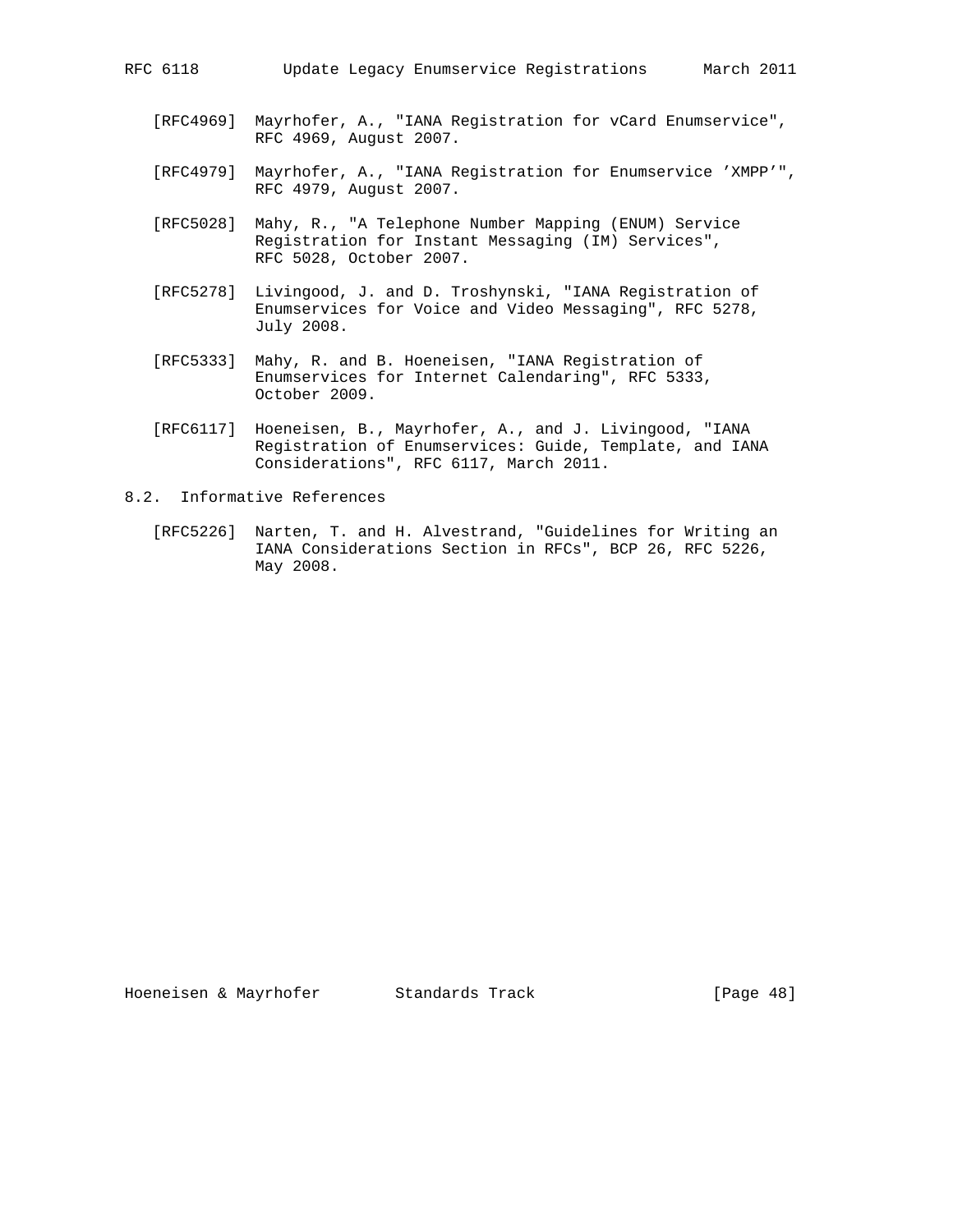```
Appendix A. Former Content of the IANA Repository
 Enumservice Registrations
 (last updated 2009-10-13)
 Registries included below:
  - Enumservice Registrations
 Registry Name: Enumservice Registrations
 Reference: [RFC3761]
 Registration Procedures: Require an RFC approved by the IESG
 Note:
 Enumservice specifications contain the functional specification (i.e.
 what it can be used for), the valid protocols, and the URI schemes
 that may be returned.
 Registry:
 Service Name: "H323"
      URI Scheme(s): "h323:"
       Functional Specification:
          See Section "3. The E2U+H323 ENUM Service" of [RFC3762]
       Security considerations:
          see section "5. Security Considerations" of [RFC3762]
       Intended usage: COMMON
       Author: Orit Levin
       [RFC3762]
  Service Name: "SIP"
       Type(s): "SIP"
       Subtype(s): N/A
       URI Scheme(s): "sip", "sips:"
       Functional Specification: see Section 4 of [RFC3764]
       Security considerations: see Section 6 of [RFC3764]
       Intended usage: COMMON
       Author: Jon Peterson (jon.peterson&neustar.biz)
       Any other information that the author deems interesting:
          see Section 3 of [RFC3764]
       [RFC3764]
```
RFC 6118 Update Legacy Enumservice Registrations March 2011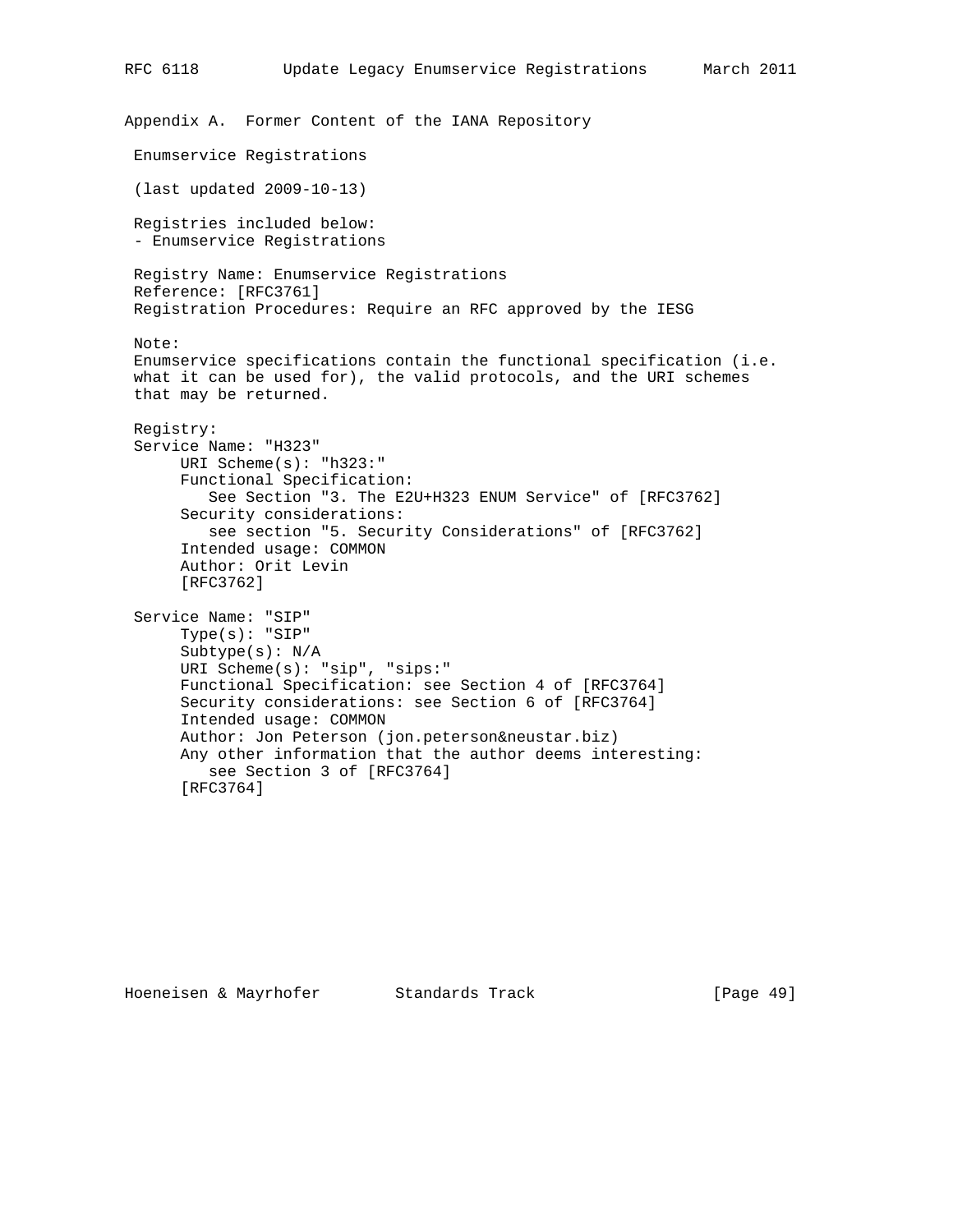```
 Service Name: "ifax"
     Type: "ifax"
     Subtype: "mailto"
     URI Scheme: "mailto"
        The URI Scheme is "mailto" because facsimile is a profile of
        standard Internet mail and uses standard Internet mail
        addressing.
     Functional Specification: see section 1 of [RFC4143]
     Security Considerations: see section 3 of [RFC4143]
     Intended usage: COMMON
     Author: Kiyoshi Toyoda(toyoda.kiyoshi&jp.panasonic.com)
             Dave Crocker(dcrocker&brandenburg.com)
     [RFC4143]
 Service Name: "pres"
     URI Scheme(s): "pres:"
     Functional Specification: see Section 4 of [RFC3953]
     Security considerations: see Section 6 of [RFC3953]
     Intended usage: COMMON
     Author: Jon Peterson (jon.peterson&neustar.biz)
     Any other information that the author deems interesting:
        See Section 3 of [RFC3953]
     [RFC3953]
 Service Name: "web"
     Type: "web"
     Subtype: "http"
     URI Scheme: 'http:'
     Functional Specification:
        This ENUMservice indicates that the resource identified by the
        associated URI scheme is capable of being a source of
        information. It has to be noted that the kind of information
        retrieved can be manifold. Usually, contacting a resource by an
        'http:' URI provides a document. This document can contain
        references that will trigger download of many different kinds
        of information, like audio or video or executable code. Thus,
        one can not be more specific about the kind of information that
        can be expected when contacting the resource.
     Security Considerations:
        See section 5 of [RFC4002].
     Intended Usage: COMMON
     Authors:
        Rudolf Brandner (rudolf.brandner&siemens.com)
        Lawrence Conroy (lwc&roke.co.uk)
        Richard Stastny (richard.stastny&oefeg.at)
     Any other information the author deems interesting: None
     [RFC4002]
```
Hoeneisen & Mayrhofer Standards Track [Page 50]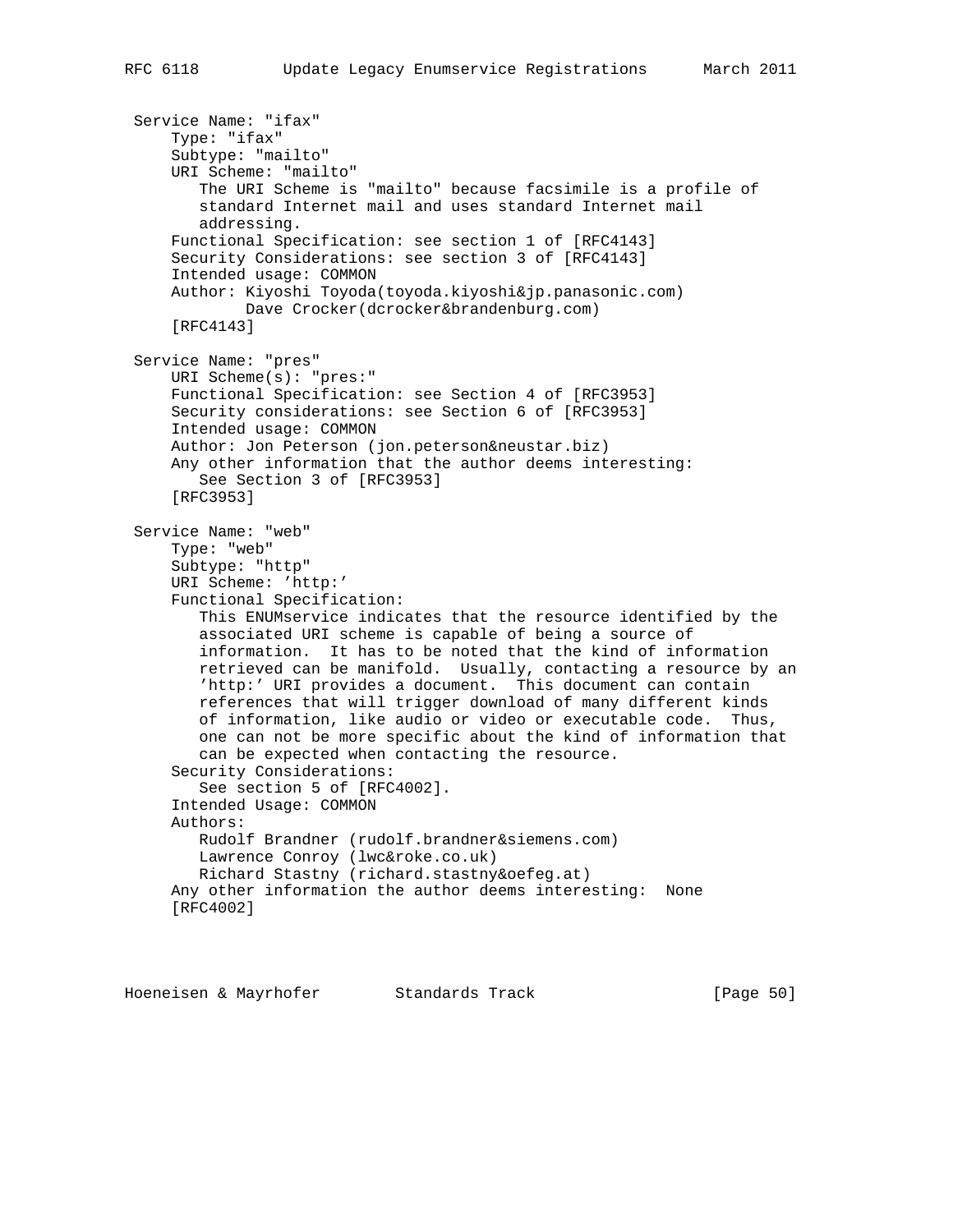```
 Service Name: "web"
     Type: "web"
     Subtype: "https"
     URI Scheme: 'https:'
     Functional Specification:
        This ENUMservice indicates that the resource identified by the
        associated URI scheme is capable of being a source of
        information, which can be contacted by using TLS or Secure
        Socket Layer protocol. It has to be noted that the kind of
        information retrieved can be manifold. Usually, contacting a
        resource by an 'https:' URI provides a document. This document
        can contain all different kind of information, like audio or
        video or executable code. Thus, one can not be more specific
        what information to expect when contacting the resource.
     Security Considerations:
        See section 5 of [RFC4002].
     Intended Usage: COMMON
     Authors:
        Rudolf Brandner (rudolf.brandner&siemens.com)
        Lawrence Conroy (lwc&roke.co.uk)
        Richard Stastny (richard.stastny&oefeg.at)
     Any other information the author deems interesting: None
     [RFC4002]
 Service Name: "ft"
     Type: "ft"
     Subtype: "ftp"
     URI Scheme: 'ftp:'
     Functional Specification:
        This ENUMservice indicates that the resource identified by the
        associated URI scheme is a file service from which a file or
        file listing can be retrieved.
     Security Considerations:
        See section 5 of [RFC4002].
     Intended Usage: COMMON
     Authors:
        Rudolf Brandner (rudolf.brandner&siemens.com)
        Lawrence Conroy (lwc&roke.co.uk)
        Richard Stastny (richard.stastny&oefeg.at)
     Any other information the author deems interesting: None
     [RFC4002]
```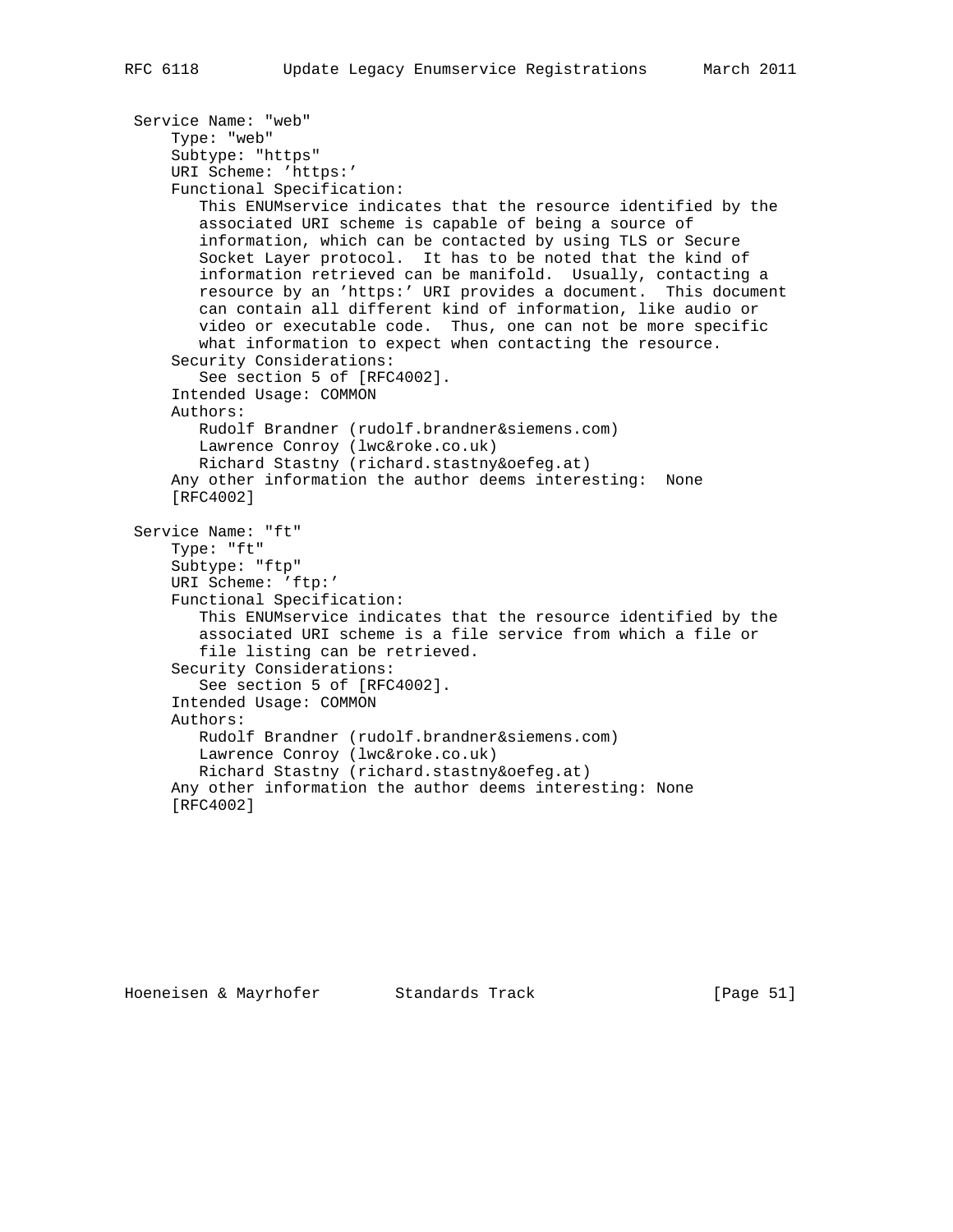```
 Enumservice Name: "email"
    Enumservice Type: "email"
    Enumservice Subtype: "mailto"
   URI Scheme: 'mailto:'
    Functional Specification:
       This Enumservice indicates that the remote resource can be
      addressed by the associated URI scheme in order to send an
      email.
    Security Considerations:
      See Section 6 of [RFC4355]
    Intended Usage: COMMON
   Authors:
      Rudolf Brandner, Lawrence Conroy, Richard Stastny (for author
       contact detail see [RFC4355])
   Any other information the author deems interesting:
      None
 Enumservice Name: "fax"
   Enumservice Type: "fax"
   Enumservice Subtype: "tel"
   URI Scheme: 'tel:'
    Functional Specification:
       This Enumservice indicates that the resource identified by the
      associated URI scheme is capable of being contacted to provide
      a communication session during which facsimile documents can be
      sent.
      A client selecting this NAPTR will have support for generating
      and sending facsimile documents to the recipient using the PSTN
      session and transfer protocols specified in [12] and [13] in
      [RFC4355] - in short, they will have a fax
      program with a local or shared PSTN access over which they can
      send faxes.
    Security Considerations:
      See Section 6 of [RFC4355]
    Intended Usage: COMMON
   Authors:
      Rudolf Brandner, Lawrence Conroy, Richard Stastny (for author
      contact detail see [RFC4355])
   Any other information the author deems interesting:
      None
```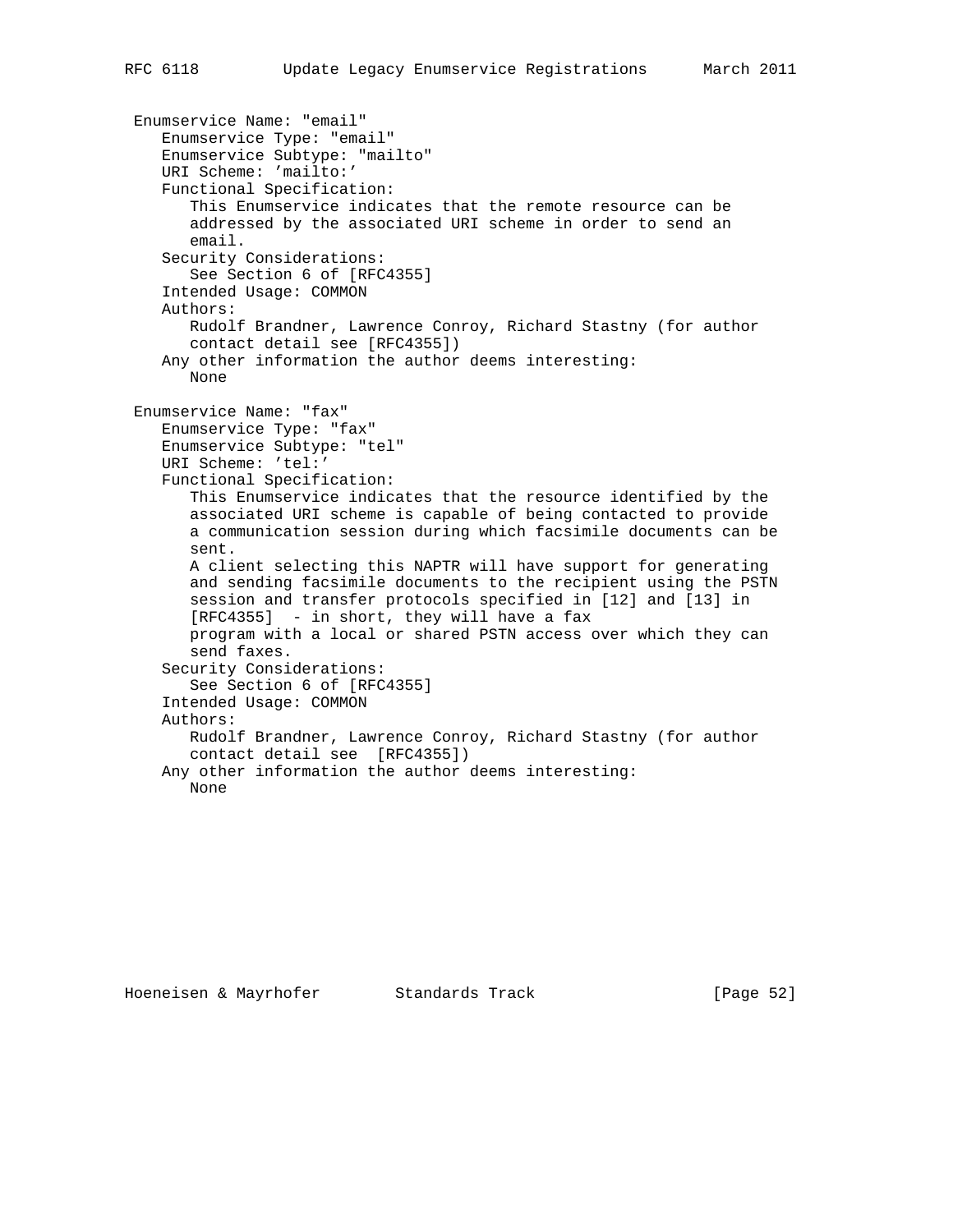Enumservice Name: "sms" Enumservice Type: "sms" Enumservice Subtypes: "tel" URI Scheme: 'tel:' Functional Specification: This Enumservice indicates that the resource identified by the associated URI scheme is capable of receiving a message using the Short Message Service (SMS) [14] in [RFC4355]. Security Considerations: There are no specific security issues with this Enumservice. However, the general considerations of Section 6 apply. Intended Usage: COMMON Authors: Rudolf Brandner, Lawrence Conroy, Richard Stastny (for author contact detail see [RFC4355]) Any other information the author deems interesting: None Enumservice Name: "sms" Enumservice Type: "sms" Enumservice Subtypes: "mailto" URI Scheme: 'mailto:' Functional Specification: This Enumservice indicates that the resource identified by the associated URI scheme is capable of receiving a message using an email protocol. SMS content is sent over SMTP using the format specified by TS 23.140 [15] section 8.4.4 and TS 26.140 [16] section 4 (for references see [RFC4355]), as an MMS message. Within such a message, SMS content is carried as either a text or application/octet-stream MIME sub-part (see TS 26.140 [16] , section 4.1) For references see [RFC4355]. Security Considerations: There are no specific security issues with this Enumservice. However, the general considerations of Section 6 apply, see [RFC4355]. Intended Usage: COMMON Authors: Rudolf Brandner, Lawrence Conroy, Richard Stastny (for author contact detail see [RFC4355]) Any other information the author deems interesting: None

Hoeneisen & Mayrhofer Standards Track [Page 53]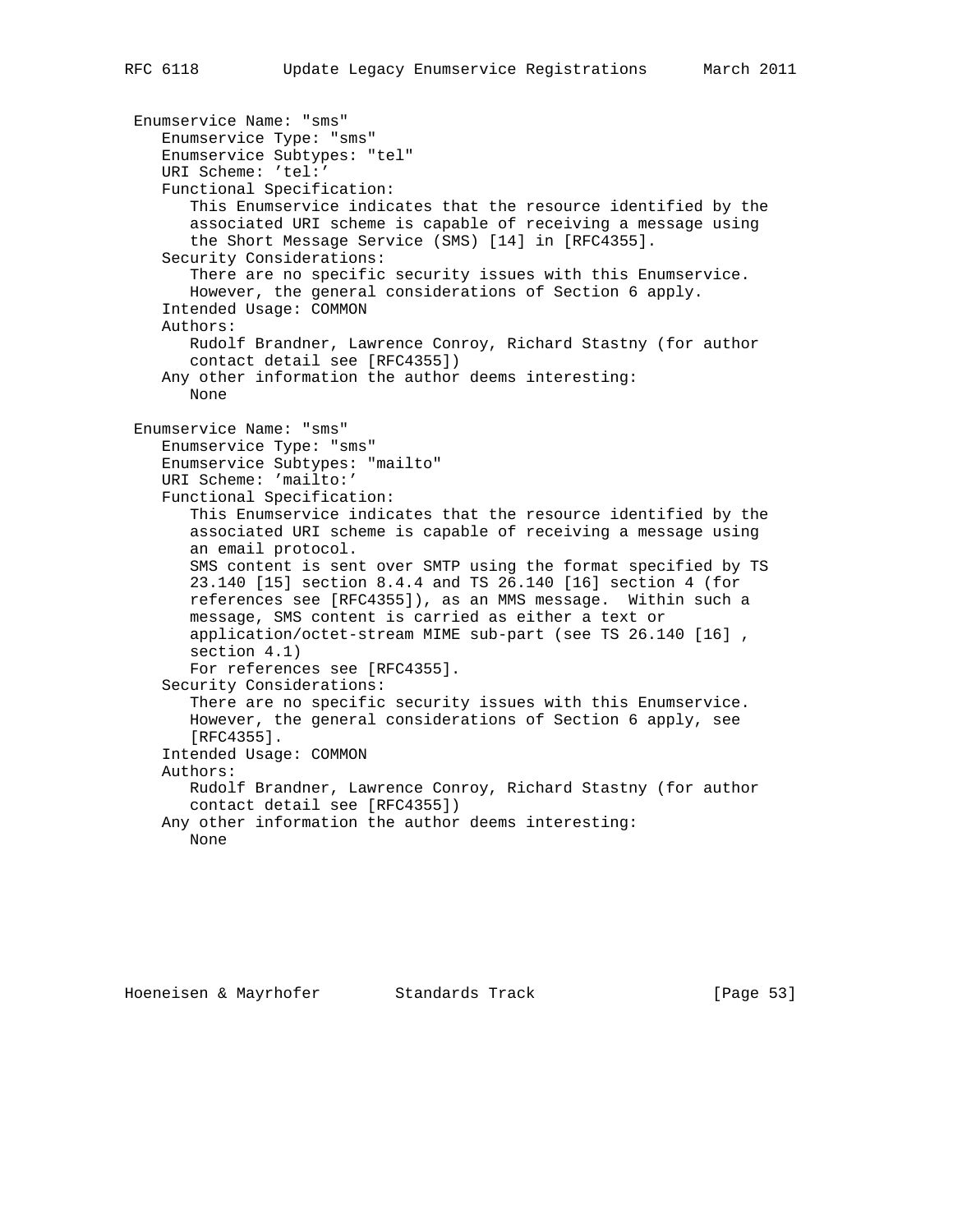```
 Enumservice Name: "ems"
    Enumservice Type: "ems"
    Enumservice Subtype: "tel"
    URI Scheme: 'tel:'
    Functional Specification:
       This Enumservice indicates that the resource identified by the
       associated URI scheme is capable of receiving a message using
       the Enhanced Message Service (EMS) [14] (For reference see
       [RFC4355]).
    Security Considerations:
       There are no specific security issues with this Enumservice.
      However, the general considerations of Section 6 apply.
      See [RFC4355]
    Intended Usage: COMMON
    Authors:
      Rudolf Brandner, Lawrence Conroy, Richard Stastny (for author
      contact detail see [RFC4355])
   Any other information the author deems interesting:
      Note that an indication of EMS can be taken as implying that
      the recipient is capable of receiving SMS messages at this
      address as well.
 Enumservice Name: "ems"
   Enumservice Type: "ems"
   Enumservice Subtypes: "mailto"
   URI Scheme: 'mailto:'
    Functional Specification:
       This Enumservice indicates that the resource identified by the
       associated URI scheme is capable of receiving a message using
      an email protocol.
      EMS content is sent over SMTP using the format specified by TS
       23.140 [15] section 8.4.4 and TS 26.140 [16] section 4, as an
      MMS message. Within such a message, EMS content is carried as
      either a text or application/octet-stream MIME sub-part (see
       TS 26.140 [16] , section 4.1).
      For references see [RFC4355]
    Security Considerations:
       There are no specific security issues with this Enumservice.
      However, the general considerations of Section 6 of [RFC4355]
      apply.
    Intended Usage: COMMON
   Authors:
      Rudolf Brandner, Lawrence Conroy, Richard Stastny (for author
       contact detail see [RFC4355])
   Any other information the author deems interesting:
      None
```
Hoeneisen & Mayrhofer Standards Track [Page 54]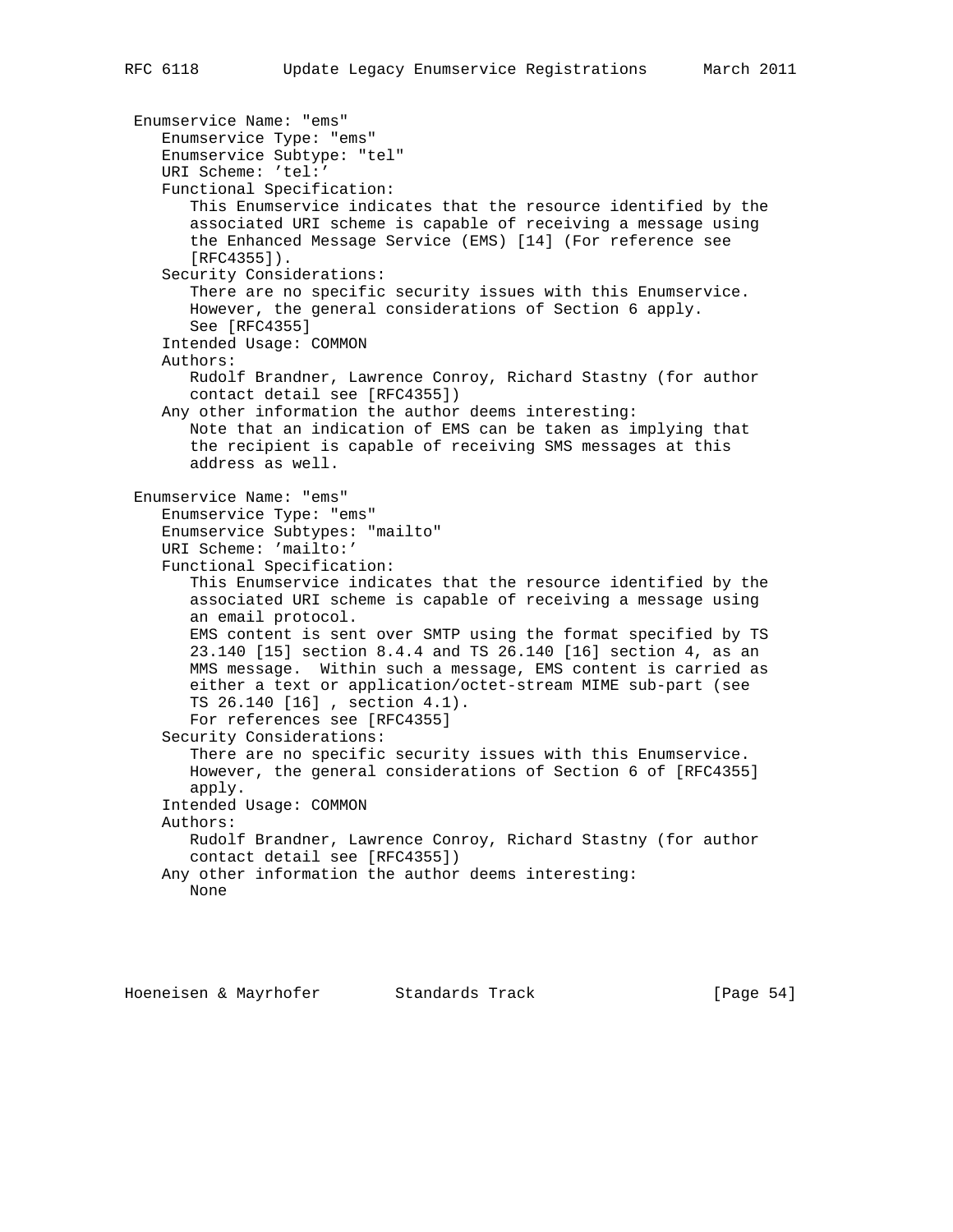Enumservice Name: "mms" Enumservice Type: "mms" Enumservice Subtype: "tel" URI Scheme: 'tel:' Functional Specification: This Enumservice indicates that the resource identified by the associated URI scheme is capable of receiving a message using the Multimedia Messaging Service (MMS) [15]. For references see [RFC4355] Security Considerations: There are no specific security issues with this Enumservice. However, the general considerations of Section 6 of [RFC4355] apply. Intended Usage: COMMON Authors: Rudolf Brandner, Lawrence Conroy, Richard Stastny (for author contact detail see [RFC4355]) Any other information the author deems interesting: Note that MMS can be used as an alternative to deliver an SMS RP-DATA RPDU if, for example, the SMS bearer is not supported. If an entry includes this Enumservice, then in effect this can be taken as implying that the recipient is capable of receiving EMS or SMS messages at this address. Such choices on the end system design do have two small caveats; whilst in practice all terminals supporting MMS today support SMS as well, it might not necessarily be the case in the future, and there may be tariff differences in using the MMS rather than using the SMS or EMS. Enumservice Name: "mms" Enumservice Type: "mms" Enumservice Subtypes: "mailto" URI Scheme: 'mailto:' Functional Specification: This Enumservice indicates that the resource identified by the associated URI scheme is capable of receiving a message using an email protocol. MMS messages are sent over SMTP using the format specified by TS 23.140 [15] section 8.4.4 and TS 26.140 [16] section 4. Within and between MMS Environments (MMSE, network infrastructures that support the MultiMedia Service), other pieces of state data (for example, charging-significant information) are exchanged between MMS Relay Servers. Thus, although these servers use SMTP as the "bearer" for their application exchanges, they map their internal state to specialised headers carried in the SMTP message exchanges. The headers used in such MMSE are described in detail in [17]. For references see [RFC4355]

Hoeneisen & Mayrhofer Standards Track [Page 55]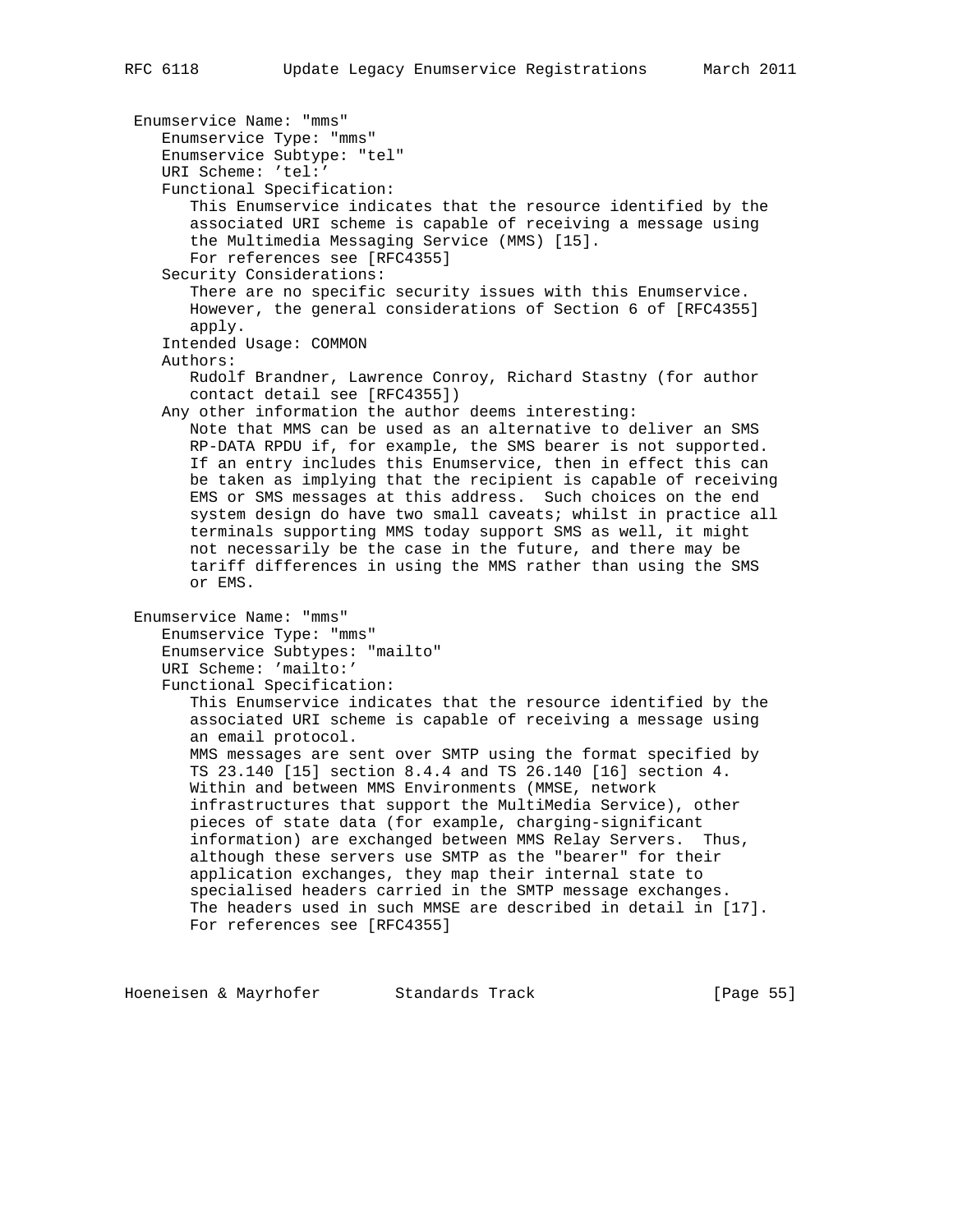Security Considerations: There are no specific security issues with this Enumservice. However, the general considerations of Section 6 of [RFC4355] apply. Intended Usage: COMMON Authors: Rudolf Brandner, Lawrence Conroy, Richard Stastny (for author contact detail see [RFC4355]) Any other information the author deems interesting: The MMS Architecture describes an interface between the MMSE and "legacy messaging systems" (labelled as MM3) which accepts "standard" SMTP messages. Thus although the MMS Relay Server that supports this interface appears as a standard SMTP server from the perspective of an Internet-based mail server, it acts as a gateway and translator, adding the internal state data that is used within and between the MMS Environments. This mechanism is described in [17], which also includes references to the specifications agreed by those bodies responsible for the design of the MMS. Service Name: E.164 to VPIM MailTo: URL URI Type: "Mailto:" Type: VPIM Subtype: MAILTO Functional Specification: See section 4.2 through 4.4 of [RFC4238] Intended Usage: COMMON Author: Greg Vaudreuil (gregv&ieee.org) Error Conditions: o E.164 number not in the numbering plan o E.164 number in the numbering plan, but no URLs exist for that number o E2U+VPIM:Mailto Service unavailable Security Considerations: o Malicious Redirection One of the fundamental dangers related to any service such as this is that a malicious entry in a resolver's database will cause clients to resolve the E.164 into the wrong email URL. The possible intent may be to cause the client to send the information to an incorrect destination. o Denial of Service By removing the URL to which the E.164 maps, a malicious intruder may remove the client's ability to access the resource. o Unsolicited Bulk Email The exposure of email addresses through the ENUM service provides a bulk mailer access to large numbers of email addresses where only the telephone number was previously known.

Hoeneisen & Mayrhofer Standards Track [Page 56]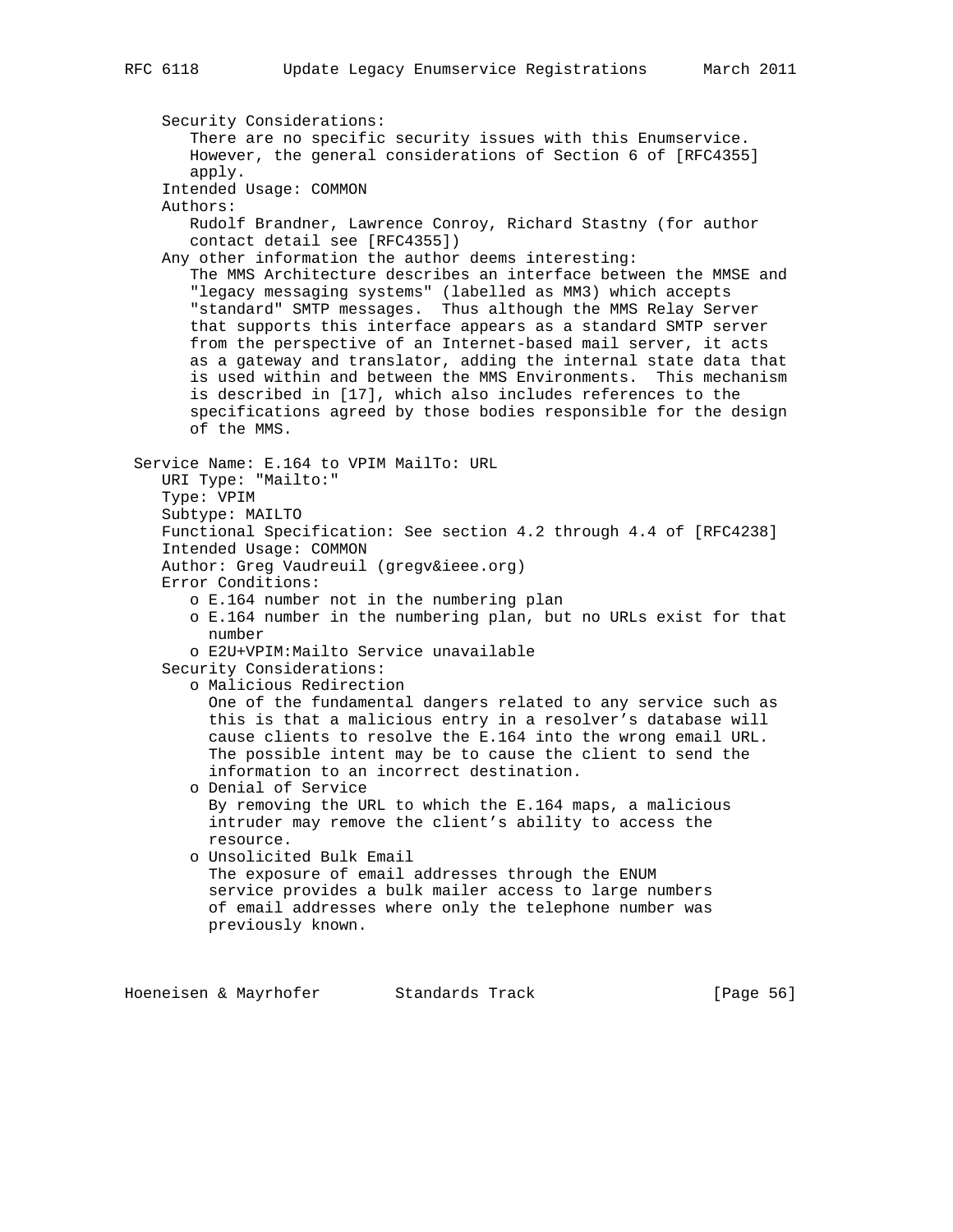Service Name: E.164 to VPIM LDAP URL URI Type: "LDAP:" Type: VPIM Subtype: LDAP Functional Specification: See section 3.2 through 3.3 of [RFC4238] Intended Usage: COMMON Author: Greg Vaudreuil (gregv&ieee.org) Security Considerations: o Malicious Redirection One of the fundamental dangers related to any service such as this is that a malicious entry in a resolver's database will cause clients to resolve the E.164 into the wrong LDAP URL. The possible intent may be to cause the client to connect to a rogue LDAP server and retrieve (or fail to retrieve) a resource containing fraudulent or damaging information. o Denial of Service By removing the URL to which the E.164 maps, a malicious intruder may remove the client's ability to access the LDAP directory server. Enumservice Name: "voice" Enumservice Type: "voice" Enumservice Subtype: "tel" URI Scheme: 'tel:' Functional Specification: The kind of communication indicated by this Enumservice is "Interactive Voice". From a protocol perspective, this communication is expected to involve bidirectional media streams carrying audio data. A client may imply that the person controlling population of a NAPTR holding this Enumservice indicates their capability to engage in an interactive voice session when contacted using the URI generated by this NAPTR. Security Considerations: See Section 5 of [RFC4415] Intended Usage: COMMON Authors: Rudolf Brandner, Lawrence Conroy, Richard Stastny (for author contact detail see Authors' Addresses section) Any other information the author deems interesting: o This Enumservice indicates that the person responsible for the NAPTR is accessible via the PSTN (Public Switched Telephone Network) or PLMN (Public Land Mobile Network) using the value of the generated URI. o The kind of subsystem required to initiate a Voice Enumservice with this sub-type is a "Dialler". This is a subsystem that either provides a local connection to the PSTN or PLMN, or that provides an indirect connection to those networks. The

Hoeneisen & Mayrhofer Standards Track [Page 57]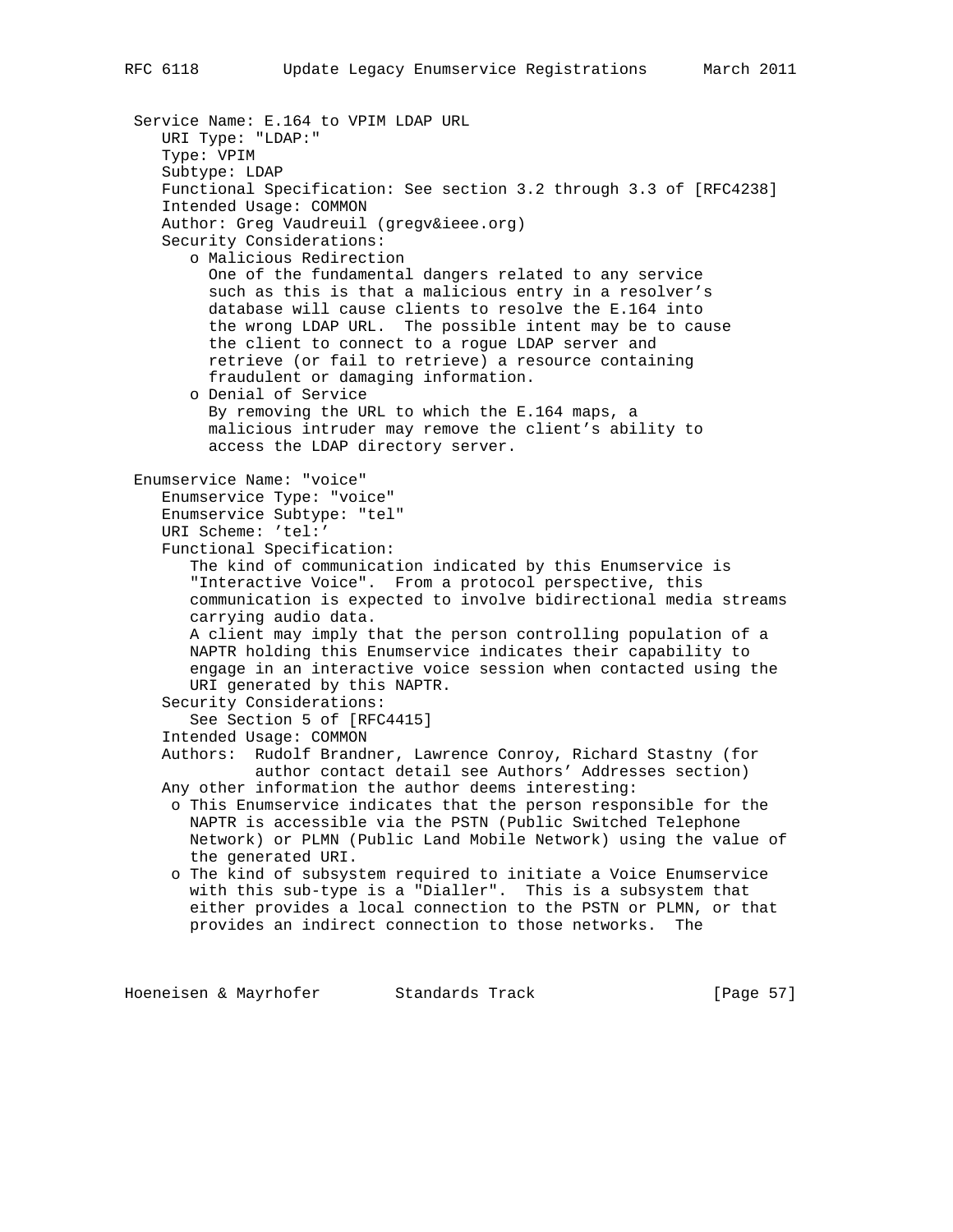subsystem will use the telephone number held in the generated URI to place a voice call. The voice call is placed to a network that uses E.164 numbers to route calls to an appropriate destination.

- o Note that the PSTN/PLMN connection may be indirect. The end user receiving this NAPTR may have a relationship with a Communications Service Provider that accepts call initiation requests from that subsystem using an IP-based protocol such as SIP or H.323, and places the call to the PSTN using a remote gateway service. In this case the Provider may either accept requests using "tel:" URIs or has a defined mechanism to convert "tel:" URI values into a "protocol-native" form.
- o The "tel:" URI value SHOULD be fully qualified (using the "global phone number" form of RFC3966 [10]). A "local phone number" as defined in that document SHOULD NOT be used unless the controller of the zone in which the NAPTR appears is sure that it can be distinguished unambiguously by all clients that can access the resource record and that a call from their network access points can be routed to that destination.

```
 Enumservice Name: "pstn"
   Enumservice Type: "pstn"
   Enumservice Subtype: "tel"
   URI Scheme: 'tel:'
    Functional Specification:
       These Enumservices indicate that the remote resource identified
       can be addressed by the associated URI scheme in order to
       initiate a telecommunication session, which may include two-way
      voice or other communications, to the PSTN. These URIs may
       contain number portability data as specified in RFC 4694 [10].
    Security Considerations: See Section 7 of [RFC4769].
    Intended Usage: COMMON
    Authors:
       Jason Livingood (jason_livingood&cable.comcast.com)
      Richard Shockey (richard.shockey&neustar.biz)
    Any other information the author deems interesting:
      A Number Portability Dip Indicator (npdi) should be used in
      practice (see examples below in Section 4 of [RFC4769]).
```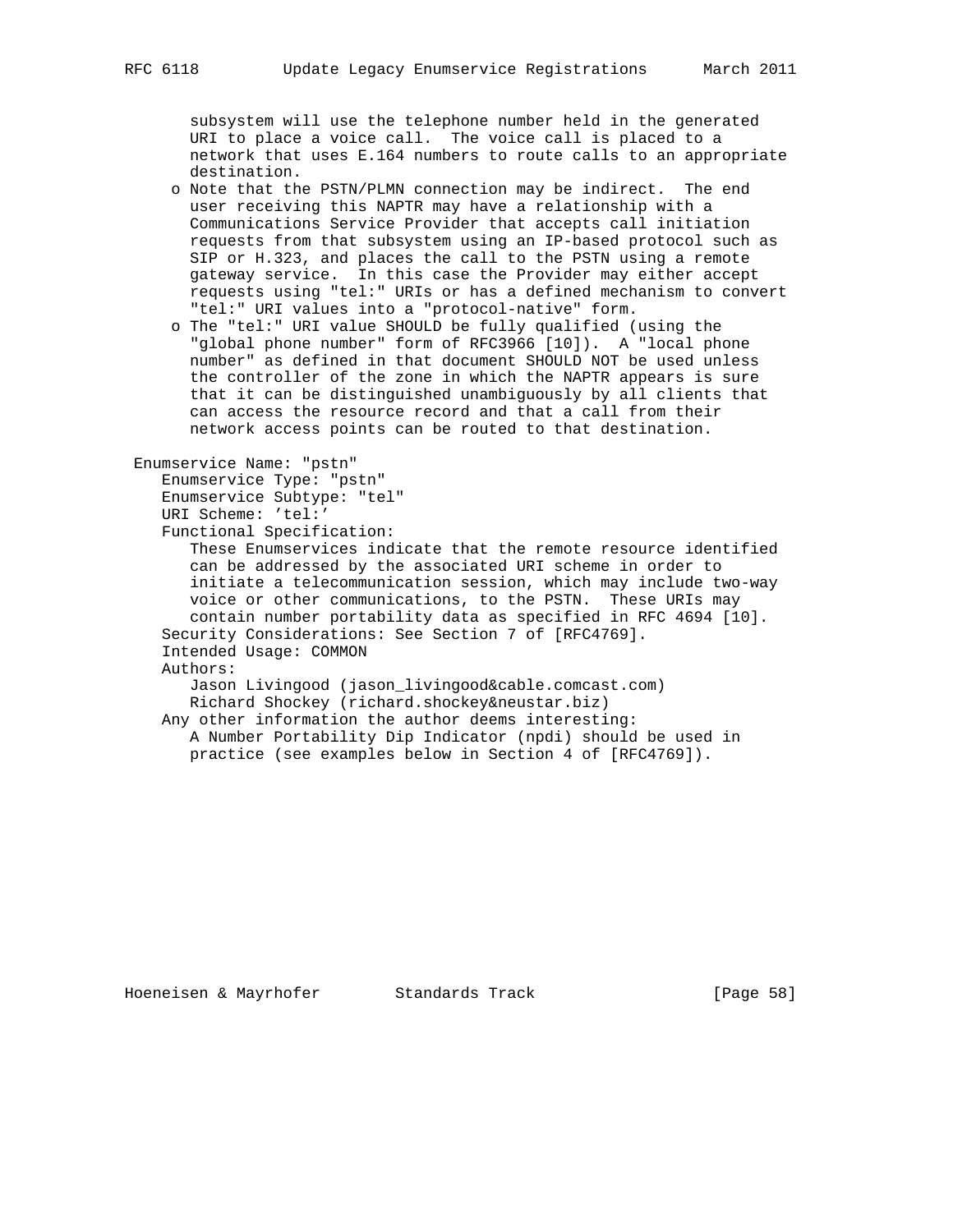Enumservice Name: "pstn" Enumservice Type: "pstn" Enumservice Subtype: "sip" URI Scheme: 'sip:' Functional Specification: These Enumservices indicate that the remote resource identified can be addressed by the associated URI scheme in order to initiate a telecommunication session, which may include two-way voice or other communications, to the PSTN. Security Considerations: See Section 7 of [RFC4769]. Intended Usage: COMMON Authors: Jason Livingood (jason\_livingood&cable.comcast.com) Richard Shockey (richard.shockey&neustar.biz) Any other information the author deems interesting: A Number Portability Dip Indicator (npdi) should be used in practice (see examples below in Section 4 of [RFC4769]). Enumservice Name: "vCard" Enumservice Name: "vCard" Enumservice Type: "vcard" Enumservice Subtype: n/a URI Schemes: "http", "https" Functional Specification: This Enumservice indicates that the resource identified is a plain vCard, according to RFC 2426, which may be accessed using HTTP/ HTTPS [7]. Clients fetching the vCard from the resource indicated should expect access to be restricted. Additionally, the comprehension of the data provided may vary depending on the client's identity. Security Considerations: see Section 5 [RFC4969] Intended Usage: COMMON Author: Alexander Mayrhofer <alexander.mayrhofer&enum.at> Enumservice Name: "XMPP" Enumservice Type: "xmpp" Enumservice Subtype: n/a URI Schemes: "xmpp" Functional Specification: This Enumservice indicates that the resource identified is an XMPP entity. Security Considerations: see Section 6 of [RFC4979] Intended Usage: COMMON Author: Alexander Mayrhofer <alexander.mayrhofer&enum.at>

Hoeneisen & Mayrhofer Standards Track [Page 59]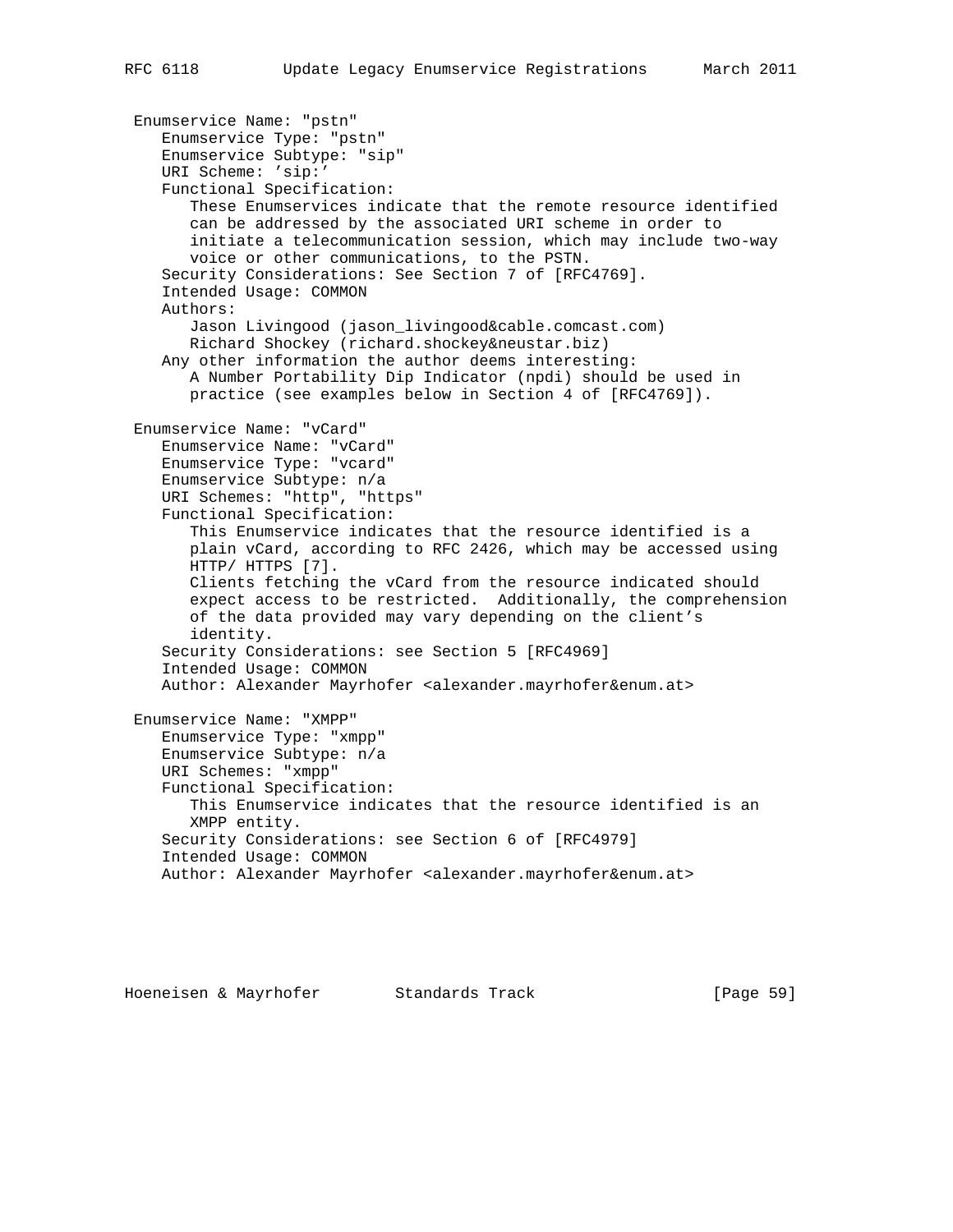```
 Enumservice Name: "im"
    Enumservice Type: "im"
    Enumservice Subtypes: N/A
    URI scheme(s): "im:"
    Functional Specification:
       This Enumservice indicates that the resource identified
       is an 'im:' URI. The 'im:' URI scheme does not identify
       any particular protocol that will be used to handle
       instant messaging receipt or delivery, rather the mechanism
       in RFC 3861 [4] is used to discover whether an IM protocol
       supported by the party querying ENUM is also supported by
       the target resource.
    Security considerations: See section 3 of [RFC5028]
    Intended usage: COMMON
    Author: Rohan Mahy (rohan&ekabal.com)
 Enumservice Name: "voicemsg"
    Enumservice Type: "voicemsg"
    Enumservice Subtypes: "sip"
    URI Schemes: 'sip:'
    Functional Specification:
       This Enumservice indicates that the remote resource identified
       can be addressed by the associated URI scheme in order to
       initiate a voice communication session to a voice messaging
       system.
    Security Considerations: See Section 3 of [RFC5278]
    Intended Usage: COMMON
    Authors:
       Jason Livingood (jason_livingood&cable.comcast.com)
       Don Troshynski (dtroshynski&acmepacket.com)
    Any other information the author deems interesting:
       Implementers should review a non-exclusive list of examples
       below in Section 7 of [RFC5278]
 Enumservice Name: "voicemsg"
    Enumservice Type: "voicemsg"
    Enumservice Subtypes: "sips"
    URI Schemes: 'sips:'
    Functional Specification:
       This Enumservice indicates that the remote resource identified
       can be addressed by the associated URI scheme in order to
       initiate a voice communication session to a voice messaging
       system.
    Security Considerations: See Section 3 of [RFC5278]
    Intended Usage: COMMON
    Authors:
       Jason Livingood (jason_livingood&cable.comcast.com)
       Don Troshynski (dtroshynski&acmepacket.com)
```
Hoeneisen & Mayrhofer Standards Track [Page 60]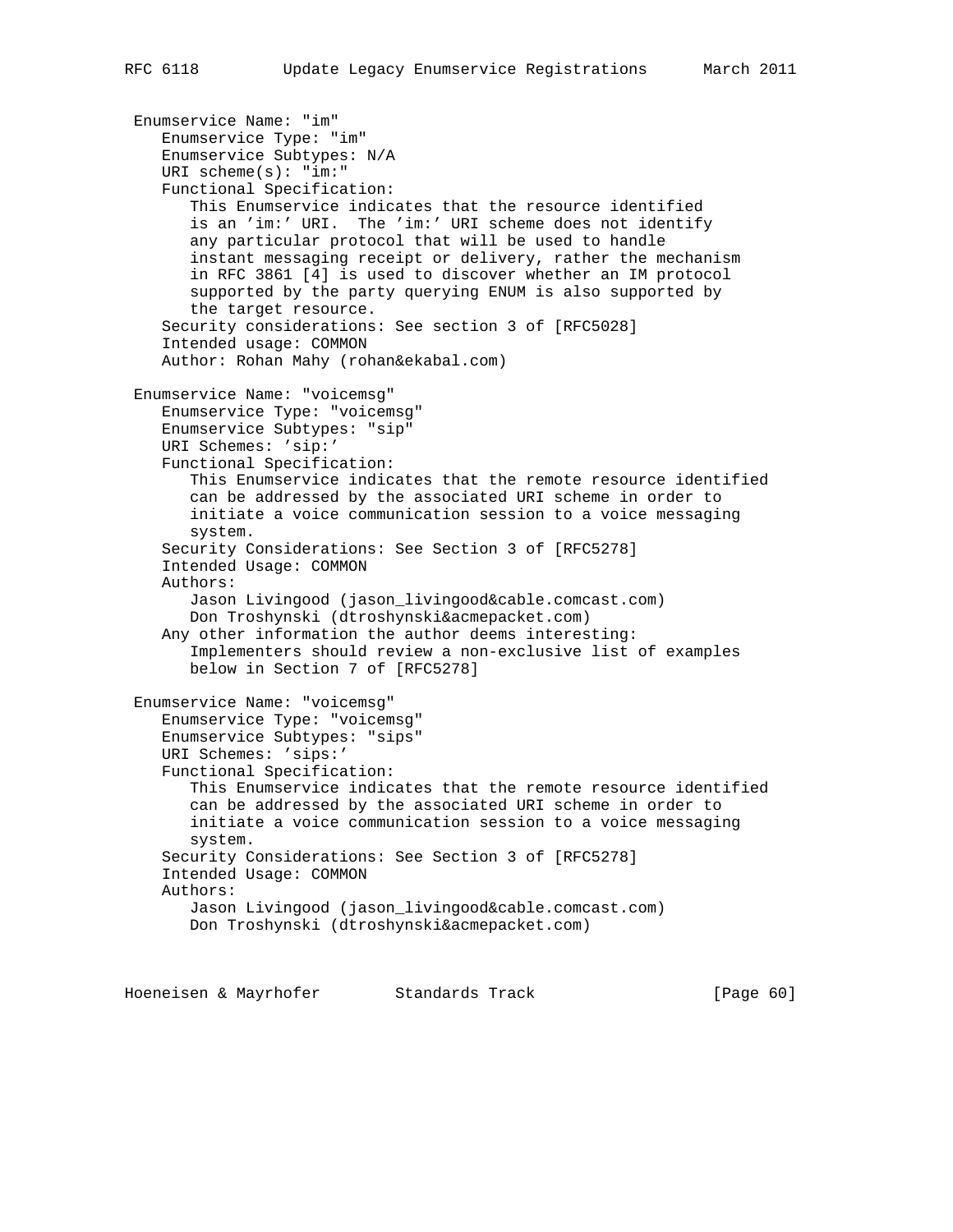Any other information the author deems interesting: Implementers should review a non-exclusive list of examples below in Section 7 of [RFC5278] Enumservice Name: "voicemsg" Enumservice Type: "voicemsg" Enumservice Subtype: "tel" URI Schemes: 'tel:' Functional Specification: This Enumservice indicates that the remote resource identified can be addressed by the associated URI scheme in order to initiate a voice communication session to a voice messaging system. Security Considerations: See Section 3 of [RFC5278] Intended Usage: COMMON Authors: Jason Livingood (jason\_livingood&cable.comcast.com) Don Troshynski (dtroshynski&acmepacket.com) Any other information the author deems interesting: Implementers should review a non-exclusive list of examples below in Section 7 of [RFC5278] Enumservice Name: "voicemsg" Enumservice Type: "voicemsg" Enumservice Subtype: "http" URI Schemes: 'http:' Functional Specification: This Enumservice indicates that the remote resource identified by the associated URI scheme is capable of being a source of information. Note that the kind of information retrieved can be manifold. Usually, contacting a resource by an 'http:' [11] URI provides a document. This document can contain references that will trigger the download of many different kinds of information, such as text, audio, video, executable code, or even voice message files. Thus, one cannot be more specific about the kind of information expected when contacting the resource. Security Considerations: See Section 3 of [RFC5278] Intended Usage: COMMON Authors: Jason Livingood (jason\_livingood&cable.comcast.com) Don Troshynski (dtroshynski&acmepacket.com) Any other information the author deems interesting: Implementers should review a non-exclusive list of examples below in Section 7 of [RFC5278]

Hoeneisen & Mayrhofer Standards Track [Page 61]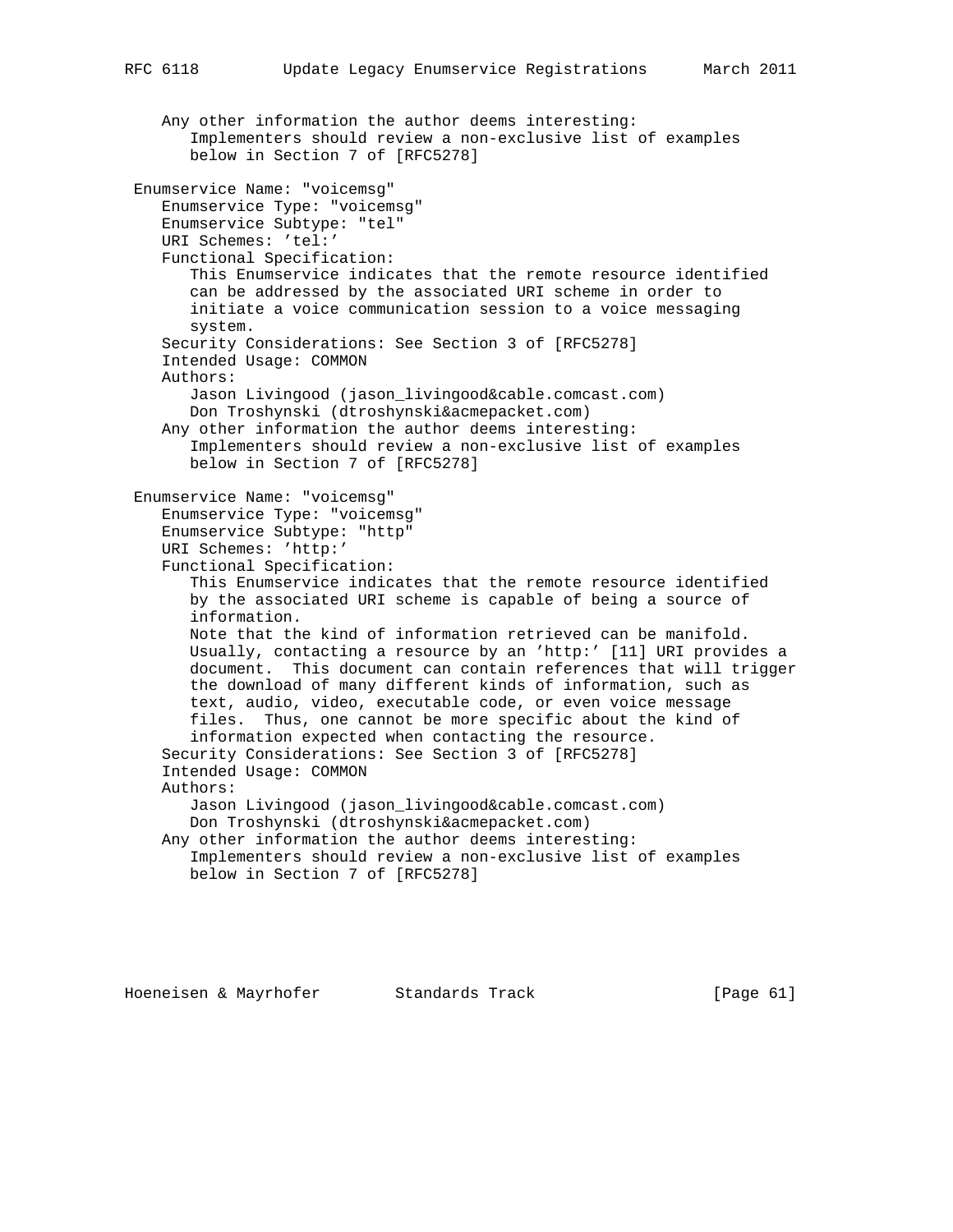```
 Enumservice Name: "voicemsg"
    Enumservice Type: "voicemsg"
    Enumservice Subtype: "https"
    URI Schemes: 'https:'
    Functional Specification:
       This Enumservice indicates that the remote resource identified
      by the associated URI scheme is capable of being a source of
       information, which can be contacted using TLS or the Secure
       Socket Layer protocol.
      Note that the kind of information retrieved can be manifold.
      Usually, contacting a resource by an 'https:' [12] URI provides
       a document. This document can contain references that will
       trigger the download of many different kinds of information,
       such as text, audio, video, executable code, or even voice
      message files. Thus, one cannot be more specific about the kind
       of information expected when contacting the resource.
    Security Considerations: See Section 3 of [RFC5278]
    Intended Usage: COMMON
   Authors:
       Jason Livingood (jason_livingood&cable.comcast.com)
       Don Troshynski (dtroshynski&acmepacket.com)
    Any other information the author deems interesting:
       Implementers should review a non-exclusive list of examples
      below in Section 7 of [RFC5278]
 Enumservice Name: "videomsg"
    Enumservice Type: "videomsg"
    Enumservice Subtypes: "sip"
   URI Schemes: 'sip:'
    Functional Specification:
       This Enumservice indicates that the remote resource identified
       can be addressed by the associated URI scheme in order to
       initiate a video communication session to a video messaging
       system.
    Security Considerations: See Section 3 of [RFC5278]
    Intended Usage: COMMON
    Authors:
       Jason Livingood (jason_livingood&cable.comcast.com)
       Don Troshynski (dtroshynski&acmepacket.com)
    Any other information the author deems interesting:
       Implementers should review a non-exclusive list of examples
      below in Section 7 of [RFC5278]
```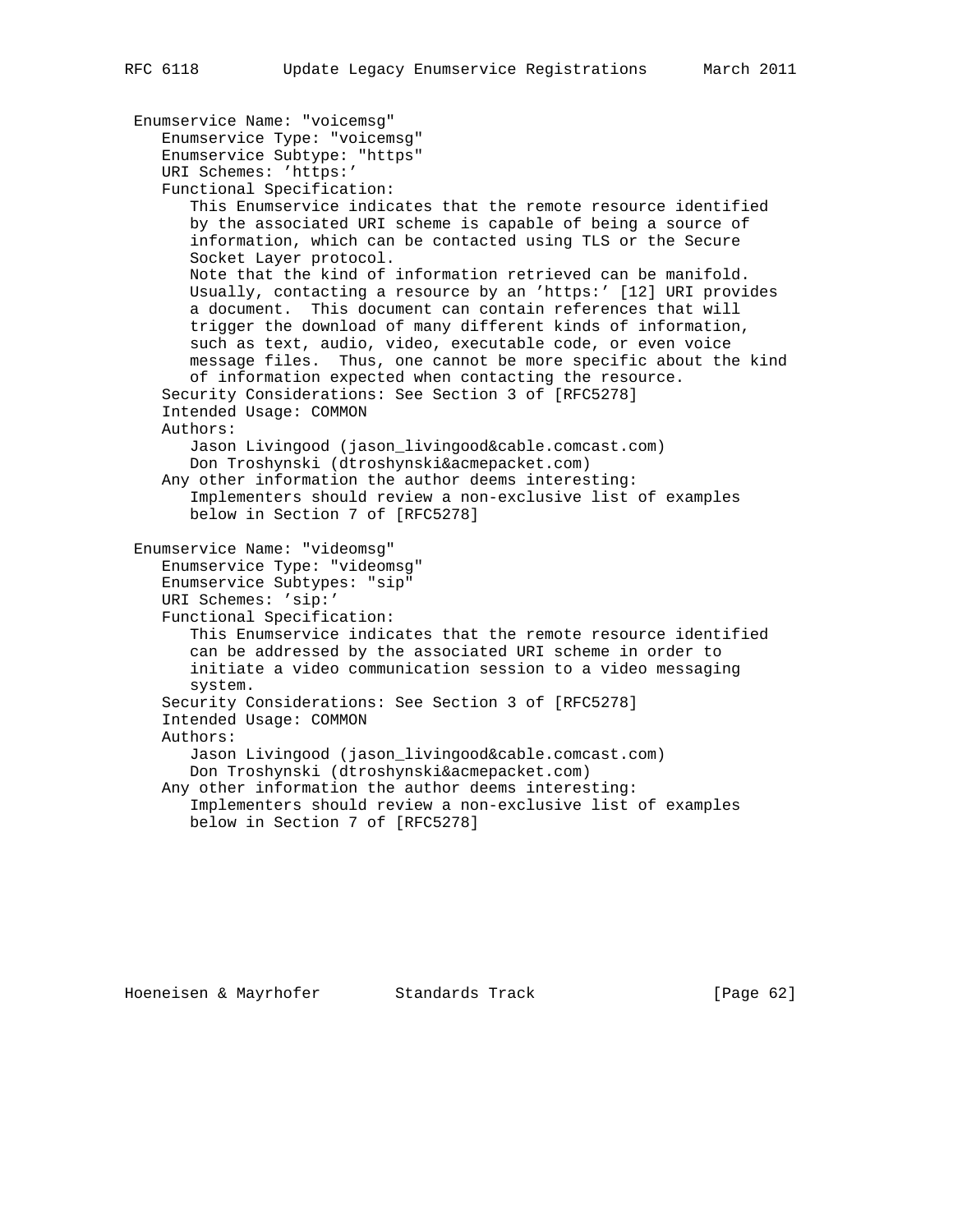Enumservice Name: "videomsg" Enumservice Type: "videomsg" Enumservice Subtypes: "sips" URI Schemes: 'sips:' Functional Specification: This Enumservice indicates that the remote resource identified can be addressed by the associated URI scheme in order to initiate a video communication session to a video messaging system. Security Considerations: See Section 3 of [RFC5278] Intended Usage: COMMON Authors: Jason Livingood (jason\_livingood&cable.comcast.com) Don Troshynski (dtroshynski&acmepacket.com) Any other information the author deems interesting: Implementers should review a non-exclusive list of examples below in Section 7 of [RFC5278] Enumservice Name: "videomsg" Enumservice Type: "videomsg" Enumservice Subtype: "http" URI Schemes: 'http:' Functional Specification: This Enumservice indicates that the remote resource identified by the associated URI scheme is capable of being a source of information. Note that the kind of information retrieved can be manifold. Usually, contacting a resource by an 'http:' [11] URI provides a document. This document can contain references that will trigger the download of many different kinds of information, such as text, audio, video, executable code, or even video message files. Thus, one cannot be more specific about the kind of information expected when contacting the resource. Security Considerations: See Section 3 of [RFC5278] Intended Usage: COMMON Authors: Jason Livingood (jason\_livingood&cable.comcast.com) Don Troshynski (dtroshynski&acmepacket.com) Any other information the author deems interesting: Implementers should review a non-exclusive list of examples below in Section 7 of [RFC5278]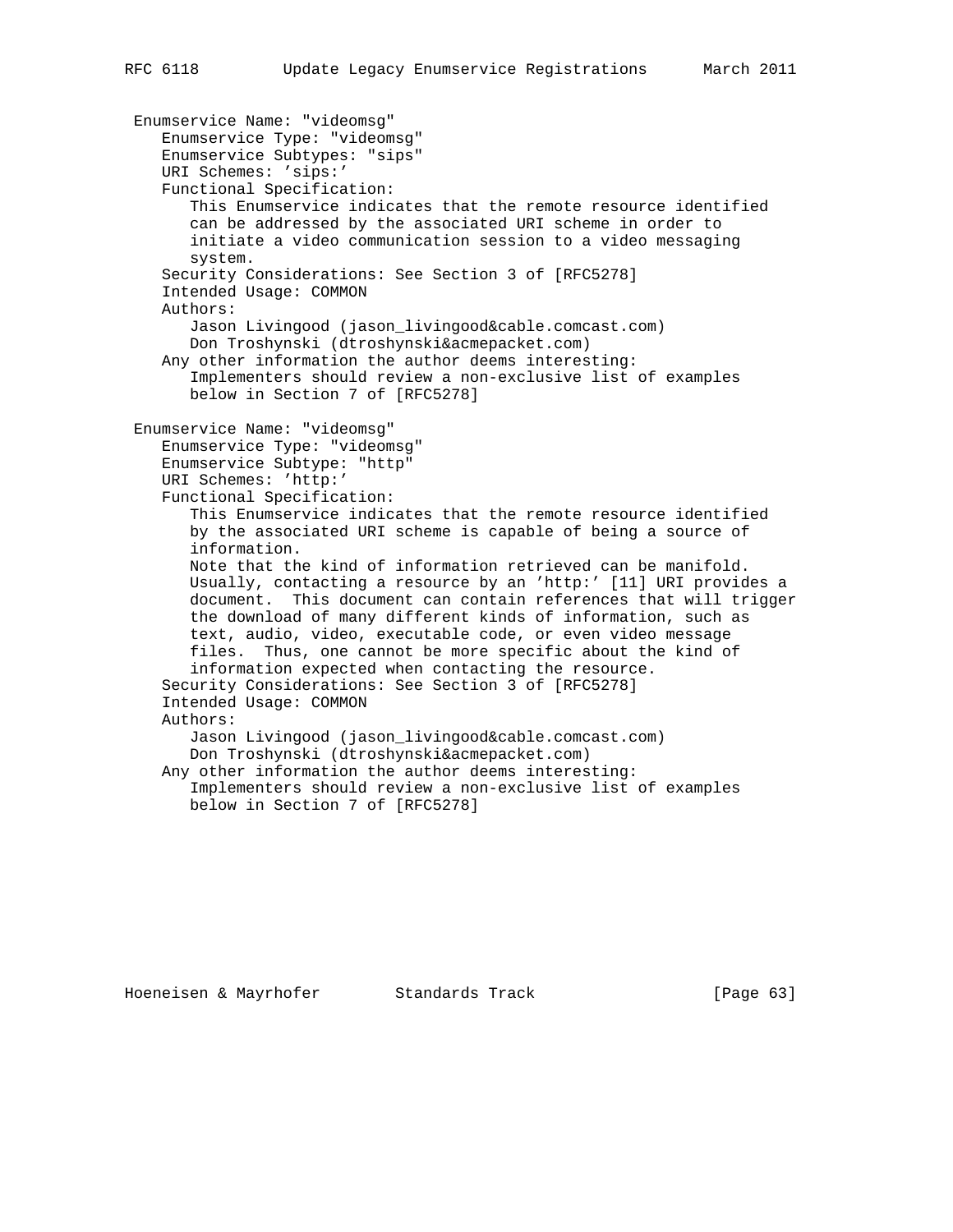```
 Enumservice Name: "videomsg"
    Enumservice Type: "videomsg"
    Enumservice Subtype: "https"
    URI Schemes: 'https:'
    Functional Specification:
       This Enumservice indicates that the remote resource identified
      by the associated URI scheme is capable of being a source of
       information, which can be contacted using TLS or the Secure
       Socket Layer protocol.
      Note that the kind of information retrieved can be manifold.
      Usually, contacting a resource by an 'https:' [12] URI provides
       a document. This document can contain references that will
       trigger the download of many different kinds of information,
       such as text, audio, video, executable code, or even video
      message files. Thus, one cannot be more specific about the kind
       of information expected when contacting the resource.
    Security Considerations: See Section 3 of [RFC5278]
    Intended Usage: COMMON
   Authors:
       Jason Livingood (jason_livingood&cable.comcast.com)
       Don Troshynski (dtroshynski&acmepacket.com)
    Any other information the author deems interesting:
       Implementers should review a non-exclusive list of examples
      below in Section 7 of [RFC5278]
 Enumservice Name: "unifmsg"
    Enumservice Type: "unifmsg"
    Enumservice Subtypes: "sip"
   URI Schemes: 'sip:'
    Functional Specification:
       This Enumservice indicates that the remote resource identified
       can be addressed by the associated URI scheme in order to
       initiate a unified communication session to a unified messaging
       system.
    Security Considerations: See Section 3 of [RFC5278]
    Intended Usage: COMMON
    Authors:
       Jason Livingood (jason_livingood&cable.comcast.com)
       Don Troshynski (dtroshynski&acmepacket.com)
    Any other information the author deems interesting:
       Implementers should review a non-exclusive list of examples
      below in Section 7 of [RFC5278]
```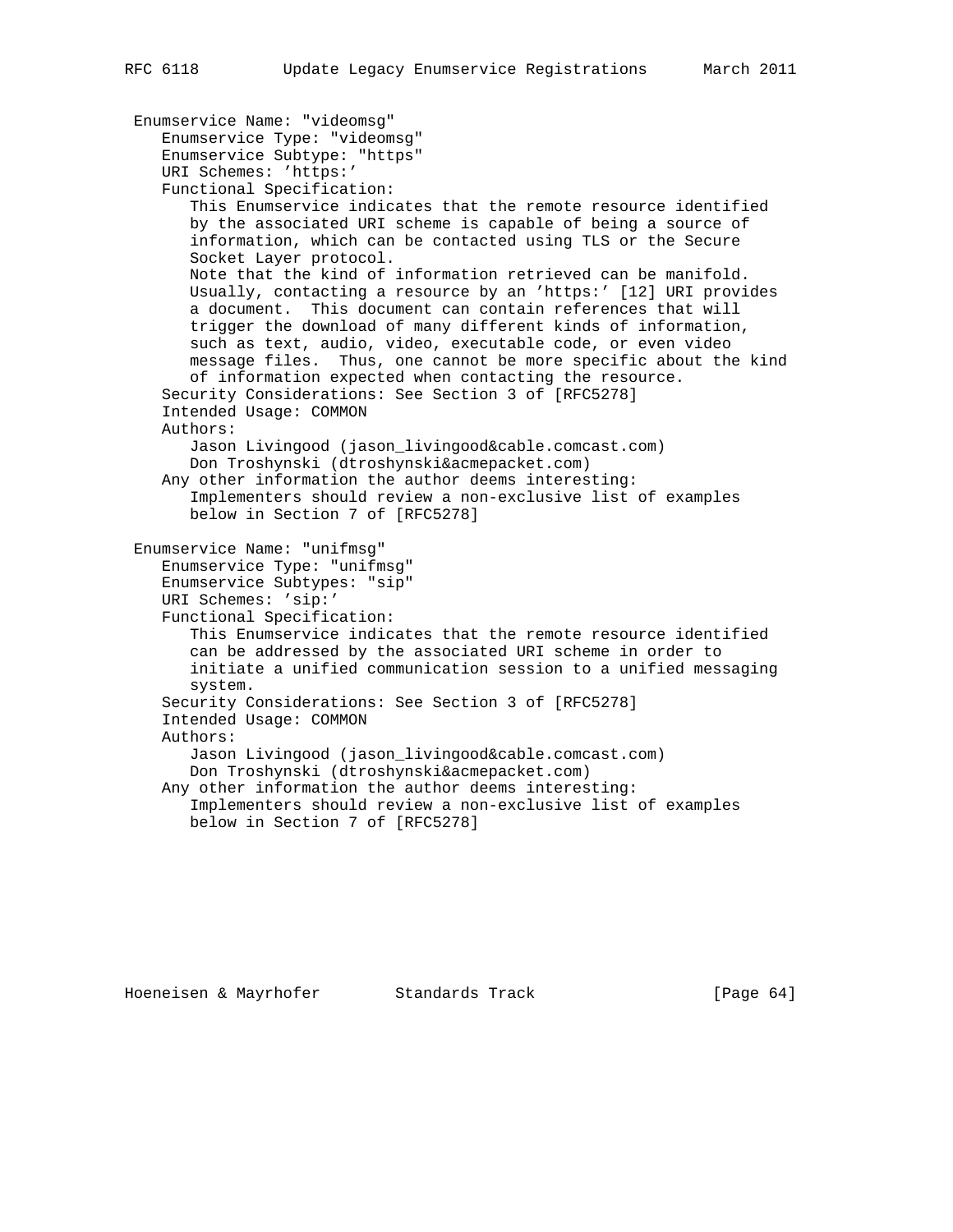Enumservice Name: "unifmsg" Enumservice Type: "unifmsg" Enumservice Subtypes: "sips" URI Schemes: 'sips:' Functional Specification: This Enumservice indicates that the remote resource identified can be addressed by the associated URI scheme in order to initiate a unified communication session to a unified messaging system. Security Considerations: See Section 3 of [RFC5278] Intended Usage: COMMON Authors: Jason Livingood (jason\_livingood&cable.comcast.com) Any other information the author deems interesting: Implementers should review a non-exclusive list of examples below in Section 7 of [RFC5278] Enumservice Name: "unifmsg" Enumservice Type: "unifmsg" Enumservice Subtype: "http" URI Schemes: 'http:' Functional Specification: This Enumservice indicates that the remote resource identified by the associated URI scheme is capable of being a source of information. Note that the kind of information retrieved can be manifold. Usually, contacting a resource by an 'http:' [11] URI provides a document. This document can contain references that will trigger the download of many different kinds of information, such as text, audio, video, executable code, or even video message files. Thus, one cannot be more specific about the kind of information expected when contacting the resource. Security Considerations: See Section 3 of [RFC5278] Intended Usage: COMMON Authors: Jason Livingood (jason\_livingood&cable.comcast.com) Don Troshynski (dtroshynski&acmepacket.com) Any other information the author deems interesting: Implementers should review a non-exclusive list of examples below in Section 7 of [RFC5278]

Hoeneisen & Mayrhofer Standards Track [Page 65]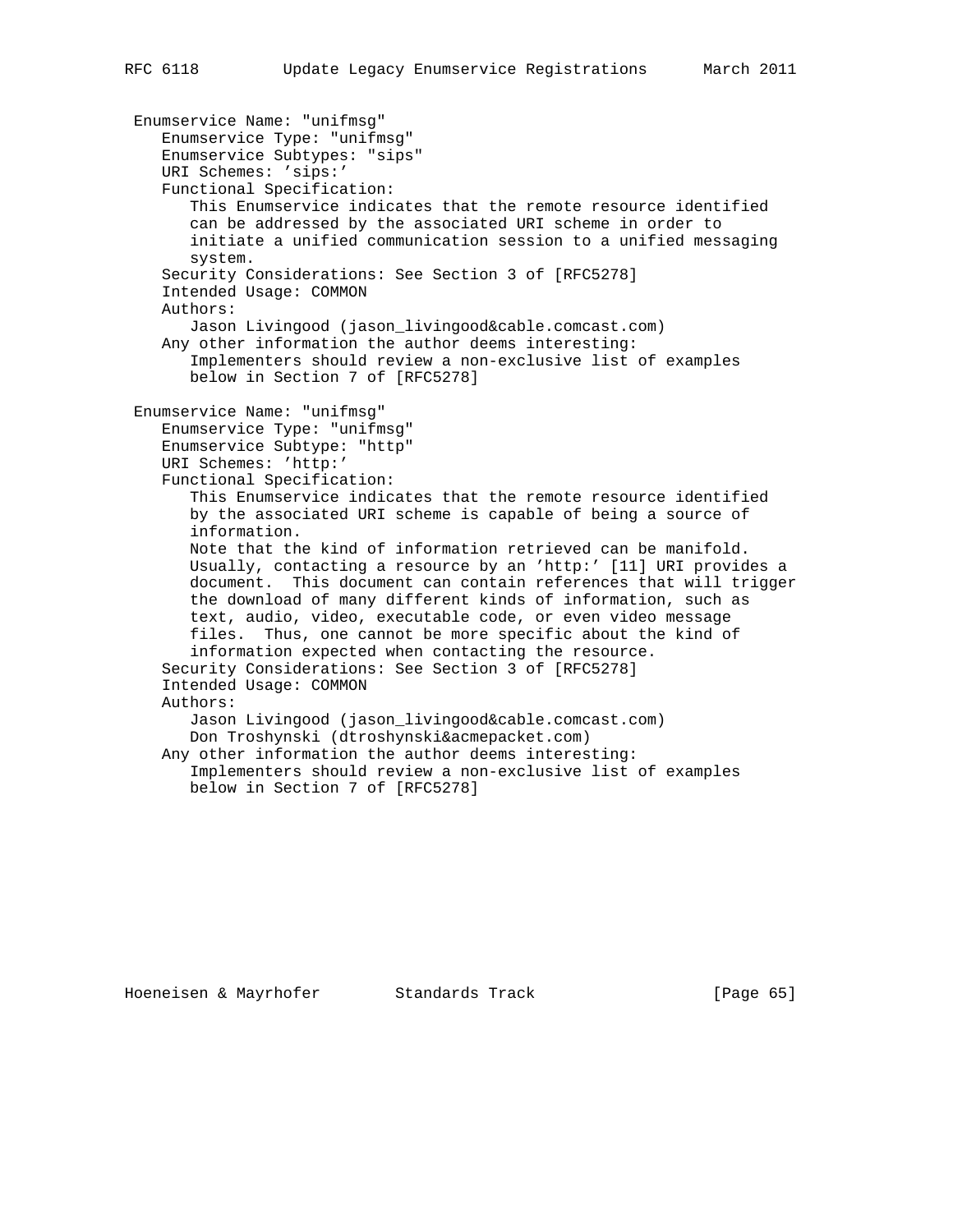```
 Enumservice Name: "unifmsg"
    Enumservice Type: "unifmsg"
    Enumservice Subtype: "https"
   URI Schemes: 'https:'
    Functional Specification:
       This Enumservice indicates that the remote resource identified
      by the associated URI scheme is capable of being a source of
       information, which can be contacted using TLS or the Secure
      Socket Layer protocol.
      Note that the kind of information retrieved can be manifold.
      Usually, contacting a resource by an 'https:' [12] URI provides
       a document. This document can contain references that will
       trigger the download of many different kinds of information,
       such as text, audio, video, executable code, or even video
      message files. Thus, one cannot be more specific about the kind
       of information expected when contacting the resource.
    Security Considerations: See Section 3 of [RFC5278]
    Intended Usage: COMMON
   Authors:
       Jason Livingood (jason_livingood&cable.comcast.com)
      Don Troshynski (dtroshynski&acmepacket.com)
    Any other information the author deems interesting:
       Implementers should review a non-exclusive list of examples
      below in Section 7 of [RFC5278]
 Enumservice Name: "ical-sched"
    Enumservice Type: "ical-sched"
    Enumservice Subtypes: "mailto"
   URI scheme(s): 'mailto:'
    Functional Specification:
       This Enumservice indicates that the resource identified can be
       addressed by the associated URI used for scheduling using
      Internet calendaring via Internet mail with the iMIP [6]
      protocol.
    Security considerations: See Section 4 of [RFC5333].
    Intended usage: COMMON
   Author:
       Rohan Mahy (rohan&ekabal.com)
```
Hoeneisen & Mayrhofer Standards Track [Page 66]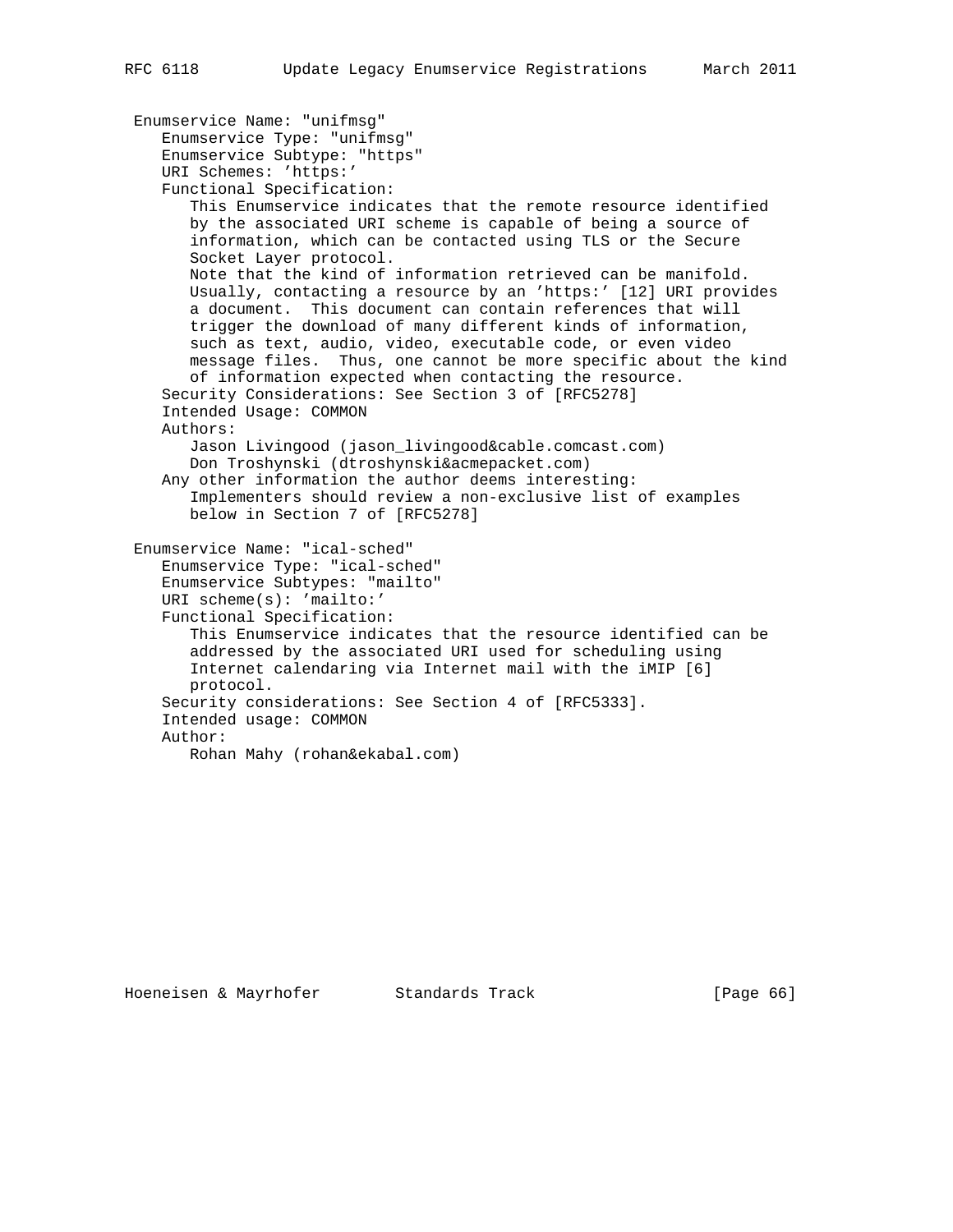```
 Enumservice Name: "ical-access"
   Enumservice Type: "ical-access"
   Enumservice Subtypes: "http"
   URI scheme(s): 'http:'
   Functional Specification:
       This Enumservice indicates that the resource identified can be
      addressed by the associated URI in order to access a user's
      calendar (for example free/busy status) using the CalDAV [7]
      protocol for Internet calendaring.
    Security considerations: See Section 4 of [RFC5333].
    Intended usage: COMMON
   Author:
      Rohan Mahy (rohan&ekabal.com)
 Enumservice Name: "ical-access"
   Enumservice Type: "ical-access"
   Enumservice Subtypes: "https"
   URI scheme(s): 'https:'
   Functional Specification:
      This Enumservice indicates that the resource identified can be
      addressed by the associated URI in order to access a user's
      calendar (for example free/busy status) using the CalDAV [7]
      protocol for Internet calendaring.
    Security considerations: See Section 4 of [RFC5333].
    Intended usage: COMMON
   Author:
       Rohan Mahy (rohan&ekabal.com)
```